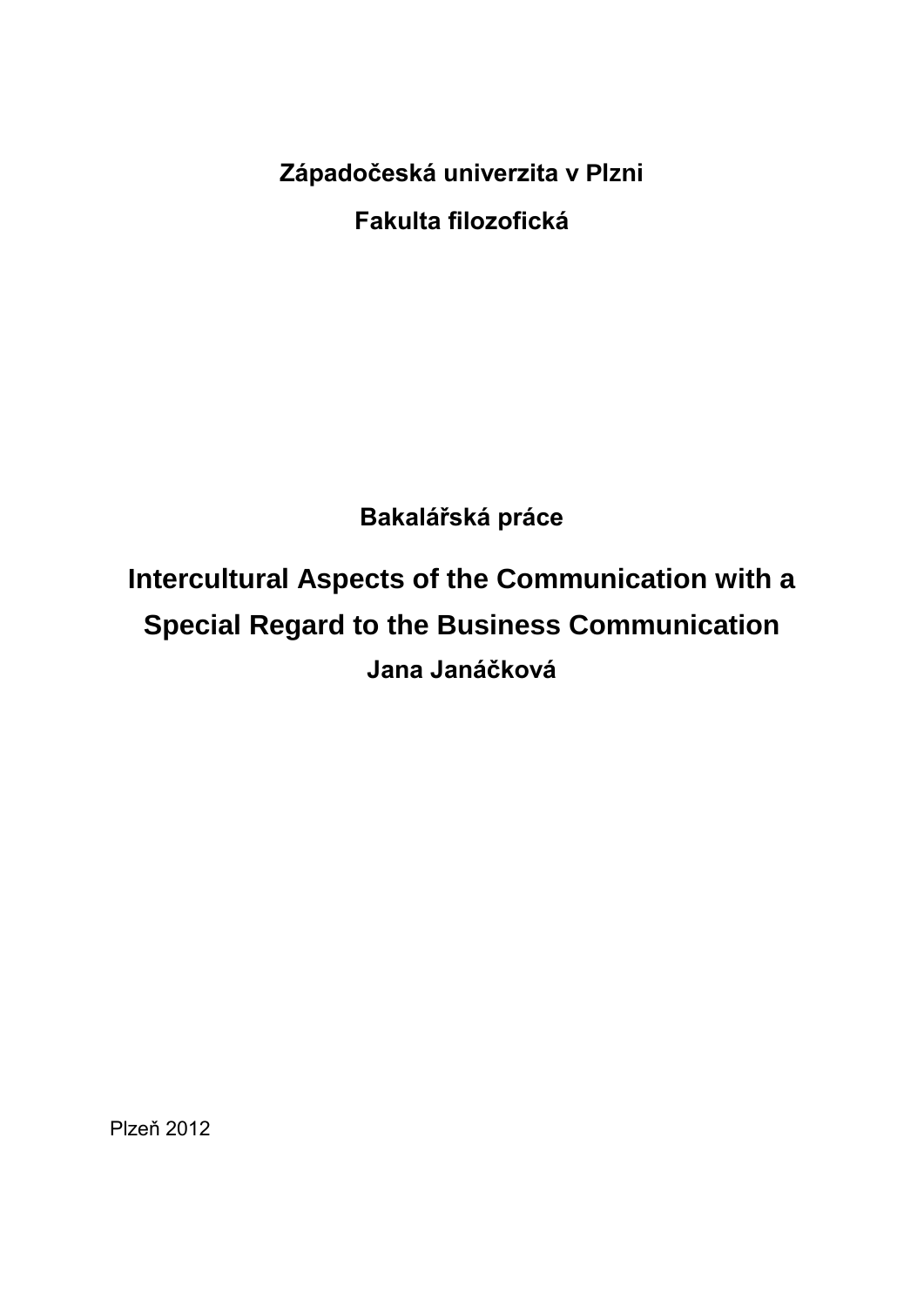# **Západočeská univerzita v Plzni Fakulta filozofická**

Katedra anglického jazyka a literatury

**Studijní program Filologie**

**Studijní obor Cizí jazyky pro komerční praxi**

**Kombinace angličtina – němčina**

**Bakalářská práce**

# **Intercultural Aspects of the Communication with a Special Regard to the Business Communication Jana Janáčková**

*Vedoucí práce:* 

PhDr. Eva Raisová Katedra anglického jazyka a literatury Fakulta filozofická Západočeské univerzity v Plzni

Plzeň 2012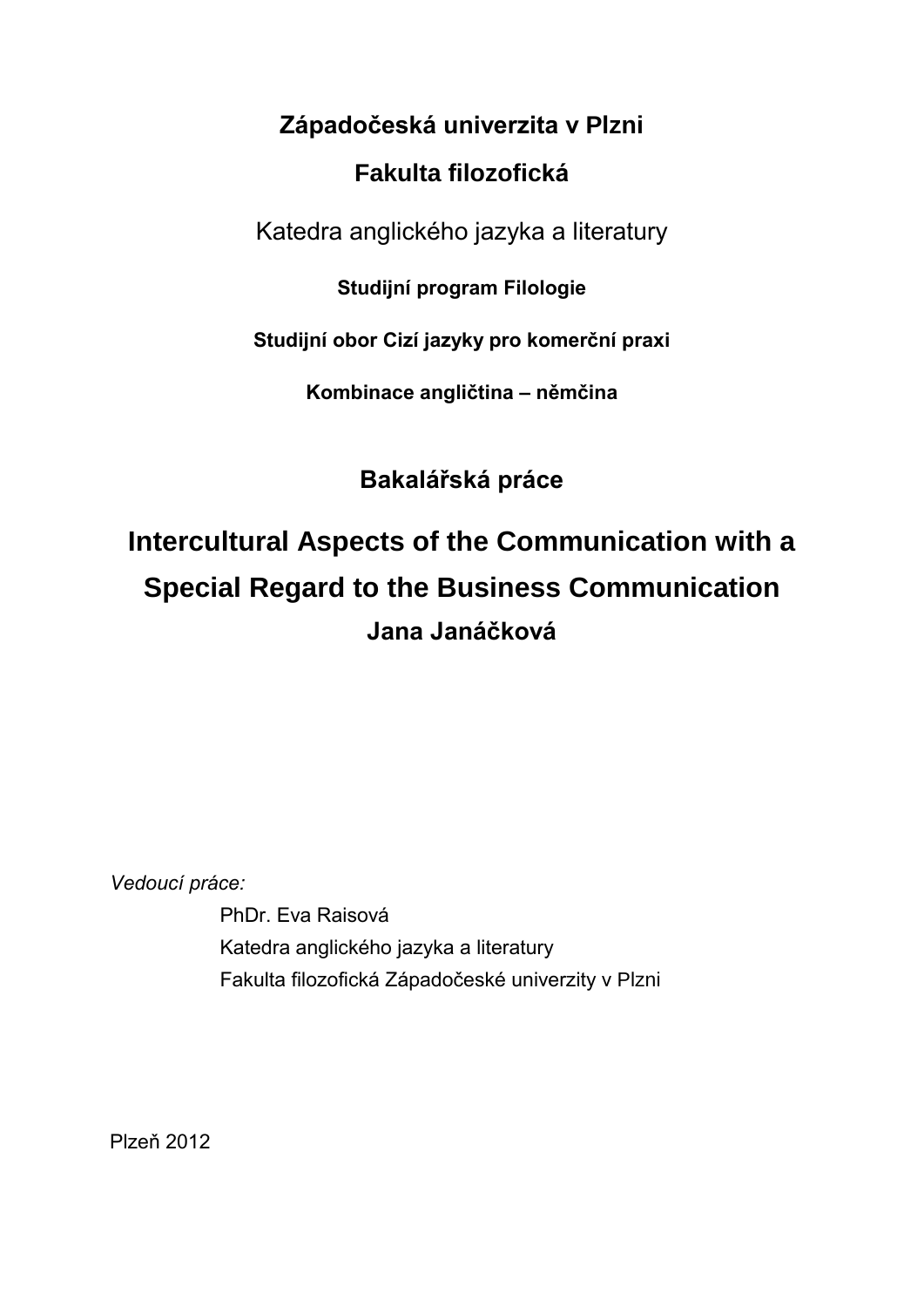Prohlašuji, že jsem práci zpracoval(a) samostatně a použil(a) jen uvedených pramenů a literatury.

*Plzeň, duben 2012* ………………………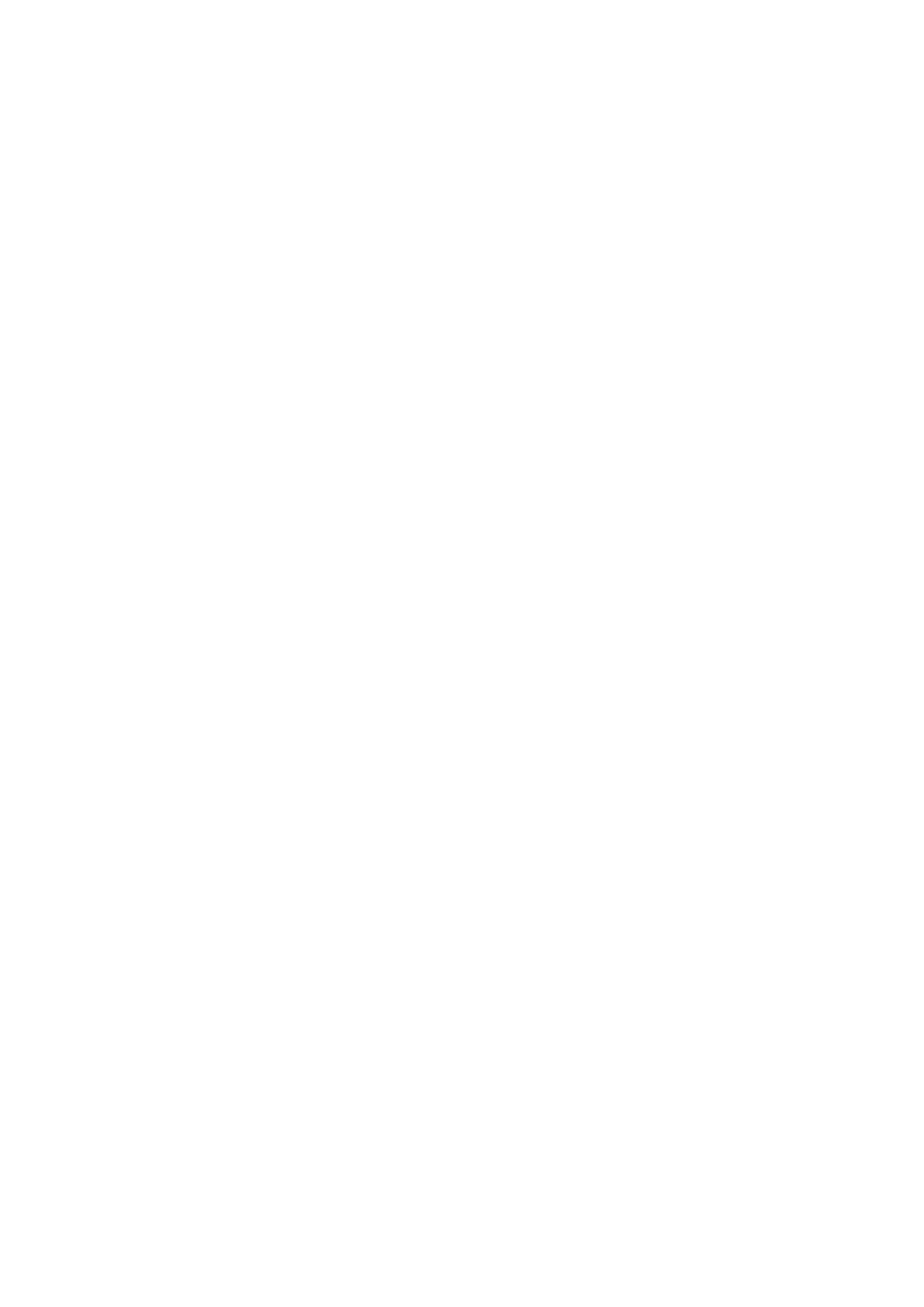# **TABLE OF CONTENT**

|   | 4.2 DESCRIPTION OF THE QUESTIONNAIRE  15        |  |
|---|-------------------------------------------------|--|
|   |                                                 |  |
| 5 |                                                 |  |
|   |                                                 |  |
|   | 5.2 IMPACT OF THE ORGANIZATIONAL STRUCTURE OF A |  |
|   | 5.3 ADDRESSING FORMS OF THE V-FORM 25           |  |
|   |                                                 |  |
|   |                                                 |  |
|   |                                                 |  |
|   | 6.2 SPECIAL CONCEPTS OF FAMILIAR ADDRESSING 28  |  |
|   |                                                 |  |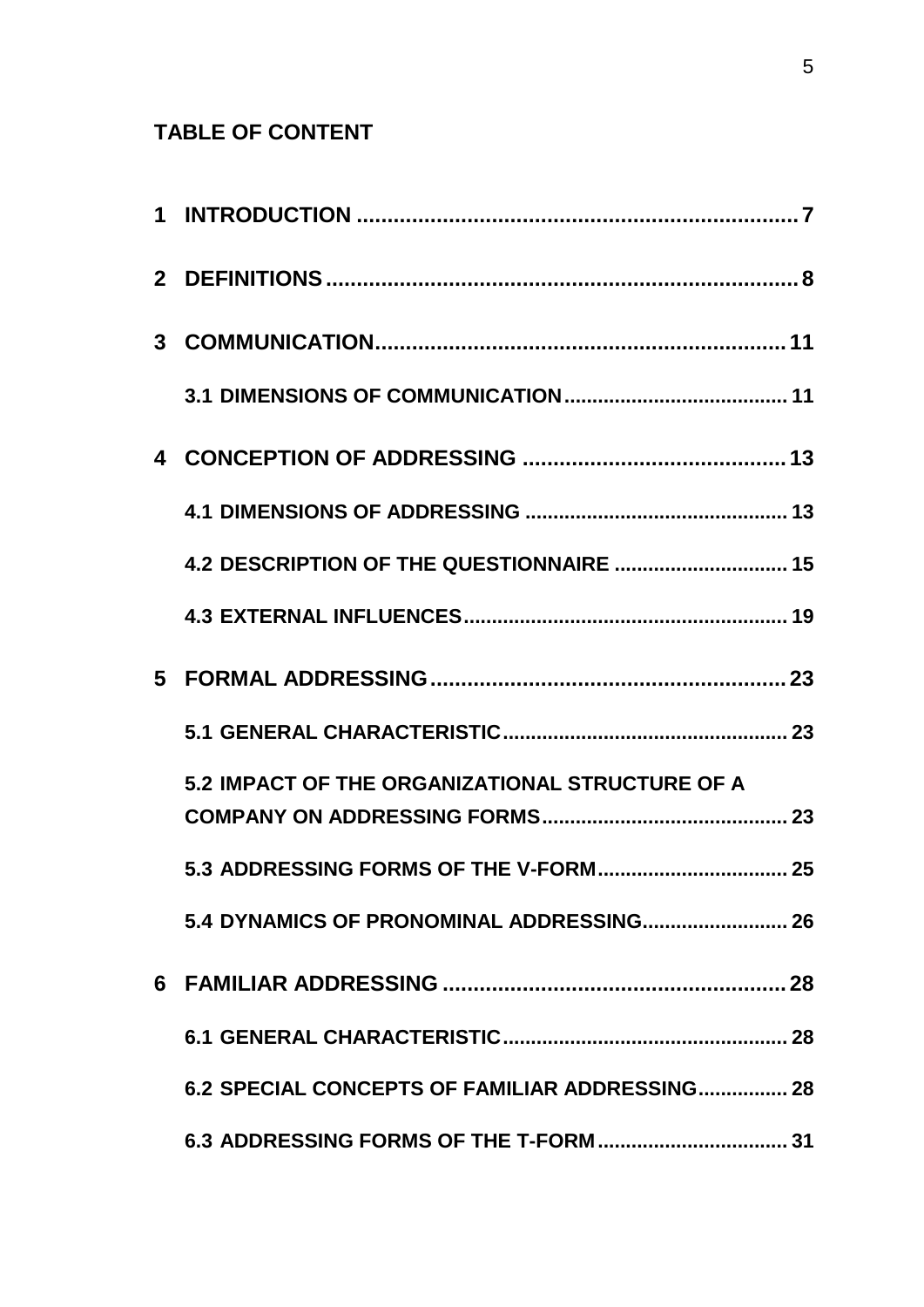|                                               | 6.4 NICKNAMES AND AFFECTIONATE NAMES  32 |  |  |
|-----------------------------------------------|------------------------------------------|--|--|
|                                               |                                          |  |  |
|                                               |                                          |  |  |
|                                               |                                          |  |  |
|                                               |                                          |  |  |
|                                               |                                          |  |  |
|                                               |                                          |  |  |
|                                               |                                          |  |  |
|                                               |                                          |  |  |
|                                               |                                          |  |  |
| 14 APPENDICES CHYBA! ZÁLOŽKA NENÍ DEFINOVÁNA. |                                          |  |  |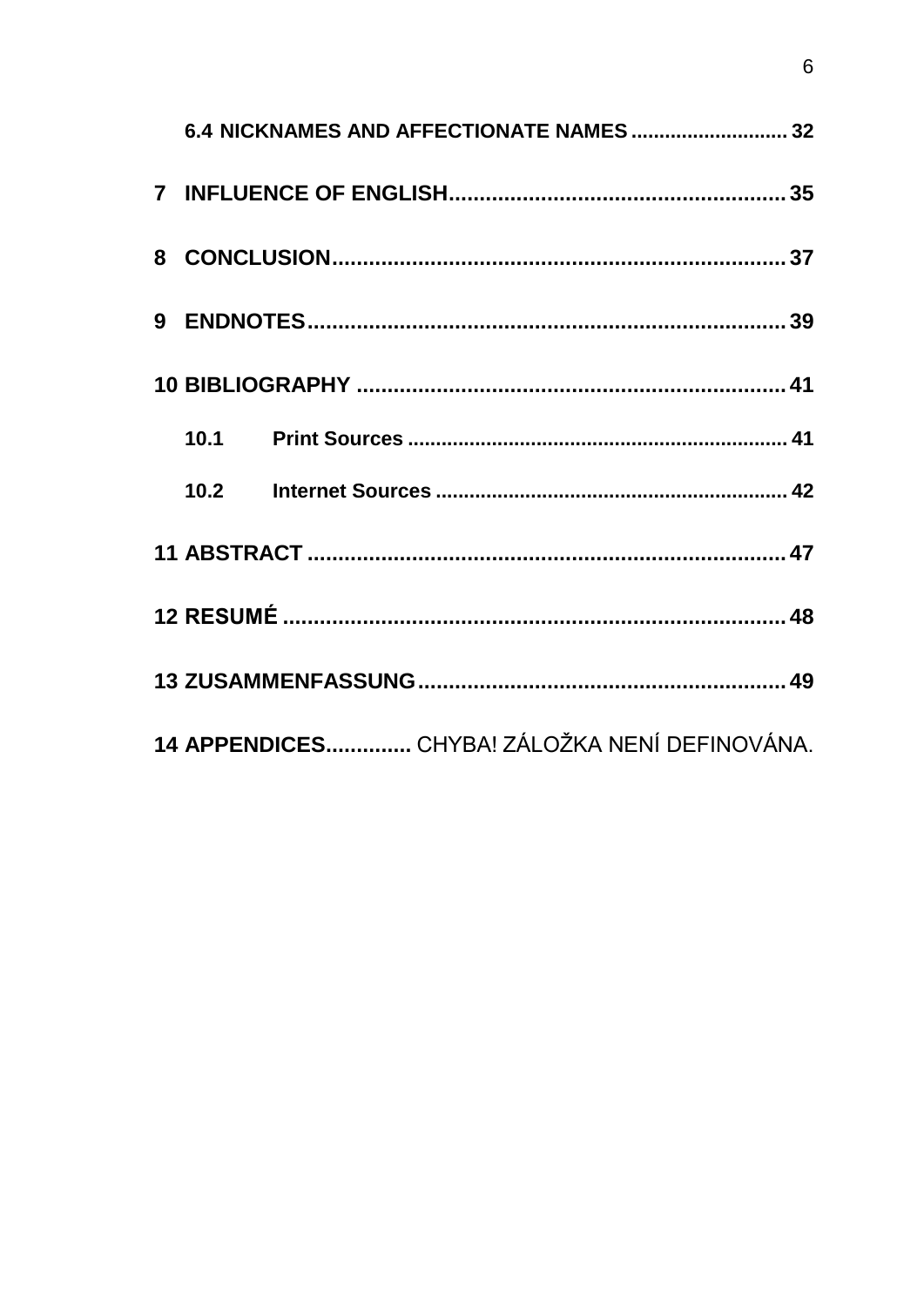#### <span id="page-6-0"></span>**1 INTRODUCTION**

This bachelor thesis deals with the forms of pronominal, as well as nominal addressing forms, across different languages and cultures, mentioning some specific manifestations of national stereotypes and patterns. The author narrowed the scope of her research only to the study of verbal, spoken communication. The principal aim is to explore similarities and variations, perchance changes in the addressing system of a particular language. This bachelor thesis will also discuss the organizational structure of an enterprise and external influences occurring there while having an impact on the forms of communication. Exploring this dimension of communication might help understanding cultural bound communicational patterns and thereby ease the process of understanding. In today´s world of bound markets and interconnected economies is appropriate communication of essential significance to do a successful business.

"*To effectively communicate, we must realize that we are all different in the way we perceive the world and use this understanding as a guide to our communication with others*." [1] This quote by Anthony Robbins expresses how important it is to understand different communication strategies. To be able to communicate properly we have to perceive the world surrounding us, pay attention to the social factors of the communicative situation, gather information, use it correctly and hereby avoid possible misunderstandings. Therefore decided the author to dedicate this thesis to all people who are interested in interpersonal communication and who are limited neither by the borderlines of his/her country nor by any language boundaries.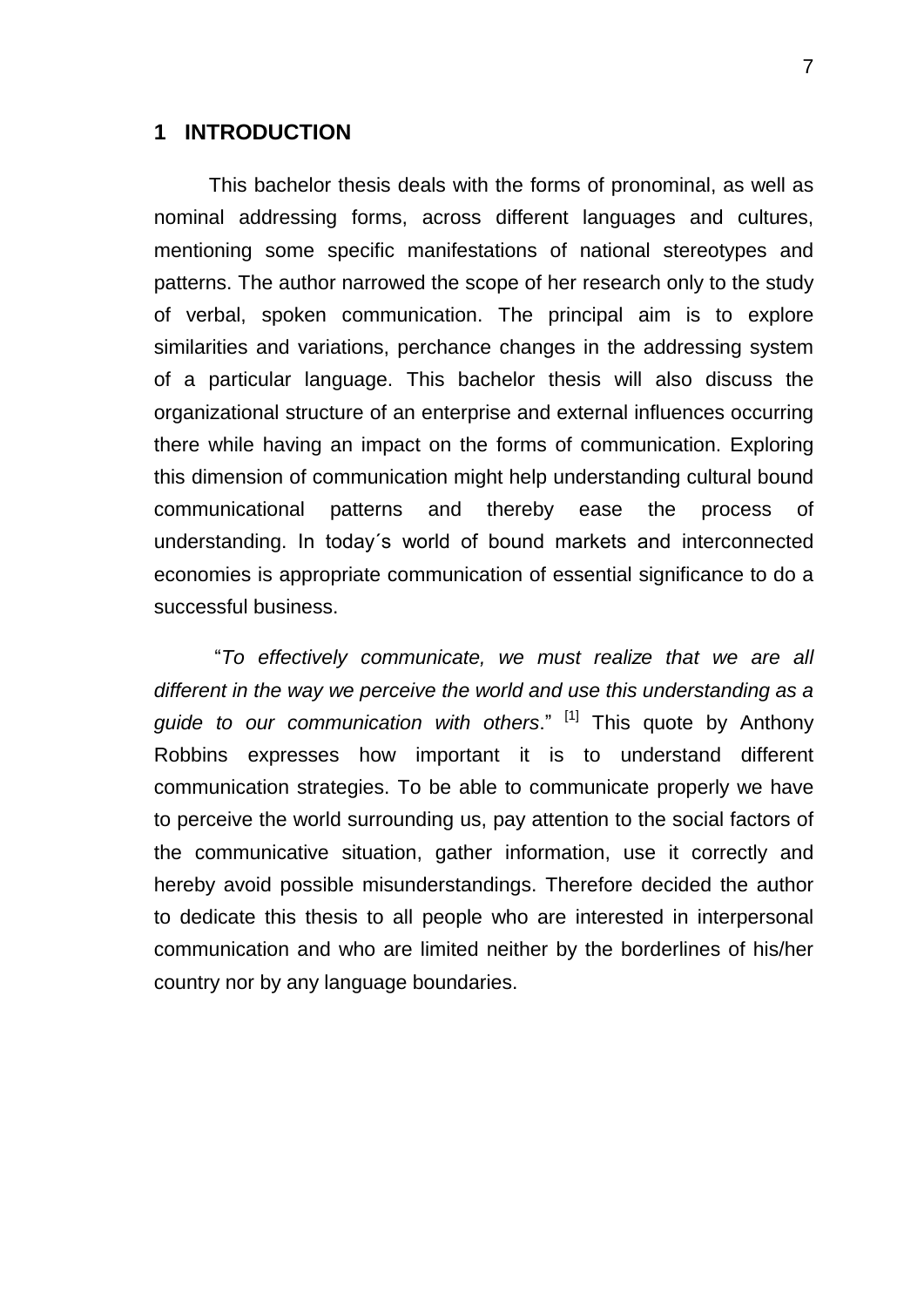## <span id="page-7-0"></span>**2 DEFINITIONS**

The author decided to introduce few definitions of some words used in this bachelor thesis for better understandability and transparency. The words are given in the order as they appear in the text.

- **Addressing** is the way of speaking to people when encountering them while using different forms of pronominal address forms, courteous titles, names, etc. There are two main types of pronominal addressing, these are the V-form and T-form.
- **Status** is the position of a person in his/her social or professional life, indicating the duties, liabilities or benefits ensuing from the particular status.
- **V-form** is a term which stands for the formal form of pronominal addressing of people. This term was introduced by Roger Brown and Albert Gilman in their book "The Pronouns of Power and Solidarity" in 1960.
- **T-form** is a term which stands for the familiar form of pronominal addressing of people. This term was introduced by Roger Brown and Albert Gilman in their book "The Pronouns of Power and Solidarity" in 1960.
- **Honorific** is a form of expressing certain grade of honour or respect towards the addressee. An honorific status commonly assigns a specific status to a person.
- **Lingua franca** is a language widely used among many people who do not share any common mother tongue; when two conversation participants are taken into consideration, lingua franca is the third language, distinct from both native languages these two participants speak. Latin retained its status as lingua franca for more than one thousand years, particularly for its function as the official liturgical language of the Roman Catholic Church and also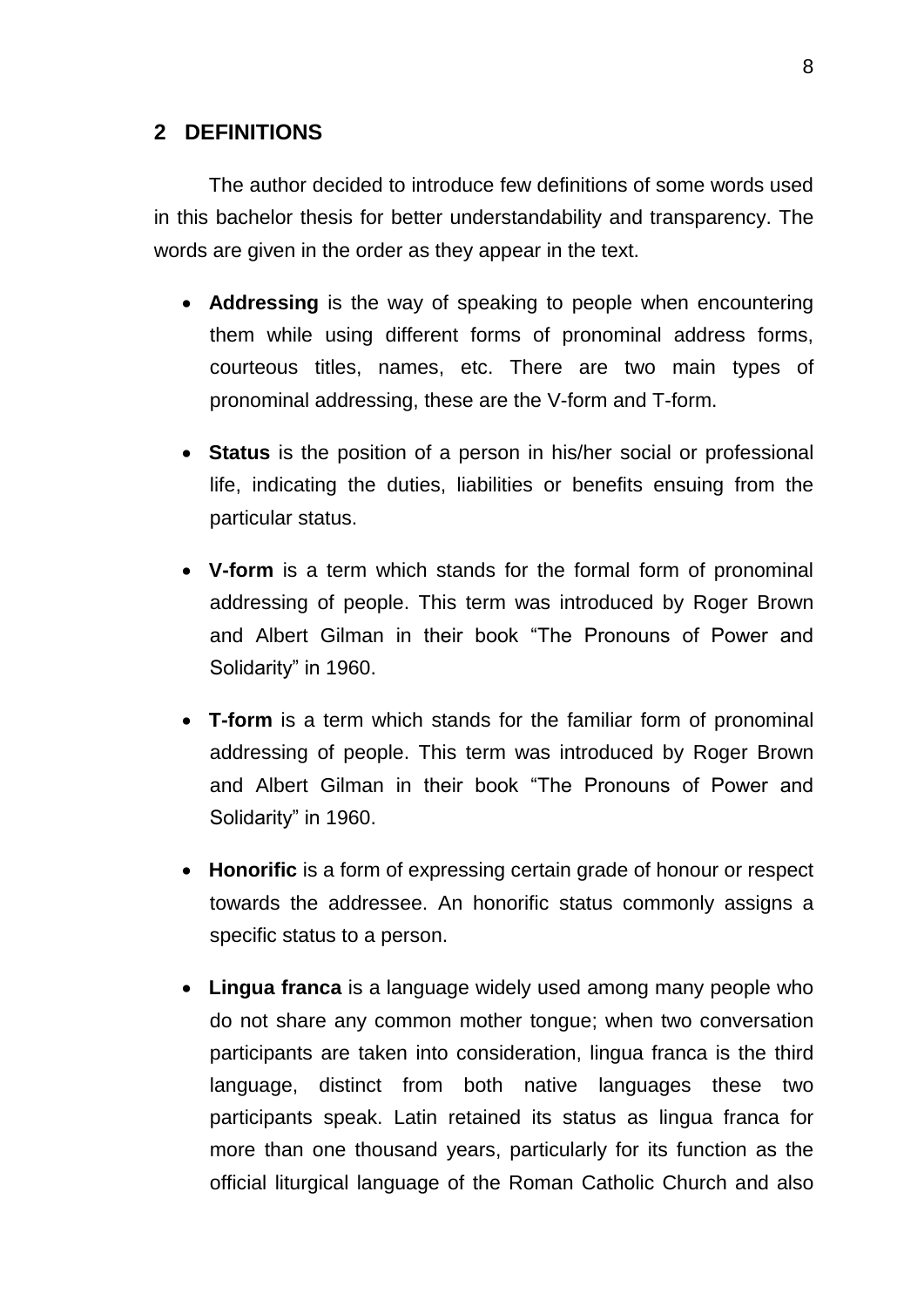because it was the only medium of scholarly exchange. In the late 16<sup>th</sup> century - together with the transformation of European society, decline of the Church and rising power of France and England - the strong status of Latin started to be on decline, being substituted by national languages of Europe. From the  $17<sup>th</sup>$  century until the middle of the 20<sup>th</sup> century, lingua franca of the formed world was French. After that, French was replaced by English which is lingua franca of today´s world. We can still distinguish many other lingua francas in the world, serving for particular regions, such as Spanish, Chinese or Russian. [2]

- **Seniority** is a characteristic feature of a person who is either older then his/her partner or he/she is a holder of a higher academic degree or professional rank; someone with a longer span of service.
- **Superiority** is a state of having a higher position or an advantage within a system.
- **Hierarchy** is a system of arranging people and/or things according to their abilities, skills, status, title or professional rank.
- **Interlocutor** is a person taking part in a conversation. He/she can also be called conversational partner/participant.
- **Patronymic** (also otchestvo) is a middle-name originating from the father´s name or from a paternal ancestor. Utilization of this form can be found in Dutch, Russian or Swedish.
- **Melting pot** is a term indicating a place where people of different races, cultures and nations, with no identical behavioural patterns or distinct stereotypes create a new integrated society. The very heterogeneous society becomes homogenous, forming a new culture. This term became generally used after the introduction of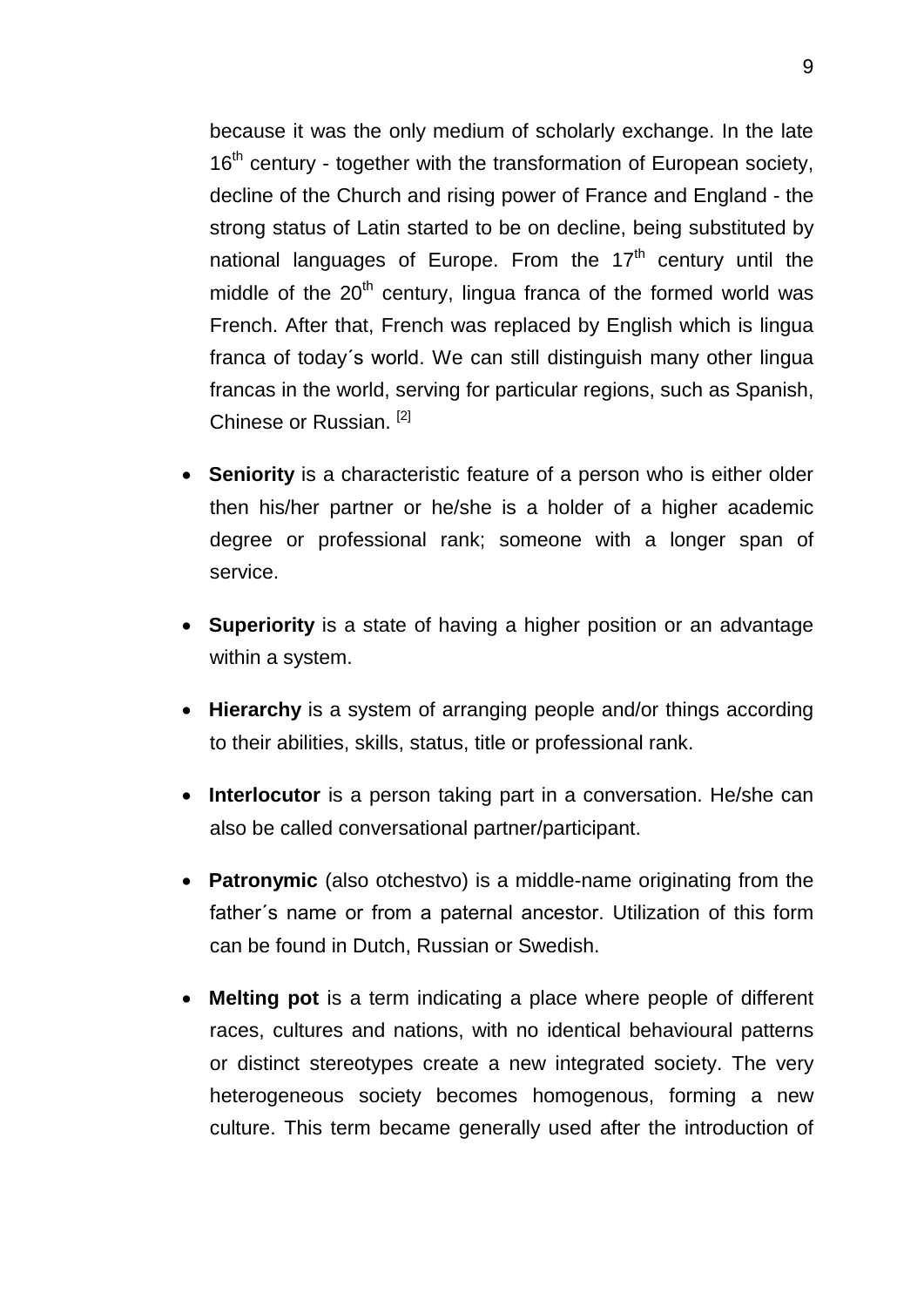the play "The Melting Pot" by Israel Zangwill. A typical example is to be found in the USA or Israel. [3]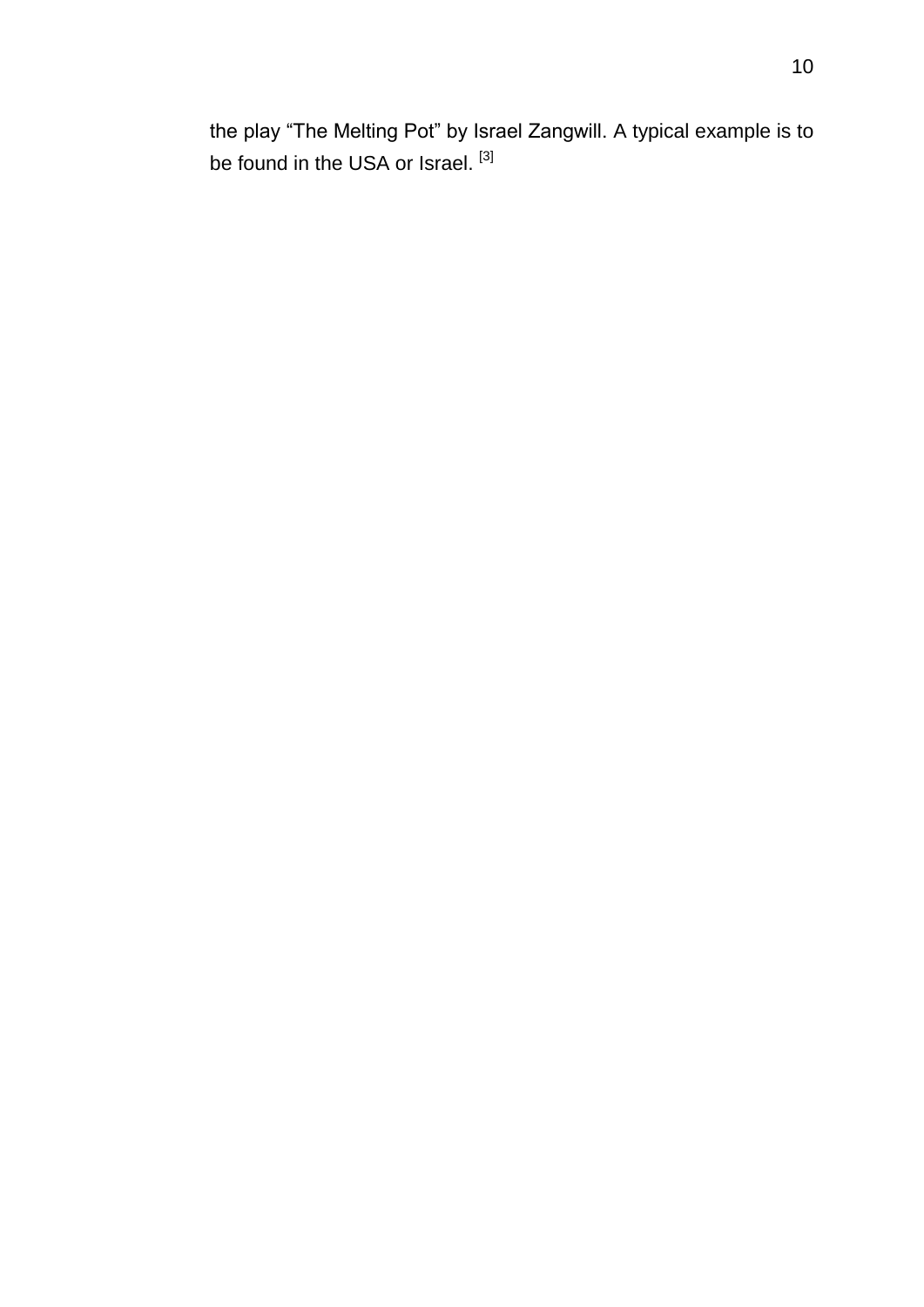### <span id="page-10-0"></span>**3 COMMUNICATION**

#### <span id="page-10-1"></span>**3.1 DIMENSIONS OF COMMUNICATION**

The term "communication" is very hard to be described because of its multivalent nature. While searching for a fitting definition the reader will, for sure, come across a huge amount of definitions. However, the author considers it impossible to choose one and only applicable definition. According to Richard Brunet-Thornton (Introduction to Cross-Cultural Management: Theory and Practice, 2010), there are eight dimensions of communication to be distinguished:

1. Communication is a *process*: a process with no definite beginning or end, a process of changeable and not stable nature.

2. Communication is *dynamic*: it is a process of continual changes and progresses. Because of its dynamic nature there is no possible way to make any graph or definition for the phenomenon of communication.

3. Communication is *interactive*: it takes place among people who consciously participate in it and expect some kind of reactions from their conversation partner.

4. Communication is *symbolic*: either verbal (spoken words) or nonverbal symbols (gestures, facial expressions, tone, voice, accent, speed of speech) are arbitrarily chosen by the speaker to interact with other communication participants.

5 Communication is *intentional*: it is a conscious action, mostly of an informative nature.

6. Communication is *contextual*: context means all those circumstances and the environment in which the communication process takes place. The context is a very important feature of communication because it sets the right environment for the correct perceptions and facilitates avoiding misunderstanding or wrong understanding.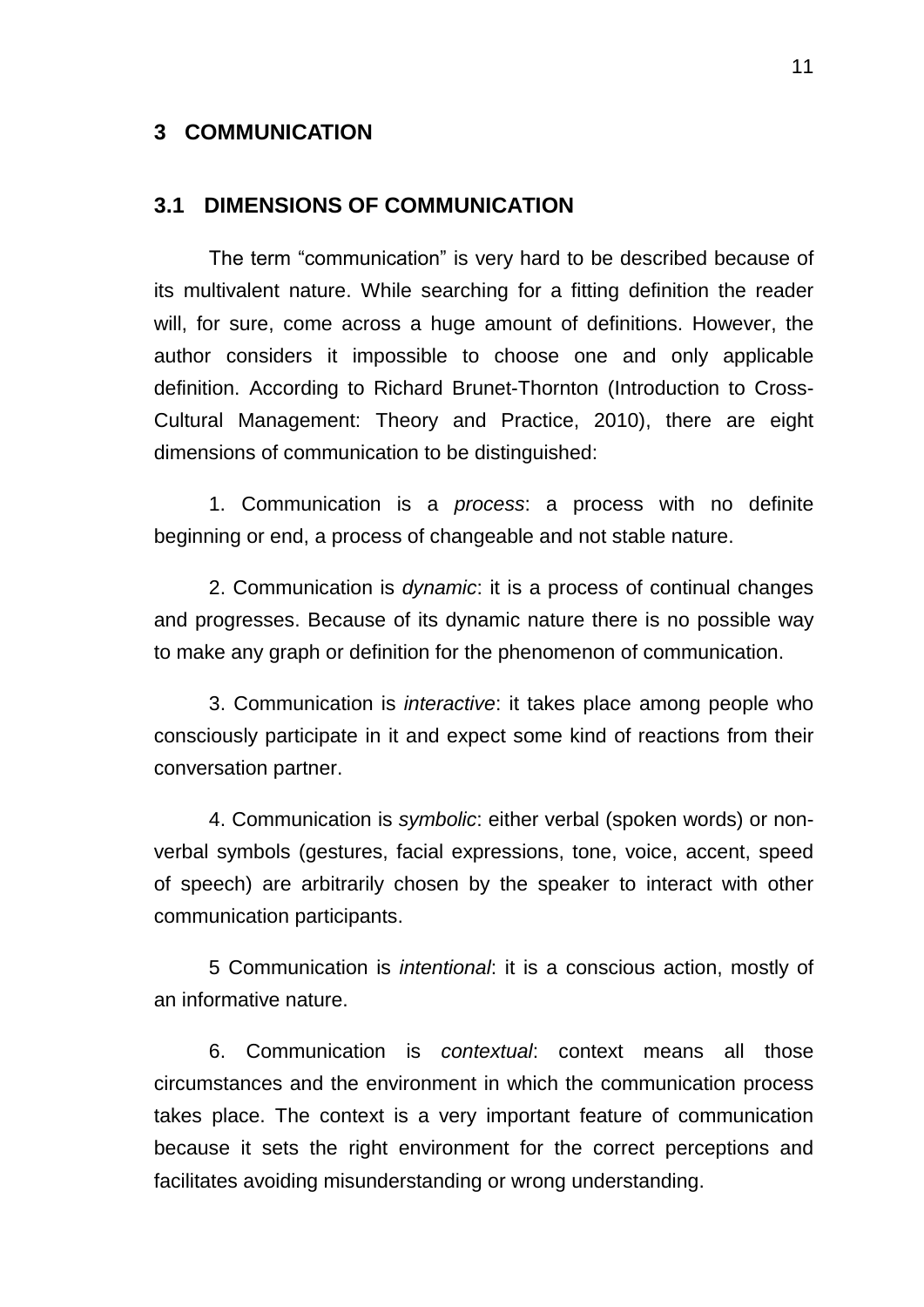7. Communication is *omnipresent*: communication is a process happening all the time, under any circumstances, it is led by all people, all around the world.

8. Communication is *cultural*: the style of communication is culture bond, being shaped by local standards and habits, using known stereotypes. Members of particular cultures transfer those habits and stereotypes from generation to generation while integrating new elements and forgetting or consciously omitting former ones. This last, the eighth, dimension of communication (communication is culture bond) is closely related to the topic of this bachelor thesis, as it is focused on the forms of addressing within different languages and cultures, therefore it is an inseparable part and a manifestation of communication.

Especially nowadays, in the world of bound markets and economies, an efficient and clear way of communication is one of the most essential roads to success and achievement of set goals in the global business negotiations. Sometimes, the business people might be facing misunderstandings ensuing from different communication patterns. This bachelor thesis will be dealing with only one aspect of communication, with addressing, because it is the very first element occurring in every communication process and the communication participants use it for the whole existence of a communicative situation.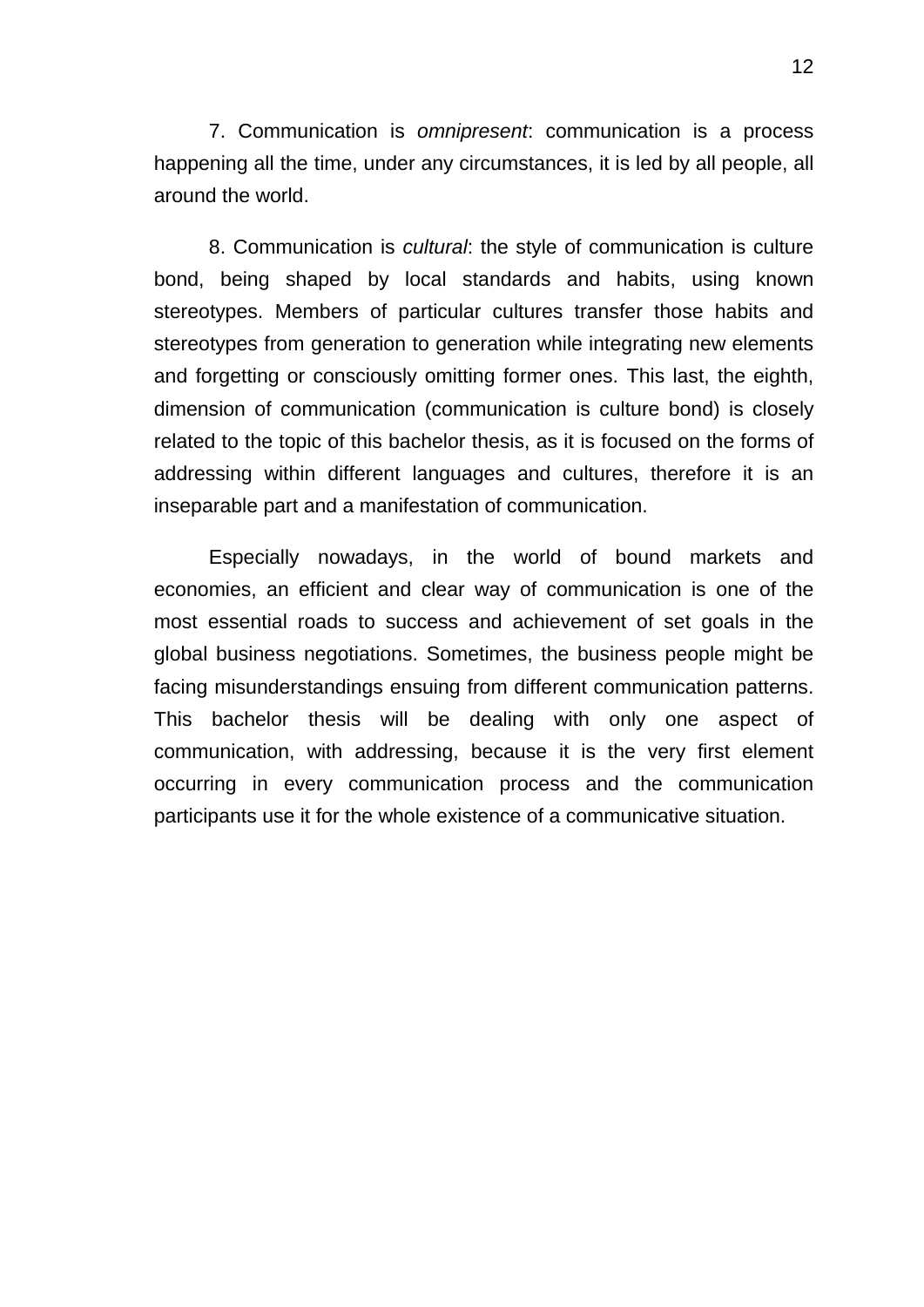### <span id="page-12-0"></span>**4 CONCEPTION OF ADDRESSING**

#### <span id="page-12-1"></span>**4.1 DIMENSIONS OF ADDRESSING**

Addressing as a way of expressing our relationship to some other person, assigning the status of people, a part of getting to know each other, is an inseparable part of our lives, the way we talk and impress people. The choice of addressing occurs very early in every relationship, at its very beginning, and may pose several problems for the interlocutors. There is no uniformly applicable system of addressing and interaction which would be working for all languages and cultures - that is the reason why there are distinct forms of addressing, different ways of perception of foreign people talking, of using the language, possible misunderstandings or even misinterpretations occurring. Each language, culture or a community has its own politeness strategies and traditions. Addressing is closely connected to the matter of "being polite", yet what is considered being polite may differ from individual to individual, from situation to situation. Various concepts of politeness will be namely discussed in this bachelor thesis later.

We can pose a question whether is addressing dependent on the relationship between the speaker and the addressee, or on the sole pragmatic context of the situation, or on the communicational pattern of particular nationalities. We would probably notice, especially in the business world, that people behave more formal, prefer using the V-form while talking, as it also makes the atmosphere more official. This might be a piece of proof of how the pragmatic context of the situation could influence people. There are, definitely, certain exceptions. Namely the Americans who predominantly prefer the nominal form of addressing, use the first name of addressee and omit too formal usage of titles because it is perceived as an element of togetherness and friendliness among interlocutors. Other nationalities might be unpleasantly surprised by this "friendliness" and it could make them feel uncomfortable. Everybody, not only business people, who gets in touch with foreign people should go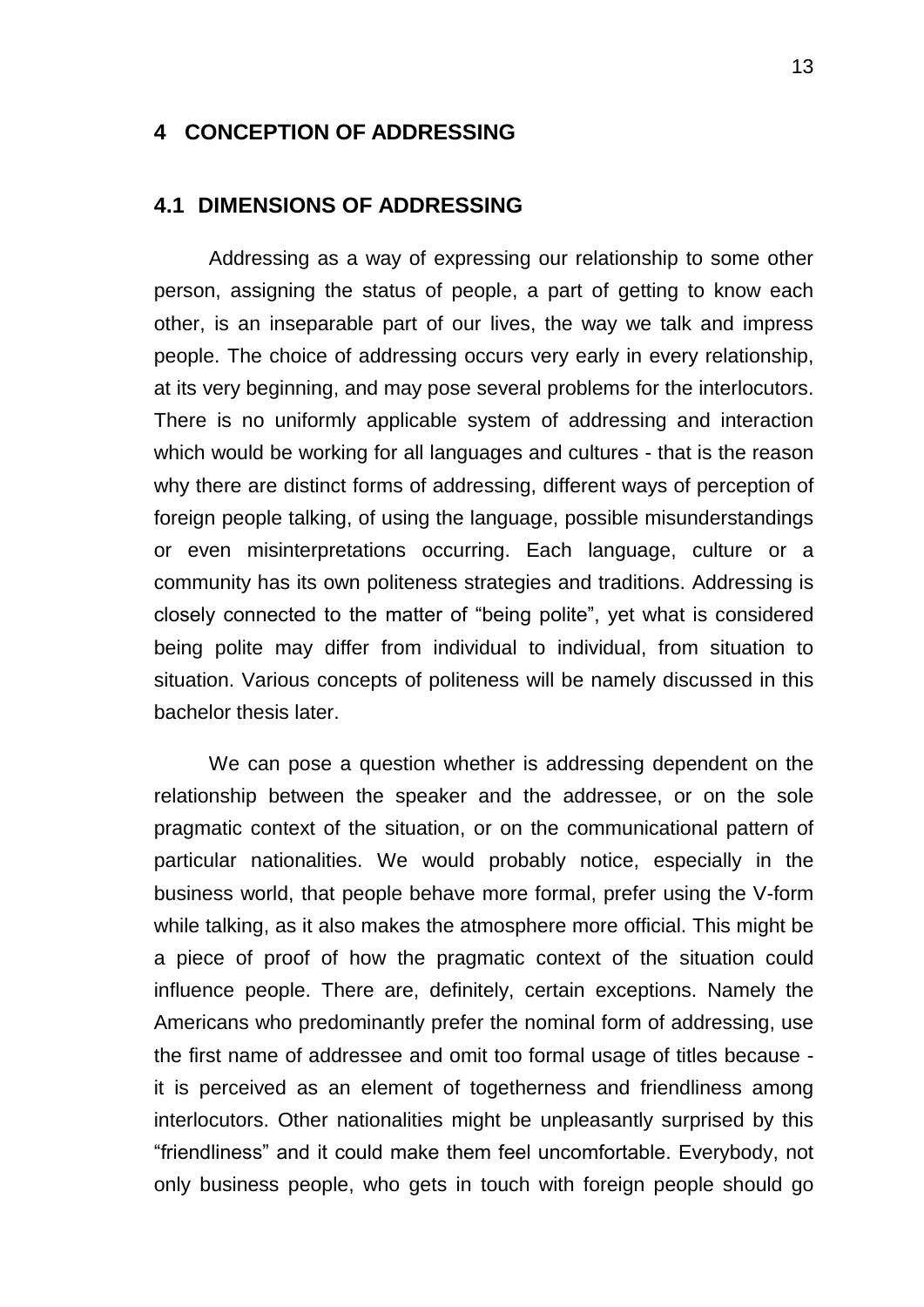beyond his/her own cultural stereotypes, respect cultural differences and be perchance conscious of the fact that in spite of his/her striving things might not work out as he/she wishes them to. A significant point at this time is also being aware of our own mental models, stereotypes and cultural predispositions because firstly we should understand our own culture and respect it to be able to understand others.

All languages which were examined within this research, being members of the Indo-European language family; except for Japanese which belongs to the Japanese language family and Turkish being a part of the Altaic language family, specifically of the Turkic group of languages; distinguish between the formal and the familiar form of pronoun addressing. This difference between the second person pronouns helps expressing our attitude, friendliness, respect, esteem, confidence, acquaintance, honorific and many other elements of our attitude and/or relationship towards the addressee. Honorifics are defined as *"direct grammatical encodings of relative social status between participants or between participants and persons or things referred to in the*  communicative event."<sup>[4]</sup> In this bachelor thesis the usage of honorifics (T-/V-form) is discussed; honorific titles and some specific forms of addressing worth mentioning are also described.

Roger Brown and Albert Gilman (1960) introduced expressions Tform and V-form, where the T-form refers to the familiar and the V-form to the formal pronoun of addressing. The source language of these expressions is Latin, where *tu* refers to the familiar T-form and *vos* to the formal V-form of addressing. Therefore, as we can see, the initial letters are identical with most of the initial letters of address pronouns used in particular languages. In Czech it is *ty* and *Vy*, in Dutch *je* and *u*, in English nowadays only one variant exists, which is *you* (unlike former *thou* and *ye*), in French the interlocutors use *tu* and *vous*, in German *du* and *Sie*, *tu* and *voi/Lei* (when Lei is considered rather archaic) in Italian. Portuguese uses *tu* and *você*, Russian *ty* and *vy/Vy*, Spanish *tú* and *usted* and Swedish *du* (in specific cases also *ni* for the formal usage). In Japanese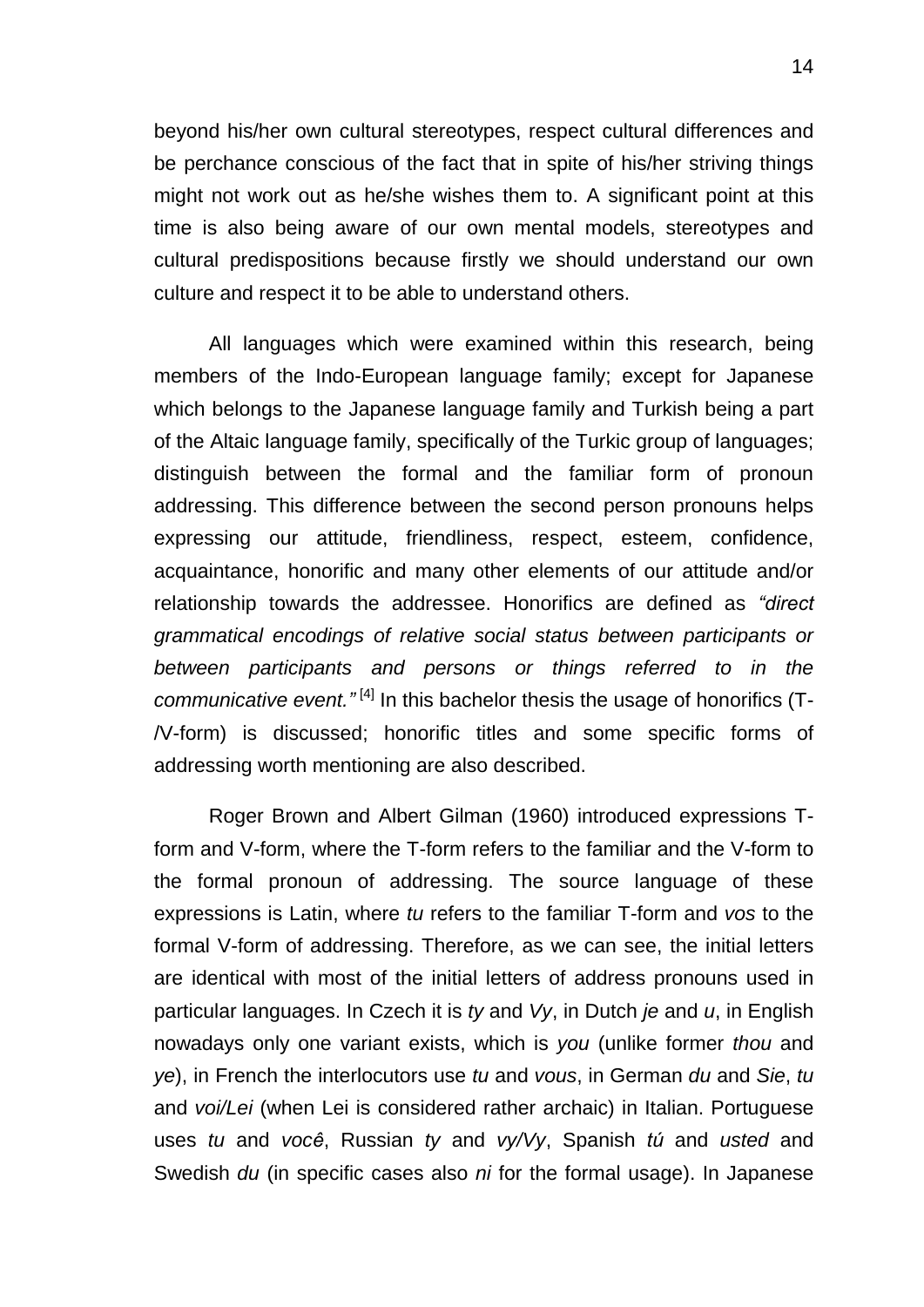more varieties exist, according to the level of honorification the speaker wants to express. The Japanese language enables its speakers to show their relationship and attitude towards the addressee very clearly: should *otaku* be used, you talk in a very formal way, the pronoun *anata* is less formal, *kimi* is an informal address and *omae* is utilized in rather informal situations for very close people and we would hardly hear someone addressing the second person while using this pronominal form publically. [5, 6]

### <span id="page-14-0"></span>**4.2 DESCRIPTION OF THE QUESTIONNAIRE**

As there are not many publications dealing with the topic of addressing people, particularly with different forms of addressing within diverse languages and nationalities, the author considers a questionnaire to be one of the best possibilities for collecting a wide range of adequate up-to-date and distinctive data. That is the reason why a questionnaire was chosen to be the mean of this research and it is also the main resource of information for the author of this bachelor thesis. The questionnaire was made in Czech, as it is author´s mother tongue, and translated into English. The English language was chosen because the selected respondents do understand English and also because of the wide use and worldwide knowledge of this language, since English has become the lingua franca of today´s world. The main function of this questionnaire is to collect information on addressing people; the forms of addressing; factors connected with addressing which might influence the choice; contemporary and past differences in the forms of addressing; specific language features and also personal, anonymous information that the informants optionally provided. Some of the respondents also offered an anecdote related to this topic, thus making it more authentic and interesting. The author involves these anecdotes into this thesis, as it might bring this topic closer to the reader and make it more authentic. Exemplary questionnaires are to be found as appendices to his bachelor thesis.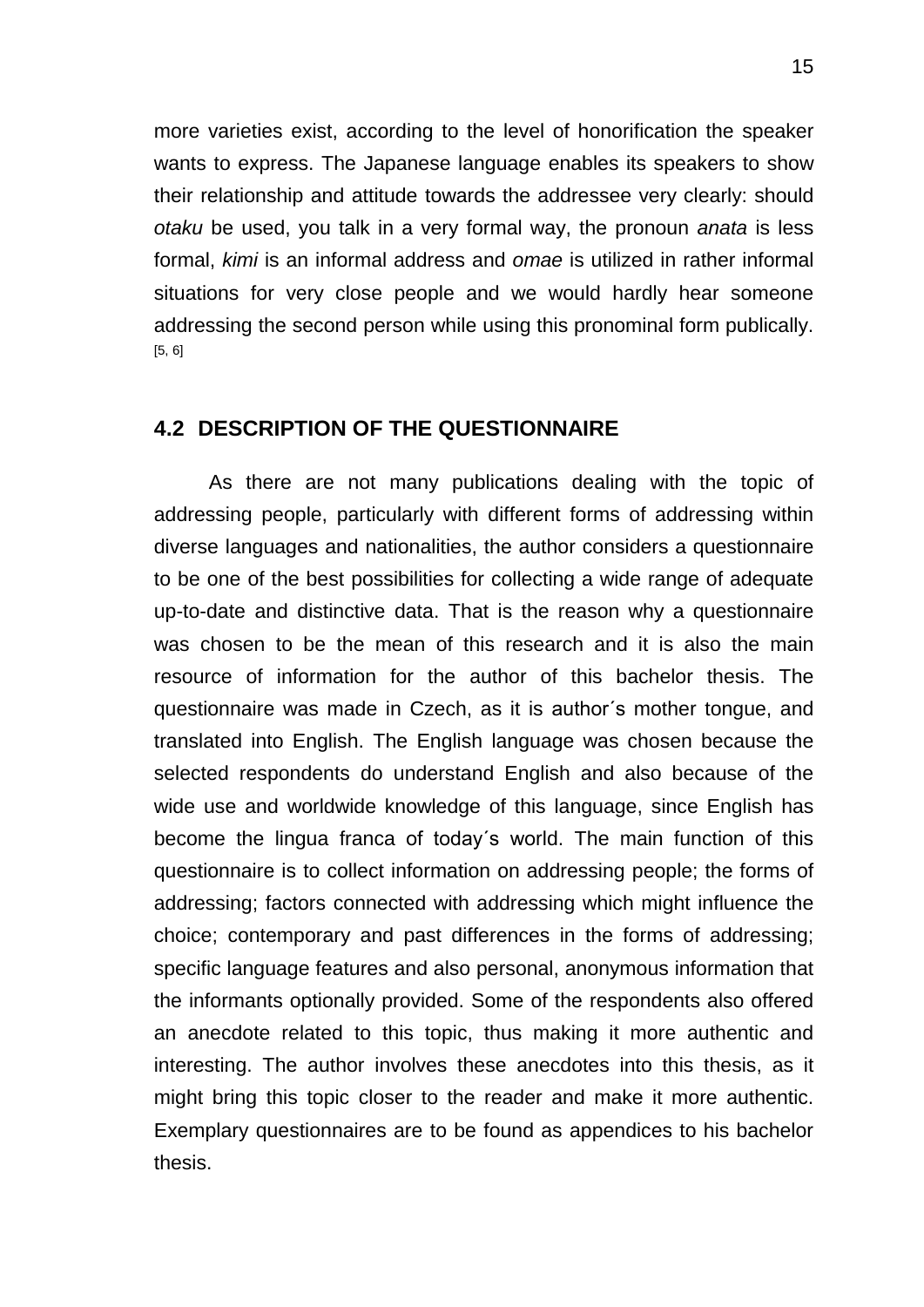The questionnaire opens with a basic question whether people prefer the form of addressing typical of their country - they remain by the pattern learnt as little children from their parents and surrounding; or they accept the form of addressing people according to the habits of the country they currently live in, thus trying to make them feel more comfortable and striving to truly integrate themselves. The third, not very often chosen possibility of answer is that people just create their own system of addressing other people, considering neither the language habits of his/her mother tongue nor of the country he/she is currently living in.

The questionnaire is divided into three parts: "the business environment", "environment consisting of family and friends" and "personal details". The first part of the questionnaire is dedicated to the business environment as the author considers an appropriate communication in today´s world of global business connections and markets being crucial for a successful business. The part dealing with the environment of family and friends should demonstrate possible influence which our personal habits and familiar stereotypes might have on the professional sphere of our lives, either intentionally or unintentionally. The author chose division into these two main parts because of the fact that we may encounter using different forms of addressing when talking with people in privacy and, on the other hand, at work or during an official negotiation or meeting, where also other participants are to be found. The reason for distinct addressing form in our privacy and at the work place could be the attempt to make business atmosphere more serious, to strengthen the status of the second person, to make other participants feel comfortable, being on the same relationship and hierarchical level. The last part of the questionnaire, where the informants stated their personal information, is also of a great use because thanks to it the influence of several personal features and/or experiences could be noticed and taken into consideration.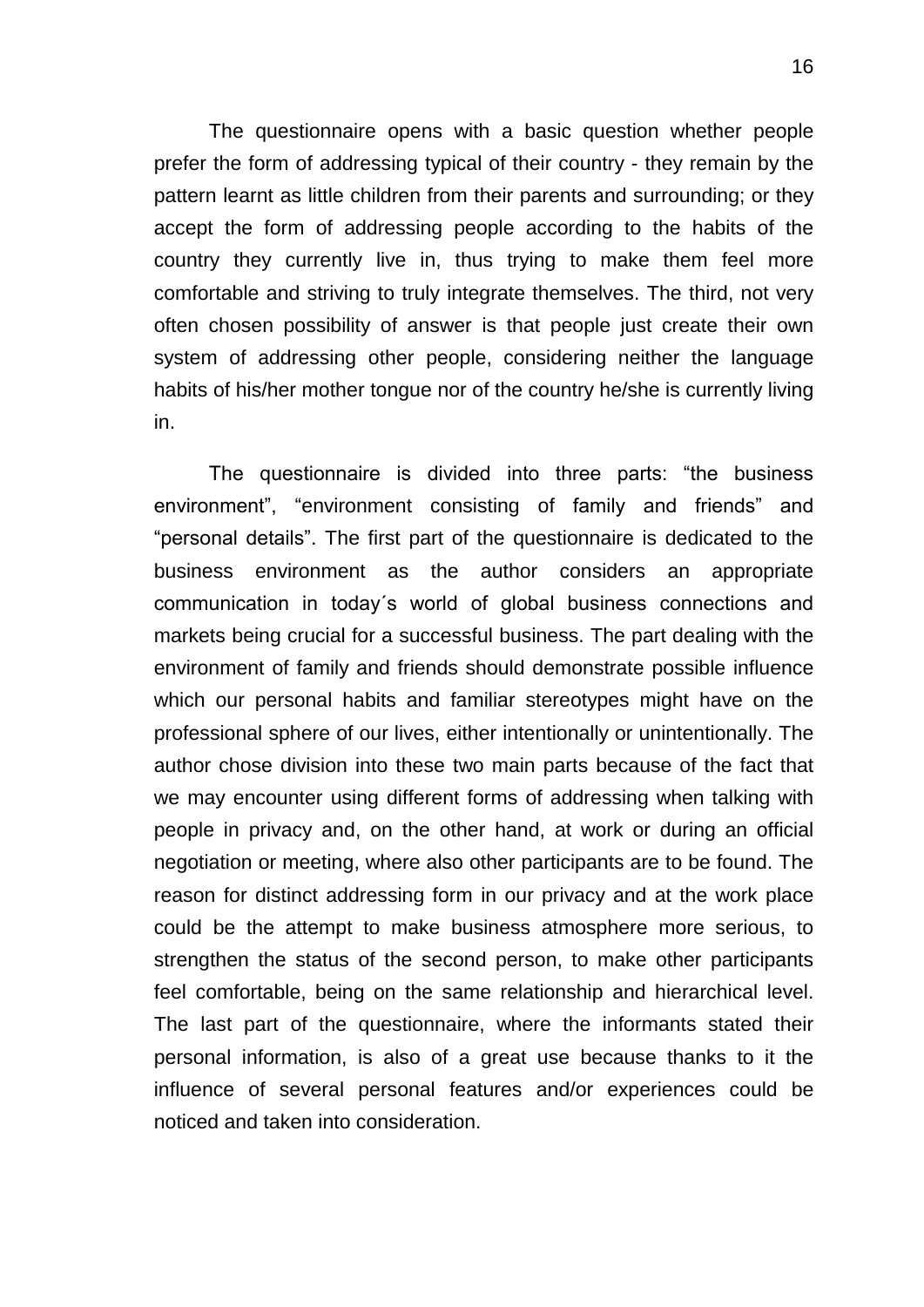According to the sequence of the constituent parts in the questionnaire, the author decided to start with description of the part dealing with the business environment. The first part (1) discusses the usage of the formal and the familiar form of addressing (the two singular pronouns of address) being used currently and in the past, as well as the reason and time of the potential change in the form of addressing. Later on, the second part (2) demonstrates the explicit nominal addressing. In the question 2-b the issue of addressing third person, an absent person who is not participating in the conversation, is mentioned. The following parts (3, 4, 5, 6) deal with such factors which influence the selection of an addressing form and what kind of influence (if there any is) does addressing have when talking about our lives and relationships. The respondents could choose the grade of importance by the named influences. In the tables, there are following grades offered: very important, important, less important, unimportant, I do not know. Question number seven (7-a, 7-b, 7-c) analyses the attitude of people during a sudden encounter and also facts that influence their choice of the address form. As the author experienced from the outcome of her research, 23 respondents use the formal form of addressing when meeting a person who is unknown to all conversation participants (see question 7-a). When meeting a person who is unknown only to the speaker (to the respondent of the questionnaire), 21 respondents answered they use the formal addressing form as well. Let this be an evidence of slightly reserved behaviour while meeting a new person for the first time. We cannot, of course, generalize the outcomes while taking into consideration how distinct each individual is and realizing, there is no uniformly applicable pattern of behaviour.

The second part, focused on the family life and closer neighbourhood of an individual, is at first focused on the T- or V- pronoun form of addressing used currently and in the past (familiar or formal form). Next, the nominal form of addressing used by particular people (currently as well as in the past) is discussed (2-a, 2-b). Questions 3-a and 3-b are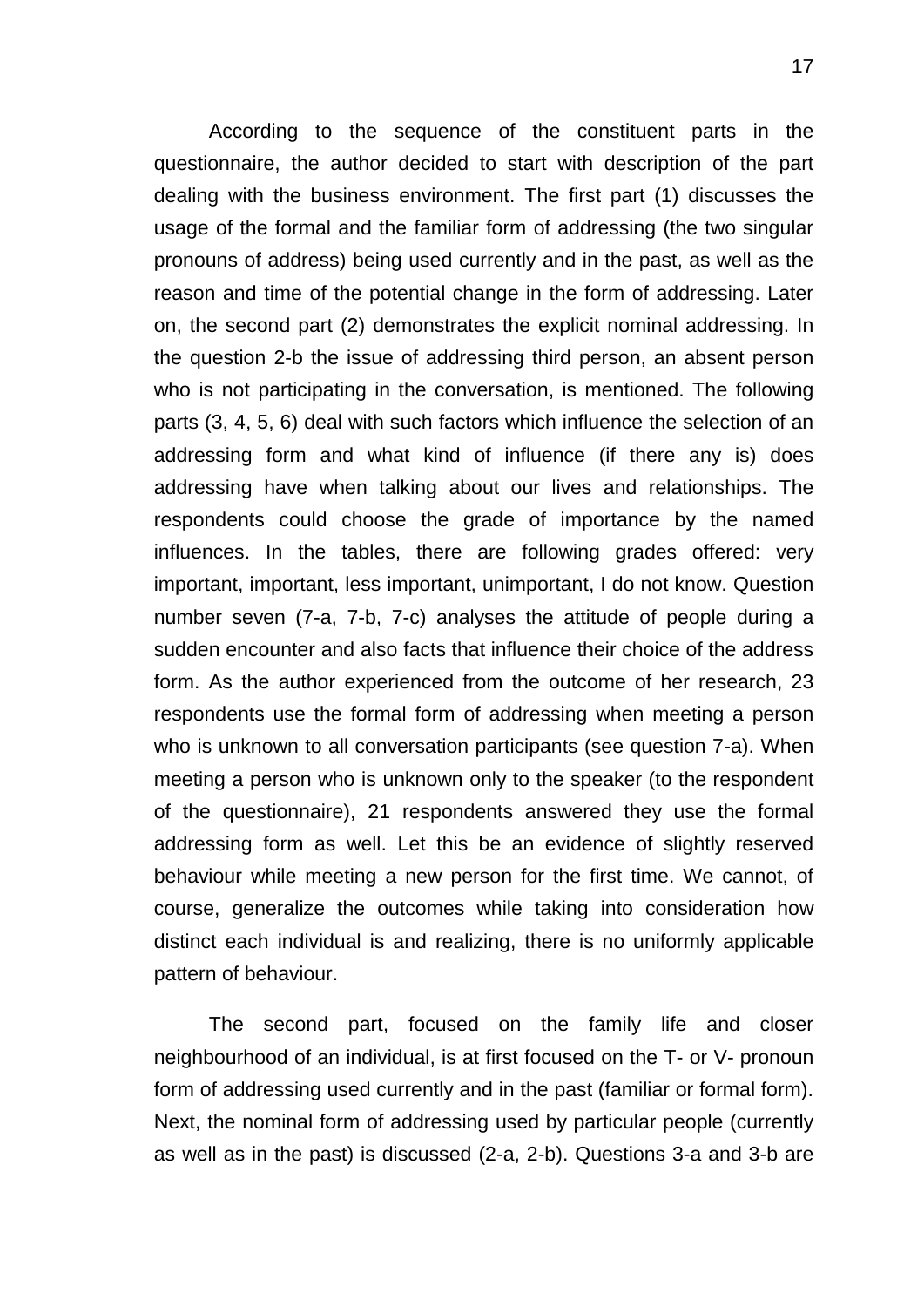considering the phenomenon of meeting new people and the problem of how to address them, how to interact with them. The last question is devoted to diminutives, as it is a very specific, personal type of addressing.

The last part of the questionnaire is devoted to personal details, the data which the informants were willing to provide, adding complementary information that makes some discussed matters clearer and completer.

In order to get the respondents who had answered the questionnaire closer to the reader, the author decided to introduce general information, sourcing from the stated responds. The first question, asking about the age of the respondent, is giving a multiple choice possibility to answer. Most of the respondents who participated in the research belong into the age group of 20-29 year old people (20 of the 31 respondents). Then, an open question comes, asking about the nationality. There are following nationalities included in the research: German (4 respondents), Russian (4 respondents), American (3 respondents), Czech (3 respondents), French (2 respondents), Dutch (2 respondents), Italian (2 respondents), Japanese (2 respondents), Portuguese (2 respondents), Spanish (2 respondents), Swedish (2 respondents), Turkish (2 respondents), British (1 respondent). The third question on the list is a closed question about the sex of the respondents as there are differences in the approach among nations to be found, as well as between men and women. There were 21 men and 10 women who took part. Question number five (5-a, 5-b, 5-c) is concerning the size of the hometown where the respondents have lived so far. Because of the fact that people are influenced by their surrounding a lot, the author placed there a question finding out whether the respondents have ever lived in a foreign country. 23 of 31 respondents answered they have lived in a foreign country and they also named them; the author decided to introduce five most frequent ones from the wide amount of various answers: Spain (5 respondents), the United Kingdom (5 respondents), the Czech Republic (4 respondents), the United States of America (4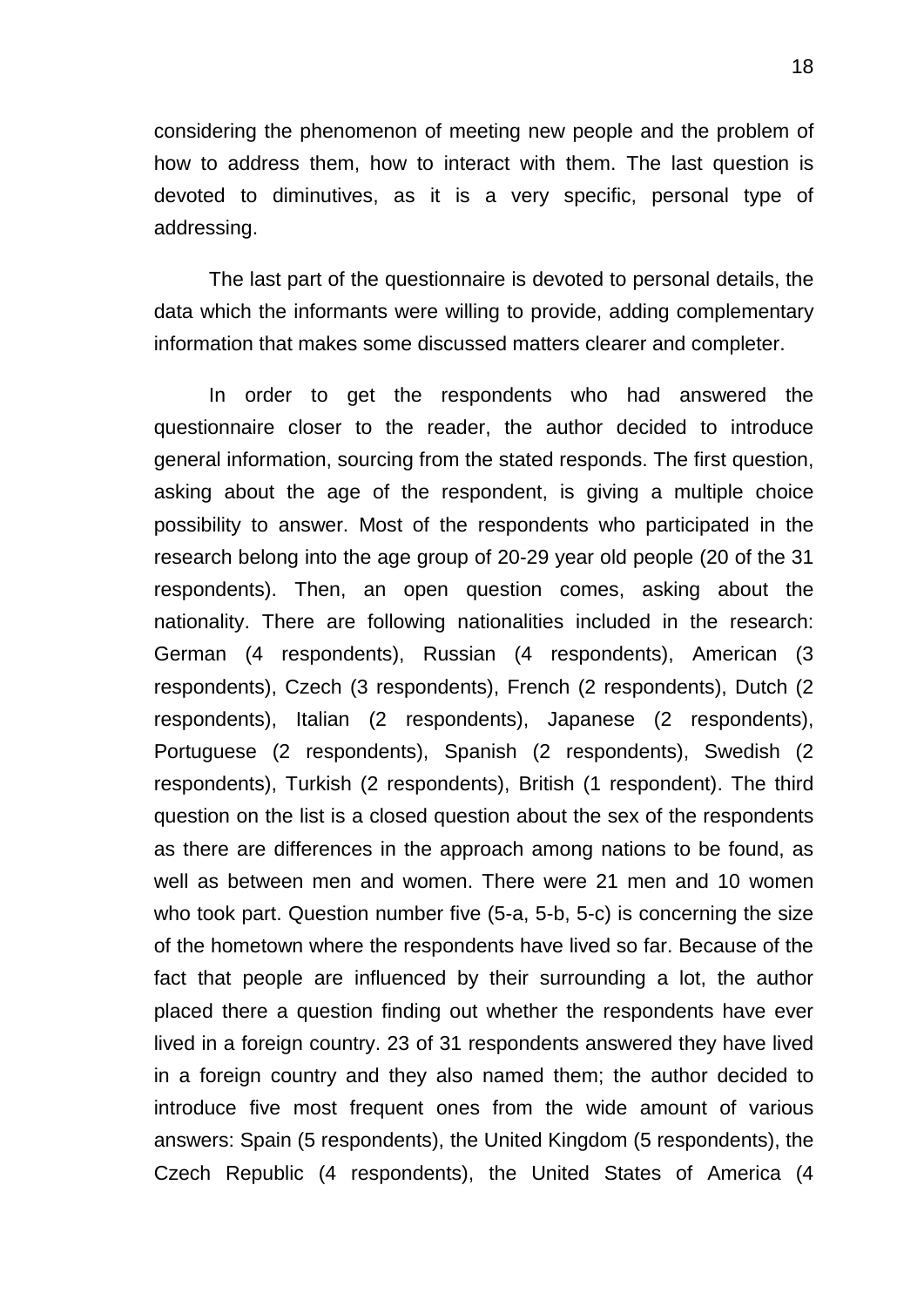respondents) and Germany (3 respondents). The seventh question, surveying the reached education, offers certain possibilities where three, most frequent levels of reached education were Bachelor Degree (10 respondents), Master Degree (7 respondents) and the Secondary education with a final exam (6 respondents). As one part of the questionnaire is focused on the business environment, there is a question surveying whether the respondents are employed or not to be found. Provided that the respondent is employed, he/she should have also stated the branch in which he/she works and his/her post. The ninth question explores whether the respondents do commonly speak or write any other language than their mother tongue. Hereby, the author wants to state the found result when 25 of 31 questionnaire participants stated they do commonly use some other foreign language. Three most frequently used languages were English (21 respondents), Spanish (9 respondents) and German (4 respondents). The very last question of this part is researching whether the respondents are in touch with people with whom they speak with a foreign language, distinct from their mother language. 25 of the respondents answered this question in a positive way, when being mostly in touch with English, Spanish, German and Czech nationalities.

### <span id="page-18-0"></span>**4.3 EXTERNAL INFLUENCES**

The distinction in the form of addressing people around us usually follows specific rules and recommendations originating from the historical context, nature of people, long-time habits, etc. These rules are language and culture connected, determining the appropriate behaviour and etiquette. The questionnaire includes a question whether people prefer the form of addressing typical of their country; or whether they adapt the form of addressing other people to the habits of the country they currently live in; or, as the last possibility, they create their own system of addressing people which does not consider the habits of their mother country nor the country they live in.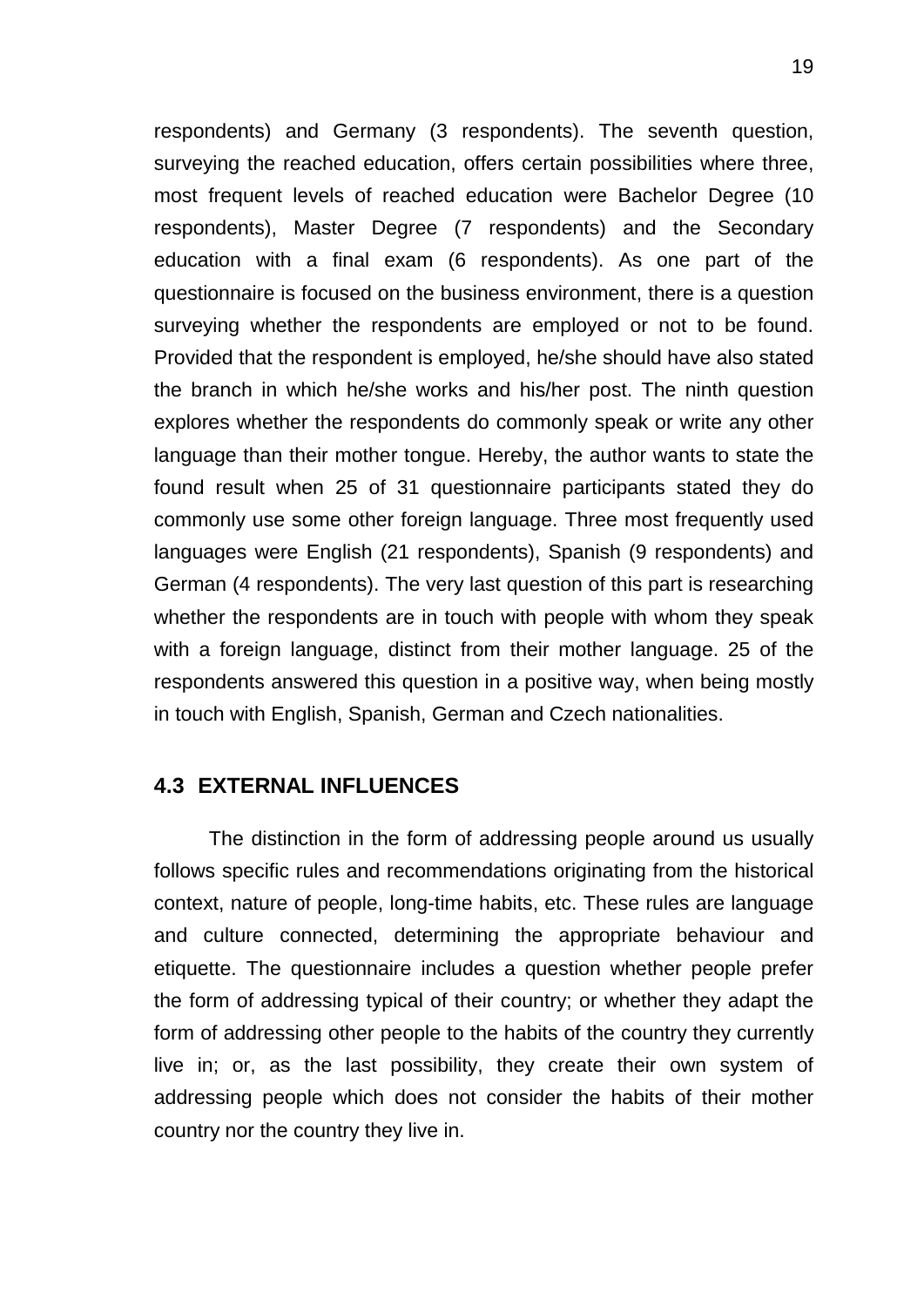13 of the asked respondents keep the form of addressing typical of their country, while 13 of the respondents adapt the form of addressing people according to the habits of the country they currently live in. Because of these results we cannot assume that there is one universally shared pattern when deciding how to address other people. The author believes the reasons for this are different attitudes and perceptions of the speakers, as everybody is a member of a particular culture and it influences and shapes its members' perception. There is one more possibility of answer in the questionnaire, i.e. people create their own system of addressing, considering neither the habits of their mother country, nor of the country they currently live in. The author believes this phenomenon does not occur very often as only two informants chose this possibility. Both of them are Japanese who spent a part of their lives in Germany. This might be a proof of how confusing the complex hierarchical structure of Japanese honorifics and possibilities of pronominal addressing can be, even for its native speakers, as it subsequently causes dilemma which addressing form is the appropriate one. Three of the respondents did not give any answer.

Should the author be occupied with the question if there are any particular issues influencing the choice of the addressing form, this question has to be confirmed. In the sense of Otakar Patočka (O tykání a vykání, 2000), the author decided to differentiate four groups of influences which may affect the choice of the form of addressing. The constituent influences introduced in the questionnaire are assigned to these following groups. The first group includes *personal influences* such as: keeping one´s distance, respect, esteem, fear, liking or disliking of someone, longtime habit. Into the group of *social and class influences* belong these: respecting the working hierarchy, requiring the office hierarchy, professional hierarchy, professional hierarchy (academic degree), working hierarchy (post in the company), conversation participants, listeners who do not take part in the conversation, relationship with the other person. The third group, called, *historical and time influences* encompasses: age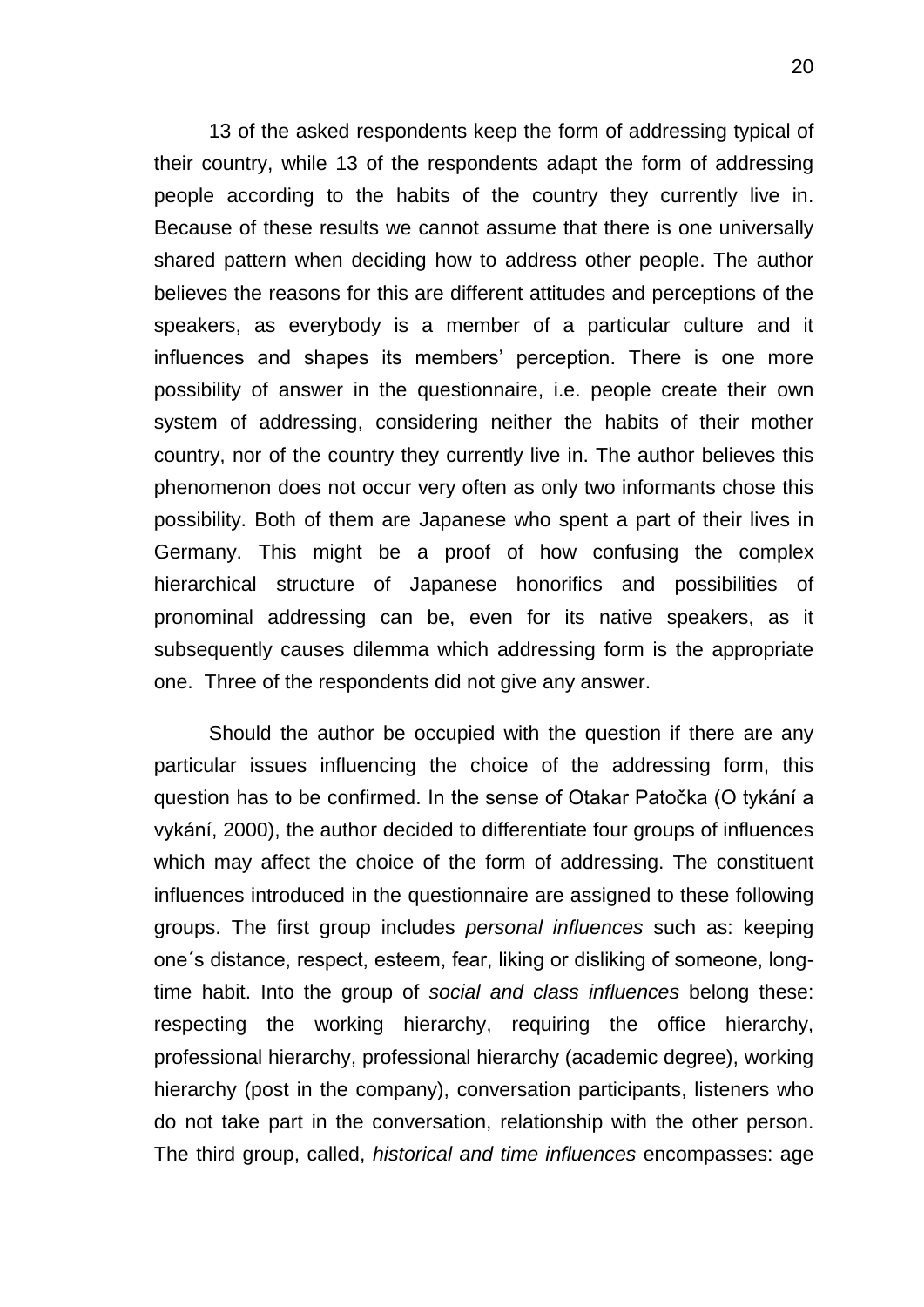of the speaker, age of the addressee, age difference between the speaker and the addressed one, impossibility of changing the way of addressing, time the speaker and addressee know each other. *Other types of influences* form and extra group of influences such as: sex, appearance, situation, atmosphere. The results of the research show that the group comprising *social and class influences*, together with the group of *historical and time influences*, are the most influential ones when the speaker is deciding what kind of addressing form to use; the matter of working hierarchy, the age difference between the speaker and addressee and the time interval they know each other, are namely the most influential ones of all offered influences stated in the questionnaire. Nine respondents chose these matters to be of a very high importance (see question 5). To outline the contrary, with the aim to show the disparity, the group of *other types of influences* resulted as the least influential one; types of influences encompassed in this group (sex, appearance, situation and atmosphere) seem to have rather insignificant role in people´s communication procedures. To better demonstrate possible exceptions, there is a notice in one questionnaire to be found, saying that the respondent uses the person´s first name for all people the respondent meets; the notice was made by a respondent of Swedish origin which proves the decline in usage of the V-form in the Swedish language. The exact data following from the research are to be seen below.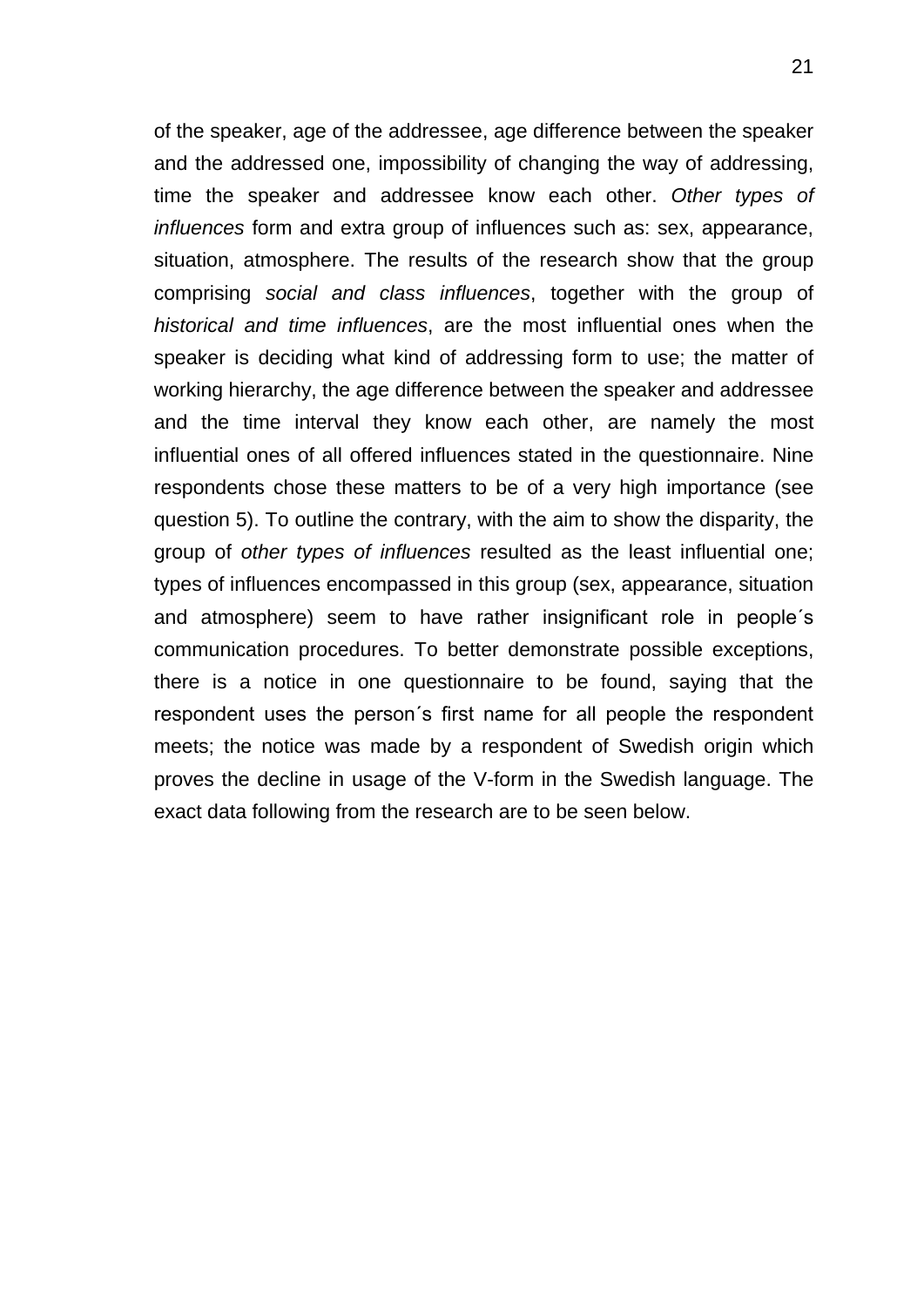Outcome of the question (5): Which factors influence the choice of selecting the form of addressing (results are stating the number of respondents who chose the particular answer)

|                                             | <b>Very</b>             | Important | <b>Less</b>             | <b>Unimportant</b>      | I do not         |
|---------------------------------------------|-------------------------|-----------|-------------------------|-------------------------|------------------|
|                                             | Important               |           | Important               |                         | know             |
|                                             |                         |           |                         |                         |                  |
| My age                                      | $\overline{2}$          | 14        | $\overline{\mathbf{4}}$ | 8                       | $\overline{0}$   |
| Person's age                                | $\overline{\mathbf{4}}$ | 18        | 3                       | $\overline{2}$          | $\boldsymbol{0}$ |
| Person's<br>appearance                      | $\overline{2}$          | 6         | 8                       | 12                      | $\pmb{0}$        |
|                                             |                         |           |                         |                         |                  |
| <b>The</b><br>age<br>difference             | 9                       | 14        | $\overline{2}$          | 3                       | $\mathbf 0$      |
| <b>Sex</b>                                  | $\mathbf 0$             | 6         | 6                       | 16                      | $\mathsf 0$      |
| <b>Professional</b><br>hierarchy            | 6                       | 16        | $\overline{4}$          | $\overline{2}$          | $\mathbf 0$      |
| <b>Working</b><br>hierarchy                 | 9                       | 14        | $\overline{\mathbf{4}}$ | $\mathbf 1$             | $\mathsf 0$      |
| <b>Time</b><br>you<br>know<br>each<br>other | 7                       | 18        | $\overline{2}$          | $\mathbf 1$             | $\boldsymbol{0}$ |
| <b>Situation</b>                            | 6                       | 11        | 8                       | $\overline{2}$          | $\mathbf 0$      |
| <b>Atmosphere</b>                           | 5                       | 13        | 5                       | 5                       | $\mathbf{1}$     |
| <b>Conversation</b><br>participants         | 1                       | 13        | 8                       | $\overline{\mathbf{4}}$ | $\mathbf 1$      |
| <b>Listeners</b>                            | 0                       | 6         | $9\,$                   | 12                      | $\mathbf 1$      |
| Relationship                                | 5                       | 13        | $\overline{2}$          | 5                       | 3                |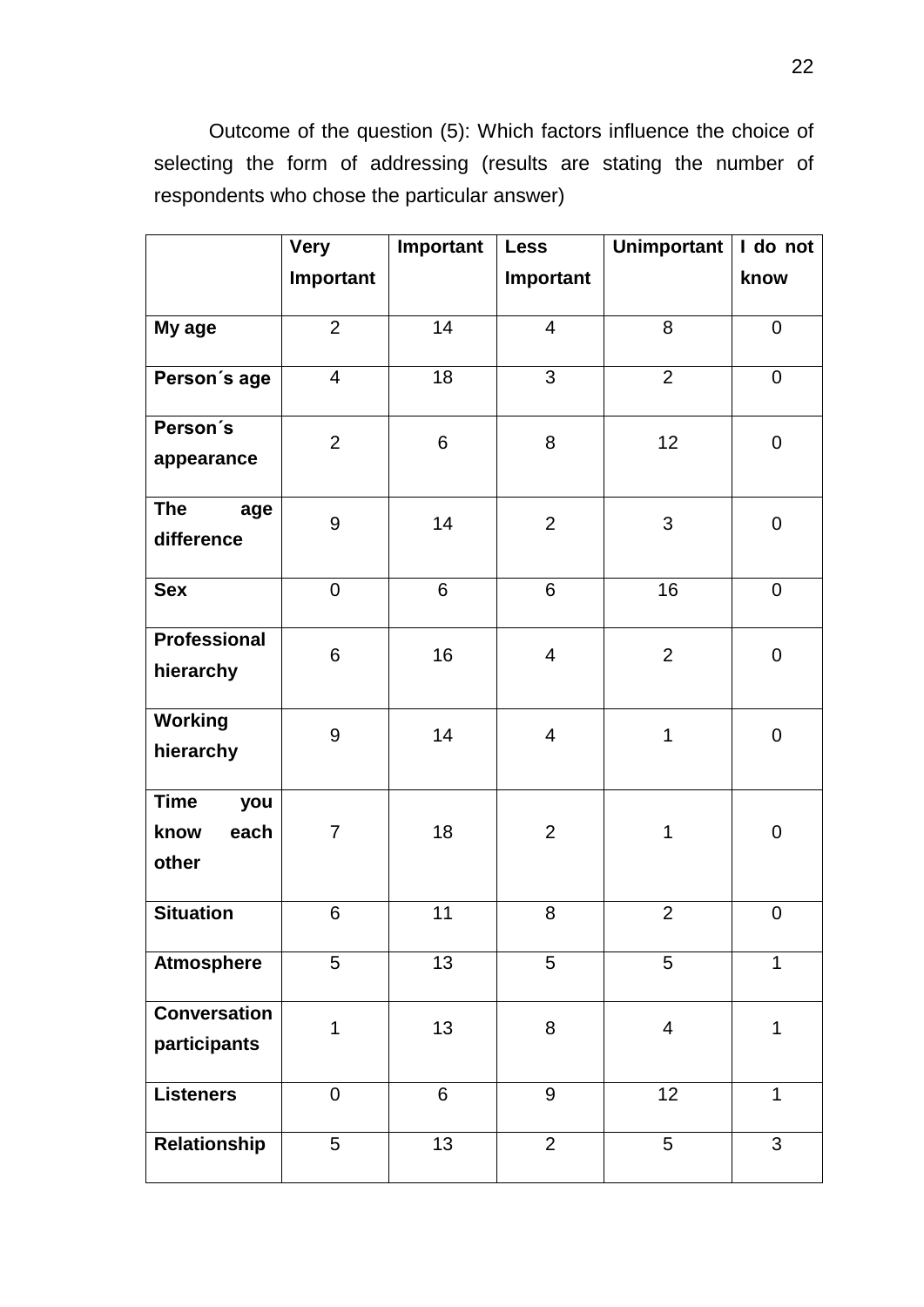#### <span id="page-22-0"></span>**5 FORMAL ADDRESSING**

#### <span id="page-22-1"></span>**5.1 GENERAL CHARACTERISTIC**

Characteristic elements of the formal, non-intimate V-form of addressing can be distance, seniority, superiority, hierarchy, expression of one´s status, respect or just an effort to stay polite. According to the results of the questionnaire, most of the respondents consider formal way of addressing as strengthening the hierarchy at the workplace: 24 of 31 respondents (see question 6-a); let this be a clear evidence of the way of perceiving the vertical organizational structure in many companies. As the author was told, some people want to show their esteem and respect towards second person, therefore they prefer the V-form of addressing; it allows them expressing their attitude while making the working atmosphere more pleasant, 6 of 31 respondents identify with this motive for choosing the formal address. 5 of 31 people stated that formal form of addressing creates a feeling of togetherness within the workplace as there are no differences among people, no need to stress when and how to use the informal honorific.

# <span id="page-22-2"></span>**5.2 IMPACT OF THE ORGANIZATIONAL STRUCTURE OF A COMPANY ON ADDRESSING FORMS**

The matter of using either V-form or the T-form at the workplace is, according to the author, closely connected with the size and structure of a company as well. In a small sized enterprise the employees know each other better, have closer and friendlier relations, therefore they tend to use the T-form. On the other hand, an enterprise of a big size is more anonymous, keeping people at distance by its largeness as well as by a huge number of employees; at such place, it is much more difficult to establish a close relationship. At the same time, at a workplace with few employees a relationship full of respect and admiration can be created and the interlocutors might tend to use the V-form as an appropriate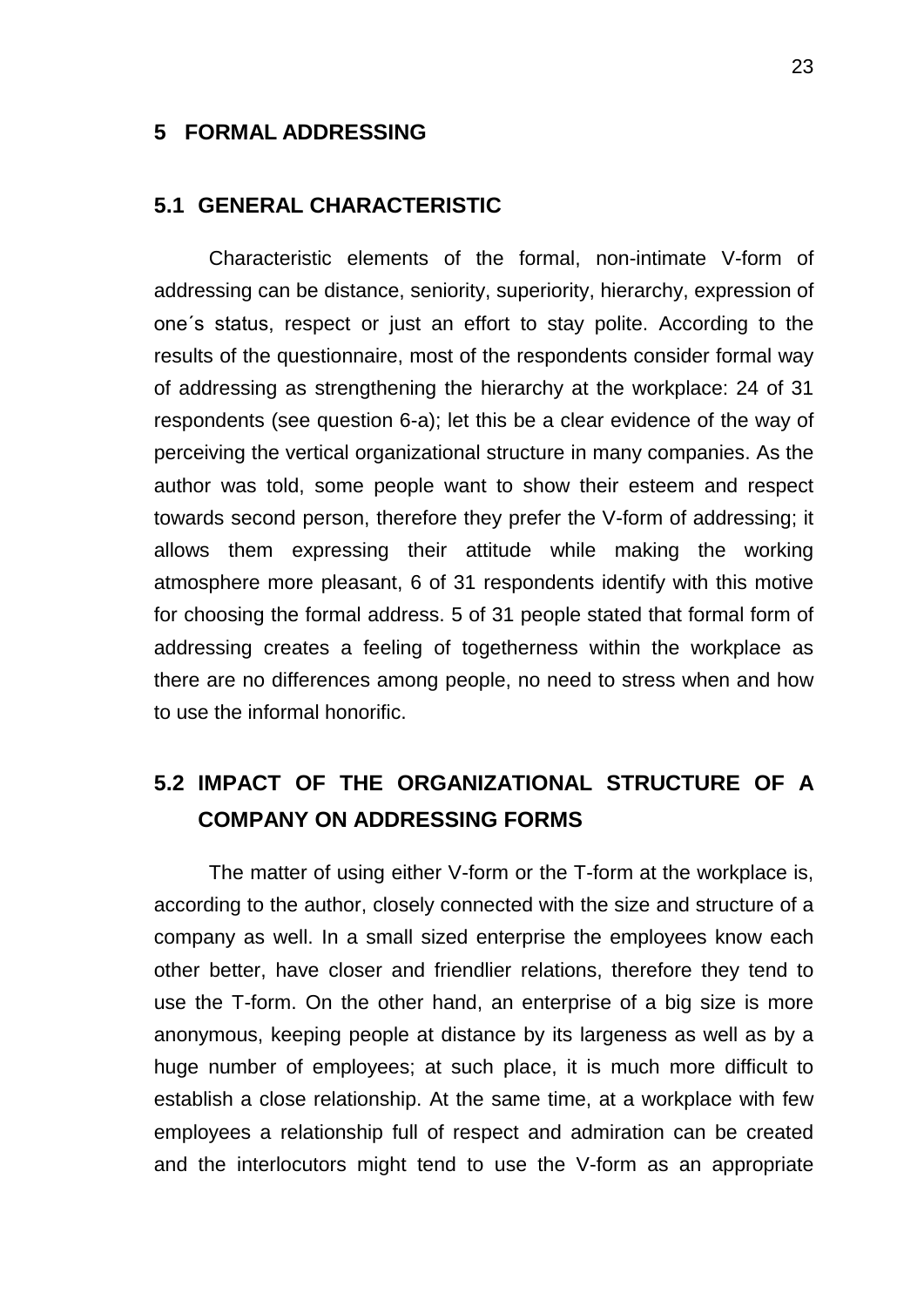expression of such feelings. There is an important point to be aware of: the organizational structure of a company, which is shaped by the type of company, by the market it is focused on, by technologies used, by its leaders and employees; influences the relationships within a company as well. The author decided to distinguish among four main types of organizational structure of a company. These types differ primarily by the relationship between the corporation and its employees: this means in which way the employees are treated, how they are motivated and rewarded, how the authorities are defined - whether vertically or horizontally. Some of these types of the organizational structure of a company were introduced in the book written by Alfons Trompenaars and Charles Hampden-Turner (Riding the Waves of Culture: Understanding Diversity in Global Busines).

The first type of organizational structure to be mentioned is the family structure which could be characterised by personal and face-toface relationships while being power-oriented as well. The power is presented by the superior leader who is, more or less, perceived as a father, caring about his employees. The role of people, the employees, is stressed- their experience and knowledge are essential for the existence of the company. There is a reciprocal effort when the company is doing a lot for its employees and they, in return, do their best for the company, their breadwinner. This type of company is to be found especially in late industrialized countries such as Italy, Japan or Spain.

Another type, widespread in the western world, is the bureaucratic division within a company. In such company, the exact roles and tasks are given at the very beginning of the cooperation. Everybody is obeying his/her superordinate boss, the instructions and tasks given by him/her. We can observe more frequent usage of titles, e.g. on the office doors of the employees or on the business cards.

Next type to be described in this bachelor thesis is the egalitarian structure of a company. This organization could be defined as team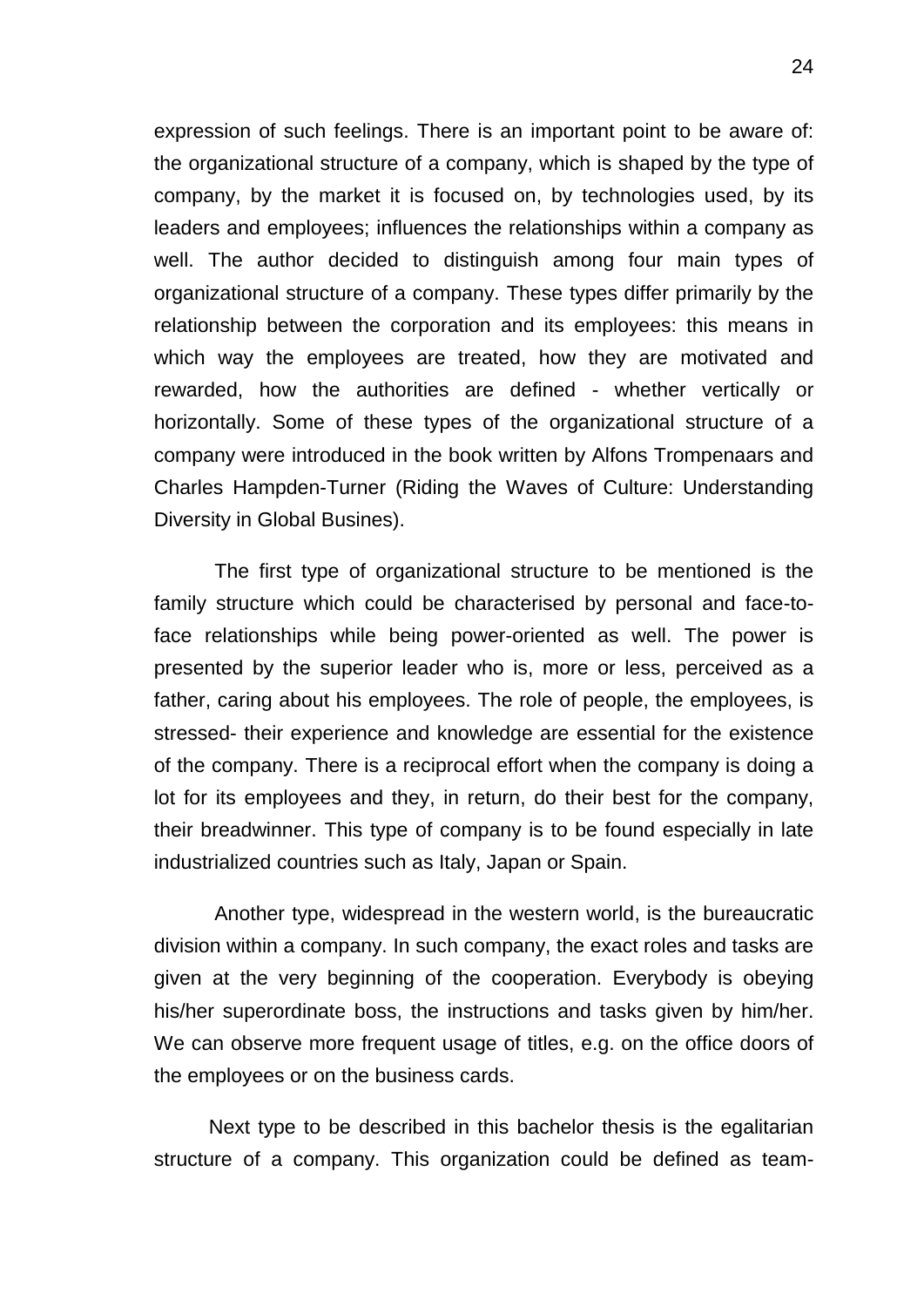oriented, placing tasks and projects which are solved by teams and specialized groups of employees with a coordinator leading the whole process. Relationships in such type of company are slightly neutral as its members can take part in more projects, being responsible towards more leaders; there is no time to evolve a deeper relationship because of existing time limited projects.

The last type of organizational structure of a company is a company with minimal hierarchical structure, focused on highly-concentrated individuals. This type of organization is to be found mostly in the English speaking world. We cannot, of course, unambiguously distinguish these types of companies in today´s world; all these organizational structures are mixed and therefore hard to be precisely differentiated.

### <span id="page-24-0"></span>**5.3 ADDRESSING FORMS OF THE V-FORM**

In every language system there are several alternatives for formal addressing appearing, among them such which are never or rarely used. In the questionnaire, there were following options to choose: Mr./Mrs./Ms. + surname, Mr./Mrs./Ms. + academic degree + surname, Mr./Mrs. + academic degree, professional rank. In some languages there are given patterns to be obeyed. Especially the use of academic degrees across languages differs a lot. In any case there is one rule which is, more or less, obeyed in all languages when using the academic degree - the speaker has to choose the highest achieved degree of the addressed person, otherwise he/she might be regarded as being oblivious or even rude. Czech is one of those languages in which people, very often, address their conversation partner with their academic degree if they have any. Not using the degree at all might be considered being rude and the addressee could feel offended after that. On the other hand, it is quite common to address the university teachers with their first names, in English which would be in case of Slavonic languages, namely in the Czech language, impossible.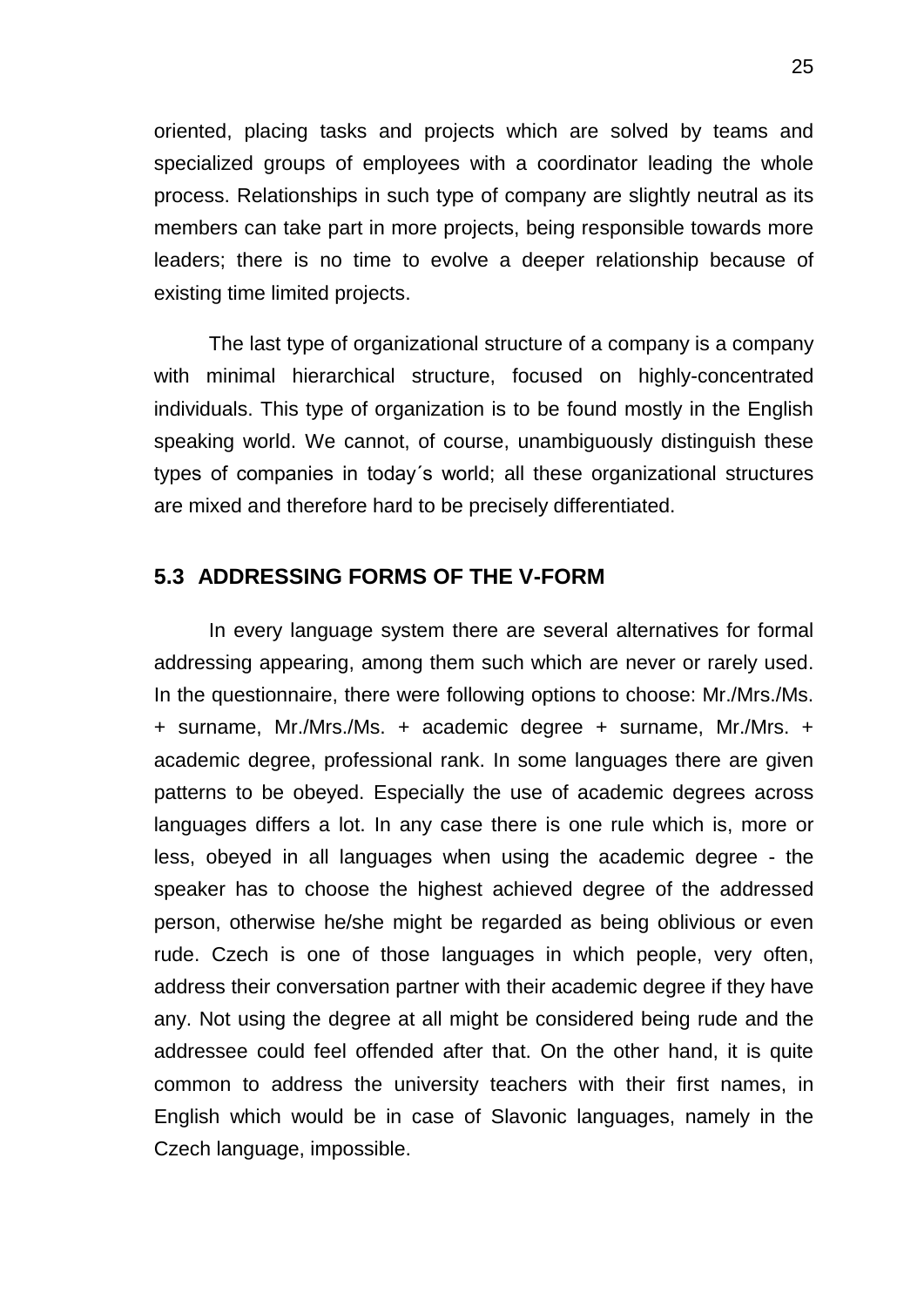## <span id="page-25-0"></span>**5.4 DYNAMICS OF PRONOMINAL ADDRESSING**

As many people might experience personally, there is often a transition from the formal V-form to the less formal T-form among people, even in the business environment. This issue is also included in the questionnaire (see question 1), polling the time-interval in which the address change happened and also discussing the main reasons for the change. The given answers are stated below, showing the number of respondents who chose the particular answer:

| Getting to know each other              | 6 of 31  |
|-----------------------------------------|----------|
| Better confidence between people        | 3 of 31  |
| Change of the post in the company       | 2 of 31  |
| Getting older                           | 1 of 31  |
| Your relationship towards the addressee | 1 of 31  |
| <b>Becoming friends</b>                 | 1 of 31  |
| Agreement between the interlocutors     | 1 of 31  |
| Getting closer                          | 1 of 31  |
| No change                               | 17 of 31 |
| No answer                               | 2 of 31  |

From the above stated results we can see that the pronominal form of honorific does not change very often, nearly one half of respondents remain by the same form all the time (17 of 31 respondents). Some of the answers were only hypothetical (4 hypothetical answers). The reason for change was mentioned but the respondents persist by one form and no transition from V-form to T-form actually happened. The main reason for changing the addressing form is obviously establishment of a closer, more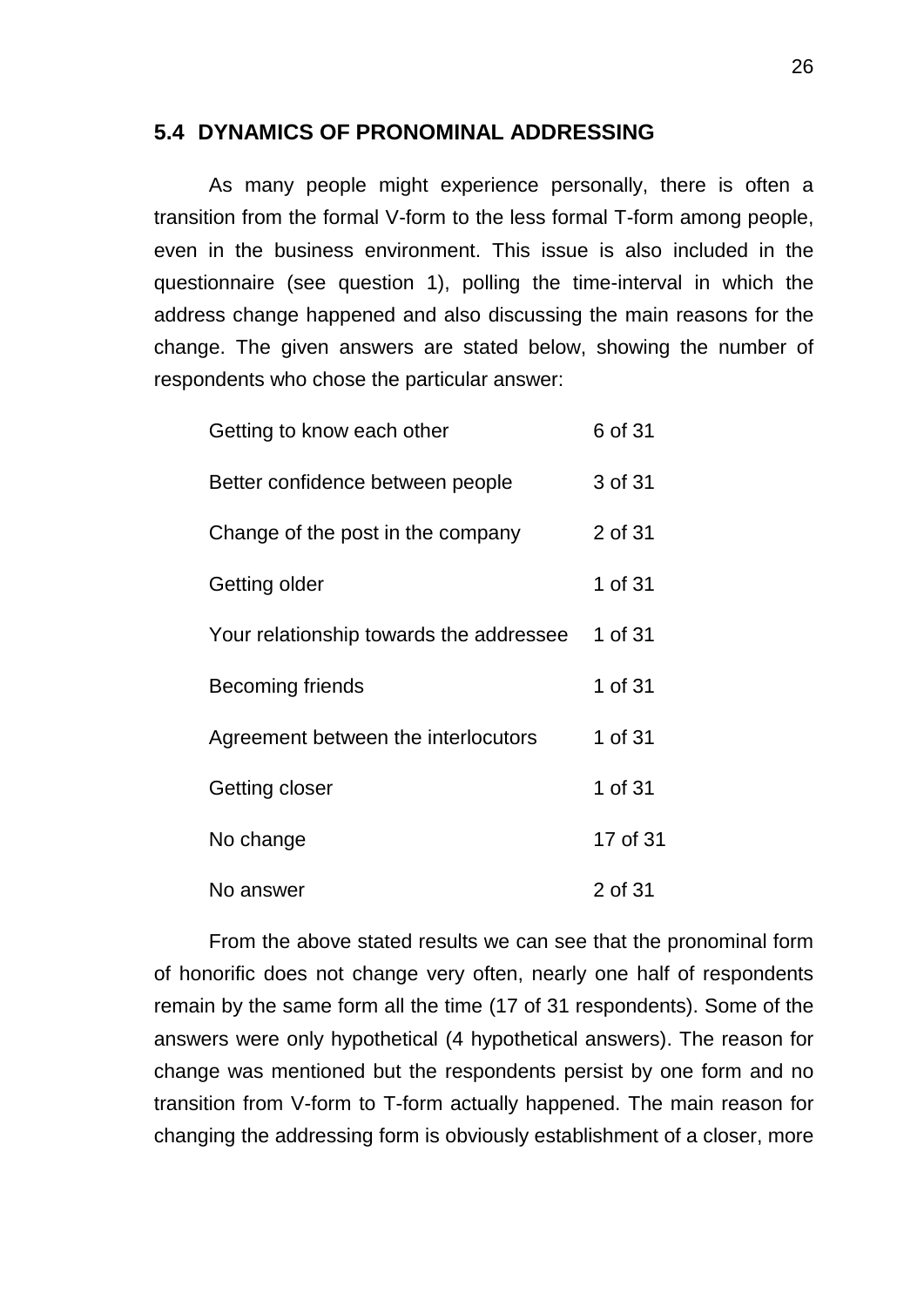confidential relationship, in which the T-form better expresses friendliness and intimacy between the interlocutors.

The approximate length of the time horizon in which the change of the pronominal addressing form happened differs from person to person; stated answers in the questionnaire are also very distinct, confirming this phenomenon, giving 1 week, half a year, 5 months or even 5 years as the time interval. This is another evidence of how individual matter addressing forms are.

An interesting point is that a transition from T-form to V-form never occurs. On the other hand it is an understandable and logical matter; interlocutors either keep the formal way of talking or start using the less formal T-form.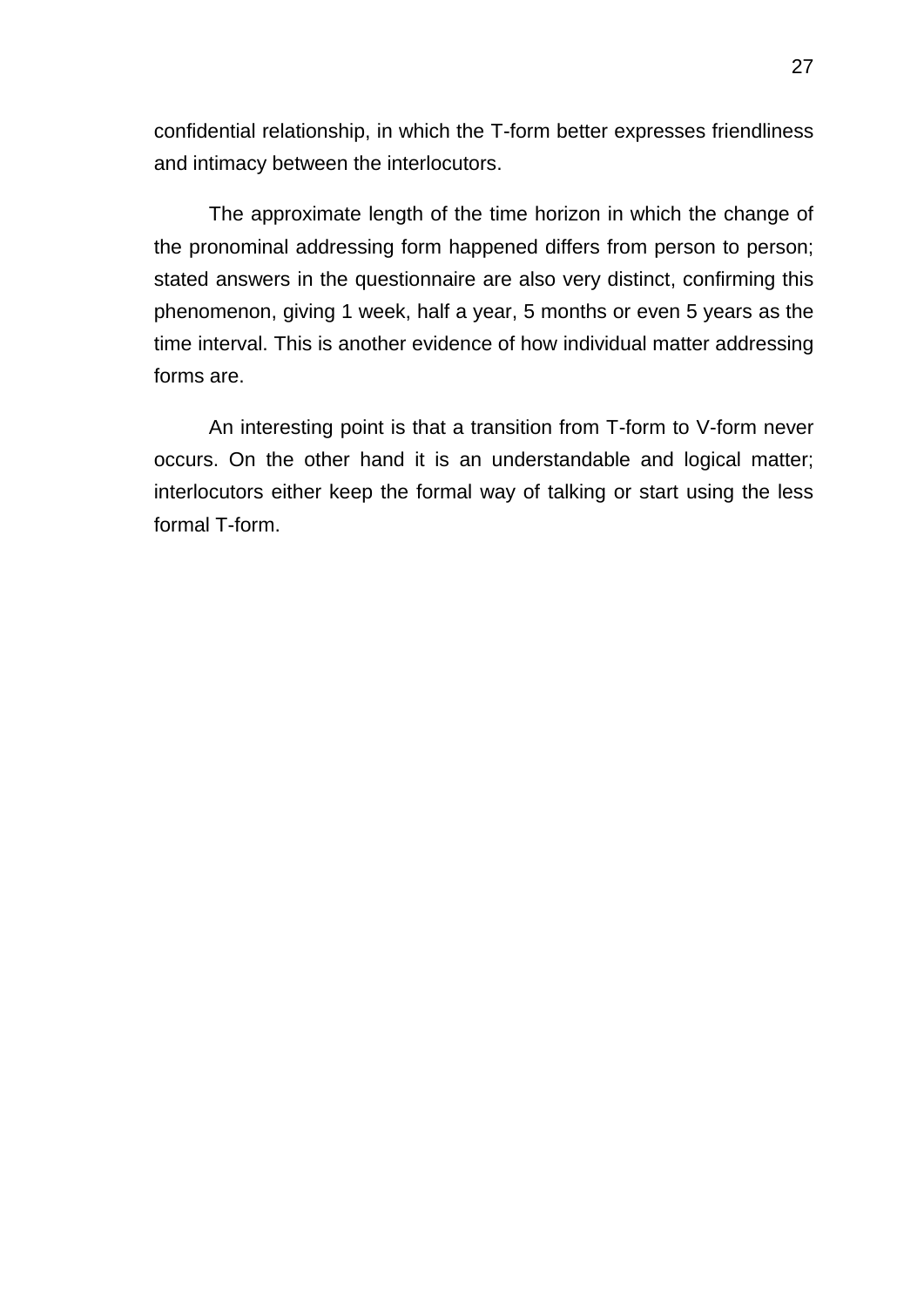### <span id="page-27-0"></span>**6 FAMILIAR ADDRESSING**

#### <span id="page-27-1"></span>**6.1 GENERAL CHARACTERISTIC**

When addressing people in the familiar way, using the T-form, our attitude is usually understood as friendly, familiar and warm. At this point, an emphasis on the word "usually" is put as we know there are such languages (in the case of this bachelor thesis it is English, perchance Swedish) that do not make any difference between the T- and V-form: there is only one type of pronominal addressing used, which refers to the familiar T-form. Once are these languages regarded as being too informal, the other time absence of warmth is stressed. The reader of this bachelor thesis could notice a problem how to show the friendly attitude and kind of informal relationship of the interlocutors occurs. *"By using one´s first name, or the addressee´s first name, the speaker is evoking a certain prototype of human relations."* [7] Using a nickname or an affectionate name is also one sign of a closer relationship between the interlocutors. When mentioning Swedish, the author experienced during an interview with Amanda, a 22-year-old Swedish native speaker, that nowadays the Swedish do not use the V-form to address people, although it still exists. Not even for elderly or superior people. Amanda, who is working in a retirement-home, said she never uses the formal V-form, not even in her job.

## <span id="page-27-2"></span>**6.2 SPECIAL CONCEPTS OF FAMILIAR ADDRESSING**

There is an interesting observation to be mentioned, which was happening not only in the Czech Republic, but also in other countries where the political establishment was based on the communist theory. In those times the T-form was widely used to create an atmosphere of an economically, socially and politically equal society; the T-form was there not to express friendliness and some kind of a closer relationship, but to demonstrate equality and brotherhood: a society with no differences.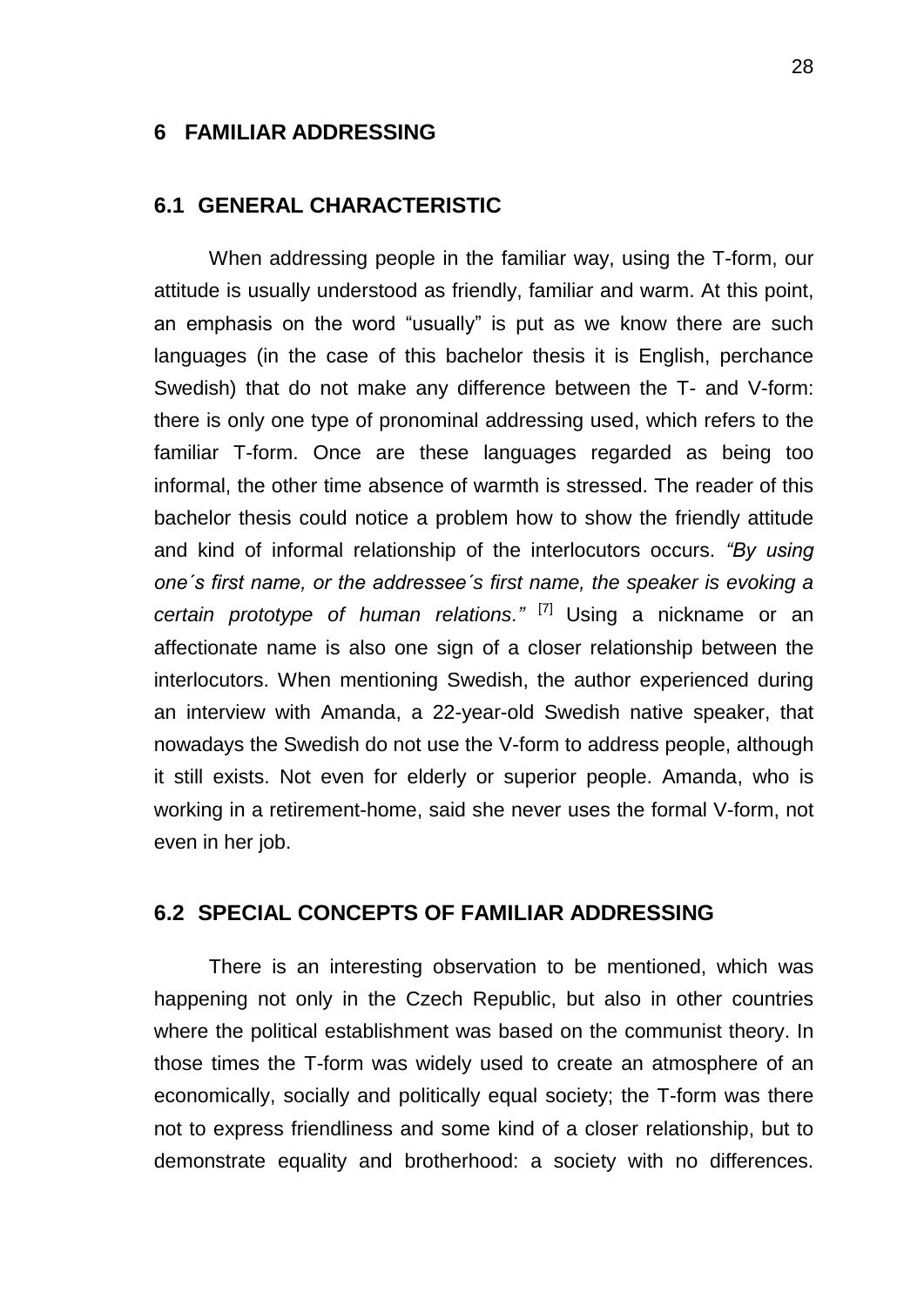Therefore we should be careful while interpreting any kind of work or speech originating from those times. The memory of that might be one of the reasons why Czech people stay more formal and distant in these times as well, in spite of the great influence of slightly "informal" English language. As the author personally experienced from the narrations of interviewed people, Czech people usually persist by the V-form of addressing because of their desire to express their esteem towards the second person.

The author would like to share another experience she made when interviewing a Russian native speakers. In the case of Russians, a problem, which pronominal form to choose occurred. "If that is of any importance to you, we often address people, except for co-workers, by their first name together with their middle name, which is a derivative name of their father´s name," noticed a 20-year-old Russian. The author decided to analyse this phenomenon closer. Having a paradigmatic name Ekaterina Alekseevna Kolosova, we distinguish three types of names: Ekaterina standing for the given first name; Alekseevna, a middle name referring according to the patronymic system to her father´s name (otechestvo); and Kolosova which stands for a standard surname. However, as it was said, only the first name together with the middle name are commonly used; mentioning this example it would be: Ekaterina Alekseevna. See an illustrating example of the patronymic system existing in the Russian language:

#### Father: *Alekseev Ivanov Kolosov*

#### Daughter: *Ekaterina Alekseevna Kolosova*

*"Russians follow this custom and are more likely to call each other by their given name and patronym, than by their given name and surname*.*"* [8]

An interesting point in this chapter is also the usage of surnames for addressing friends in Portuguese. The author had heard many times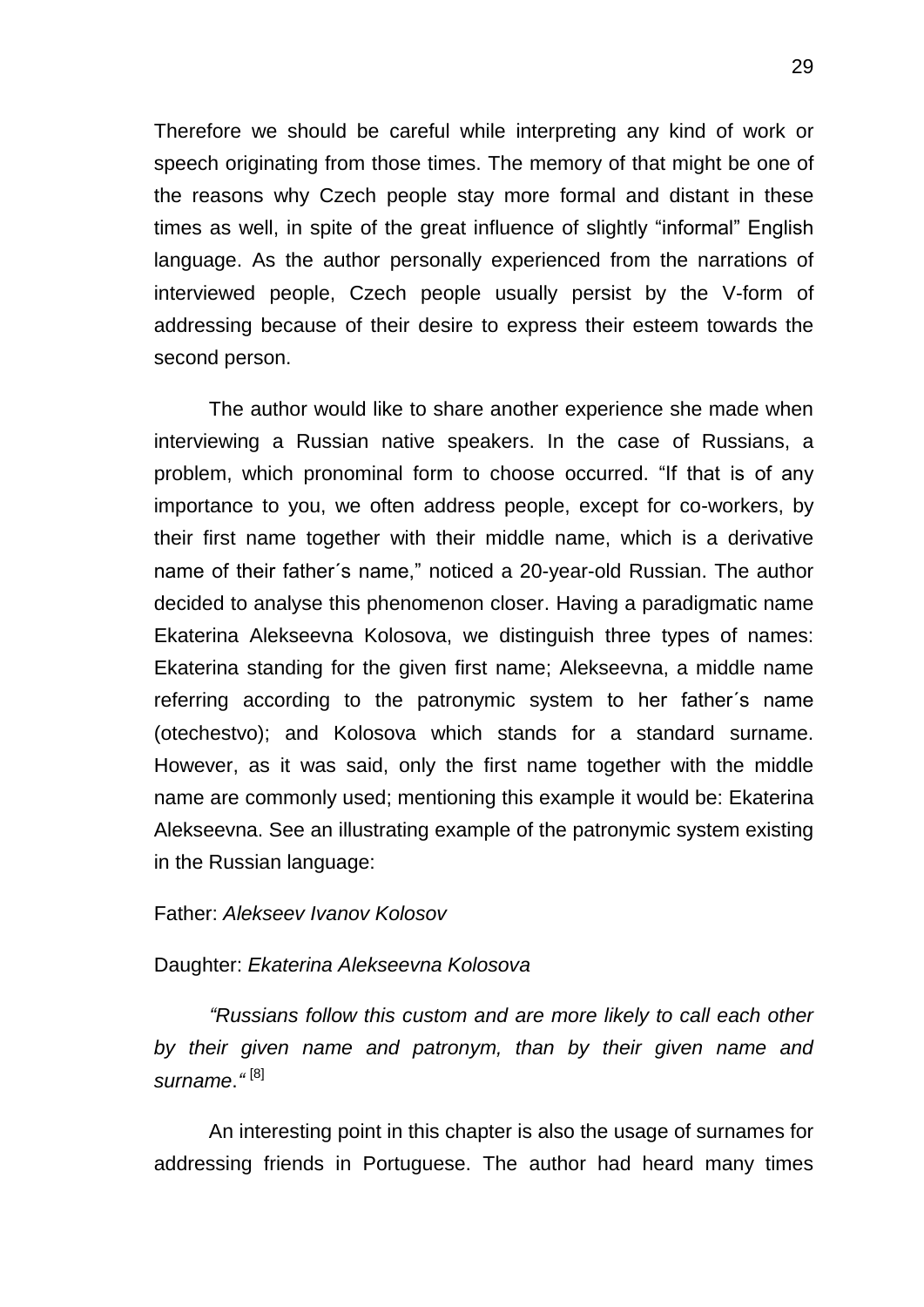Portuguese male speakers talking and addressing each other by their surname. After several interviews with those speakers she experienced, it is a common feature of communication among male speakers with no specific tone or meaning; surname is used by close friends as well as by people who do not know each other a lot.

In many nationalities, there is a habit of kissing, hugging or touching while encountering and saying goodbye, as a demonstration of rather closer relationship. This phenomenon takes place especially among members of southern nations such as Spanish, Portuguese or Italians. Author of this bachelor thesis is not going to deal with these non-verbal expressions, although she considers this way of expressing oneself highly interesting and worth studying. An important issue the author experienced, namely from the Portuguese respondents, to be mentioned here is that especially these non-verbal expressions might cause misunderstandings since other nationalities, not used to express themselves in this way, could believe their relationship with the addressee is much more intimate than it actually is. In another case they might be shocked or even offended by such way of behaviour. And on the contrary: nationalities restraining in physical expressiveness might make the addressee feel uncomfortable, insulted and unhappy while "not touching".

From this point of view we can say that neither "being informal" nor "being formal" are universal phenomena but rather cultural bound strategies persisting in the nature of people. We should not judge other nationalities and their natural attitude, as well as we should not be subjects of bias. The important fact to be realized here is that due to the communicative situation, circumstances and different configurations, formality as well as informality might cause misunderstandings and might be misleading.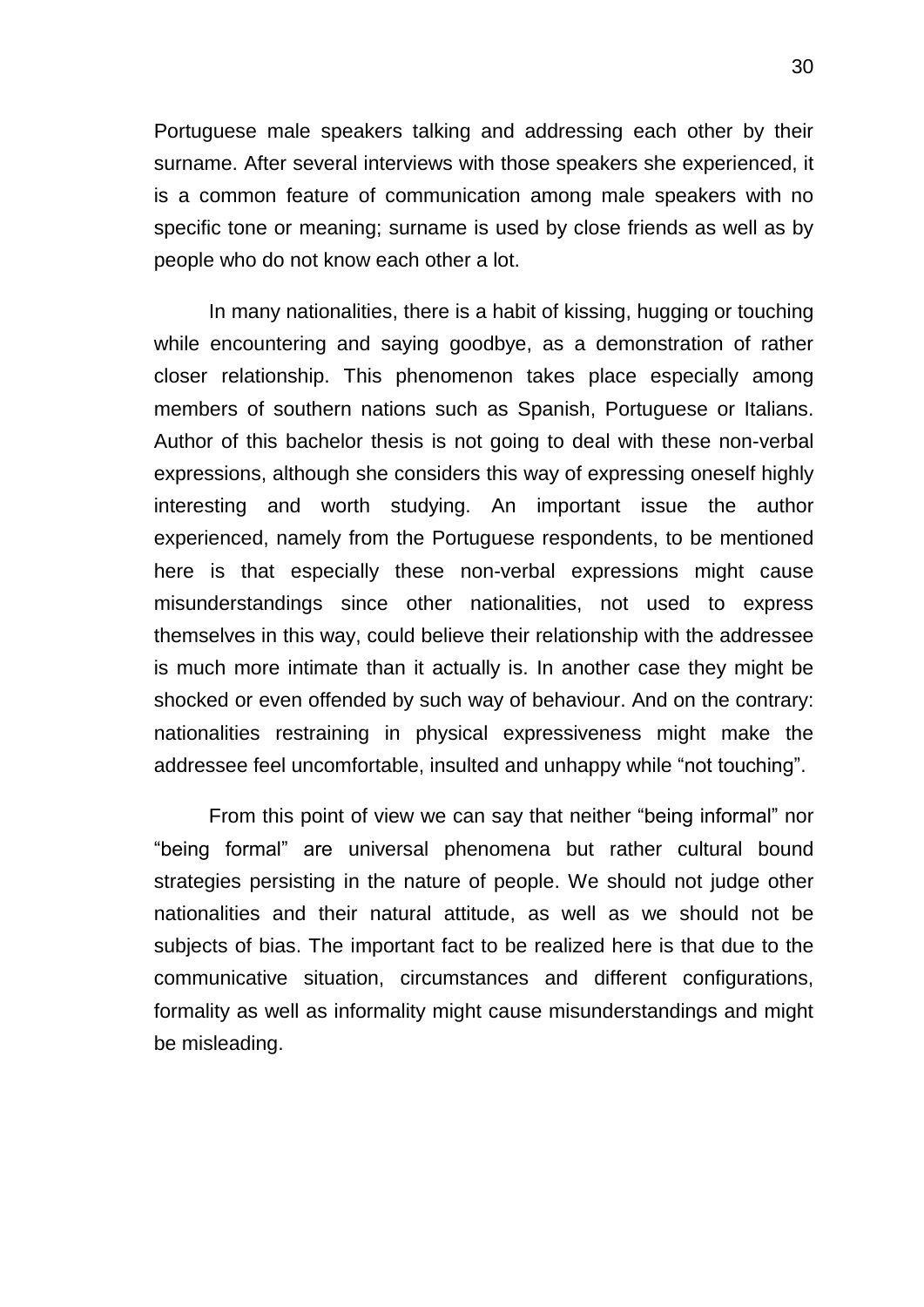### <span id="page-30-0"></span>**6.3 ADDRESSING FORMS OF THE T-FORM**

In the questionnaire, there are following possibilities of familiar nominal addressing to be found: using the first name and the nickname in the case of business environment; first name, nickname, naming the relationship (e.g. mom, granny), or naming the relationship together with the first name (granny Rose) are offered in the second part, discussing the environment of family and friends. Should the first part, dealing with the business environment, be mentioned, the results of the questionnaires show that people prefer using the V-form for superior colleagues and new customers. Results stating the chosen forms used currently are introduced below:

| <b>Addressee</b>           | <b>Familiar form</b> | <b>Formal form</b> |  |
|----------------------------|----------------------|--------------------|--|
| Superior colleague         | 14                   | 19                 |  |
| Subordinate colleague      | 24                   | 10                 |  |
| Co-worker                  | 29                   | 3                  |  |
| Colleague from your office | 28                   | 4                  |  |
| Long-time customer         | 17                   | 16                 |  |
| New customer               | 3                    | 27                 |  |

Some of the stated results are not in concordance with the total number of respondents (31 respondents in total) who participated in the questionnaire because some of the respondents chose both answers (Tform as well as V-form) for their answer. Two respondents do only use the T-form for addressing people within their business environment; one of these respondents is from the United Kingdom and the second respondent is from Sweden.

We can see a clear evidence of prevalence of the T-form within our families and closest surrounding, according to the results of the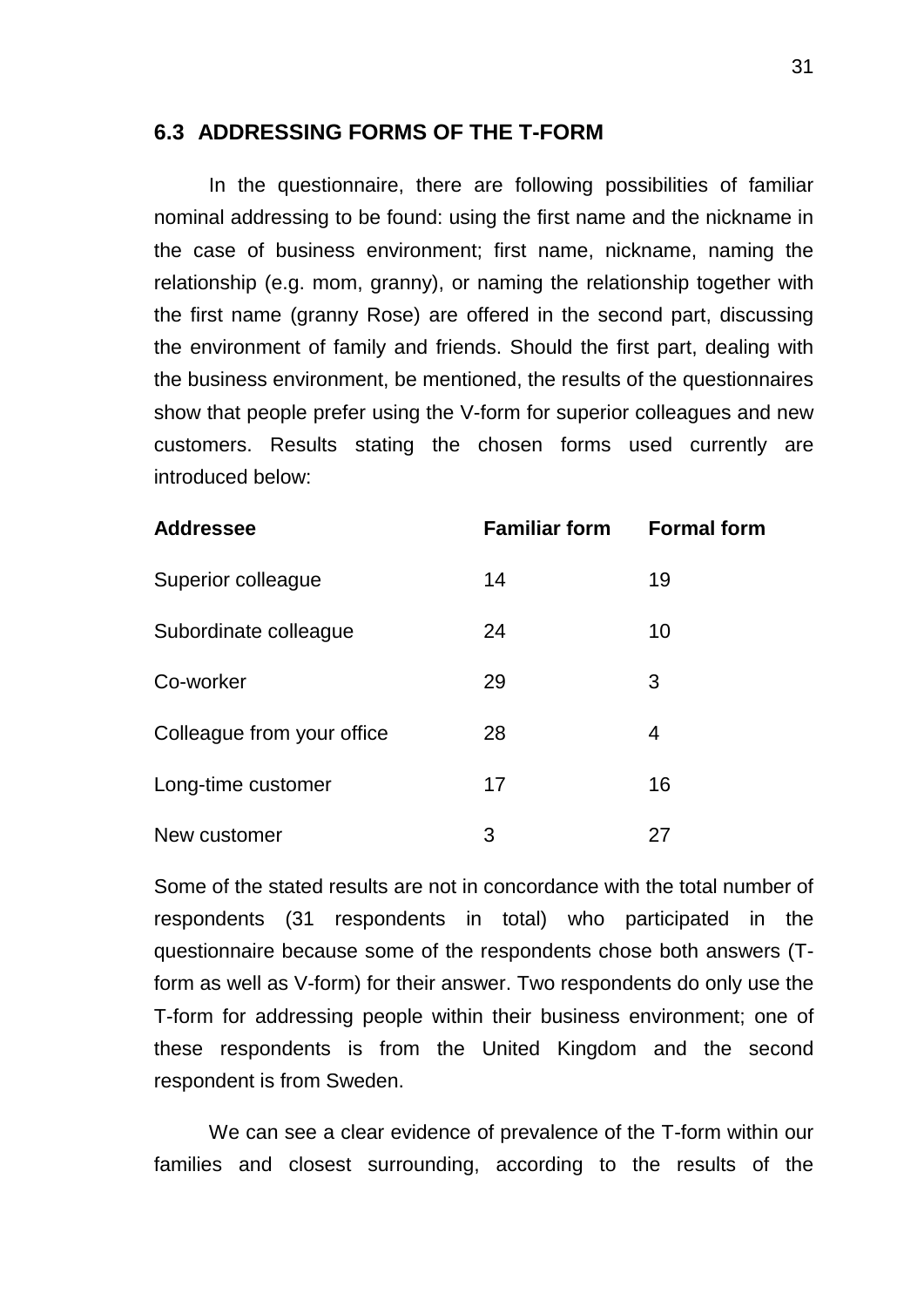questionnaire. The majority of, in total 31, respondents chose the T-form for the current pronominal addressing in all cases:

| <b>Addressee</b>                  | <b>Familiar form</b> | <b>Formal form</b> |
|-----------------------------------|----------------------|--------------------|
| Mother/Father                     | 27                   | 3                  |
| Grandmother/Grandfather           | 24                   | 6                  |
| Aunt/Uncle                        | 25                   | 6                  |
| Mother-in-law/Father-in-law       | 17                   | 10                 |
| Step-siblings                     | 17                   | 3                  |
| Partner's children                | 19                   | 1                  |
| Partner's grandchildren           | 17                   | 1                  |
| Mother's partner/Father's partner | 14                   | 8                  |
| Neighbours                        | 18                   | 13                 |
| Friends                           | 30                   | 1                  |
| Old friends                       | 29                   | 2                  |
| Partner                           | 25                   | $\overline{2}$     |

Some of the above introduced responses were only hypothetical as the respondents do not have such relationships in their lives.

## <span id="page-31-0"></span>**6.4 NICKNAMES AND AFFECTIONATE NAMES**

Very special forms of nominal addressing, worth mentioning, are diminutives, nicknames and affectionate names. Using these forms, the interlocutor unambiguously expresses an informal, in many cases a very close, relationship between him/her and the addressee. Users of diminutive forms visibly show emoting and indicate certain affection, which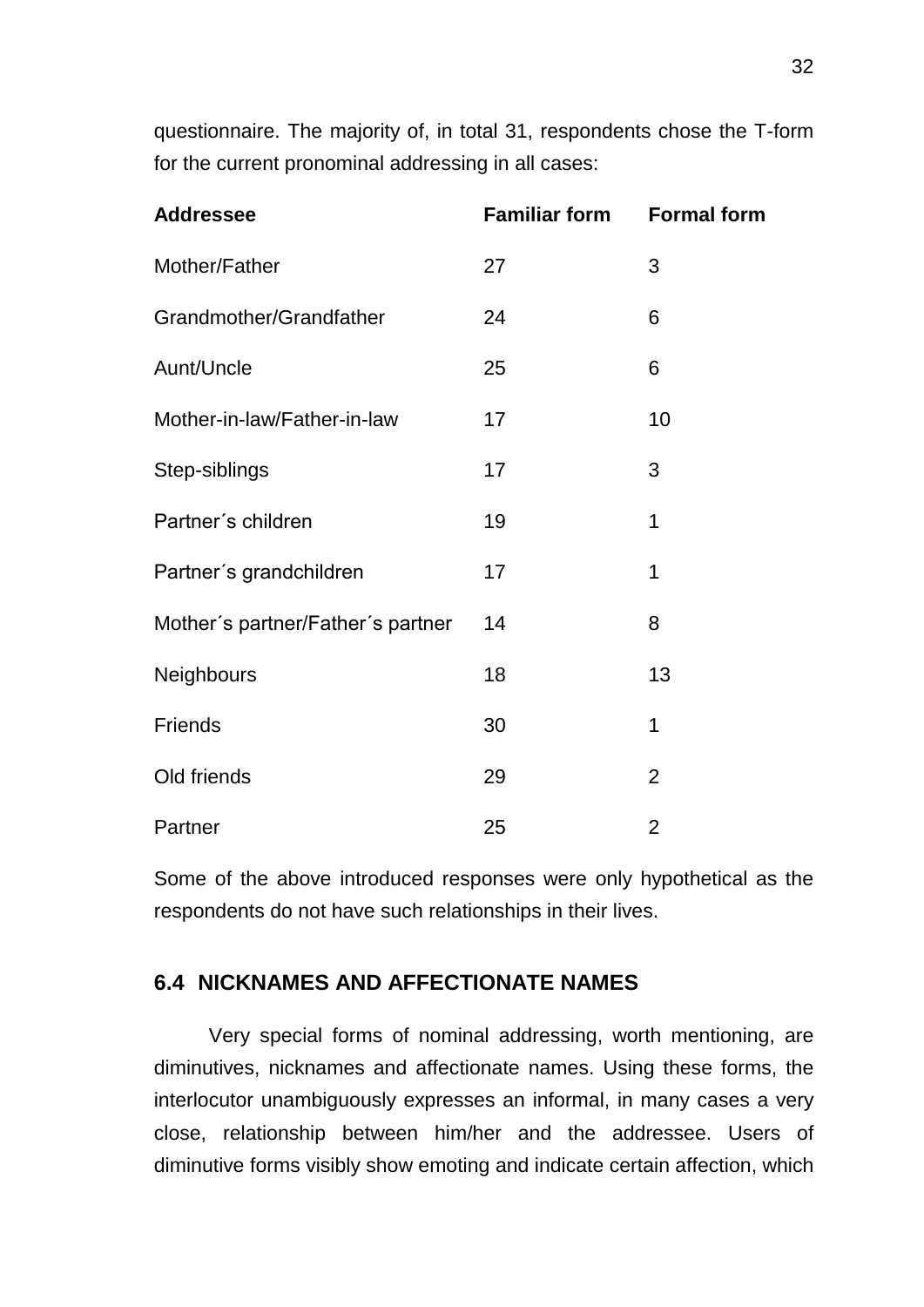is, certainly, omitted in the business relations as we experienced before. Namely diminutives (in many data sources often shortened to DIM) are used in all languages the author examined; even in Japanese which is kind of a very formal language avoiding too much of expressivity. Some people might consider this form of addressing childish and immature, but we all have definitely used this form during our lives, at least for babies, little children or just to make fun or to ease the atmosphere.

There are several types of creating diminutives to be differentiated: short form of the original name; suffixes; rhyming nicknames, changed in order to make the pronunciation easier, especially for/by little children. The way of adding a suffix to the original form is the predominant type of creating a diminutive. The author decided to take one, relatively international name - *Peter*, to show how does this suffix attaching by certain languages work.

| Czech:   | Petr - Petřík                |
|----------|------------------------------|
| German:  | Peter - Peterle              |
| French:  | Pierre - Pierrot             |
| Italian: | Pietro - Piero               |
|          | Portuguese: Pedro - Pedrinho |
| Russian: | Pyotr - Petya                |
| Spanish: | Pedro - Pedrito              |

In some of the above mentioned languages exist also other possibilities of creating a diminutive. When talking about German, one can also use the suffix *–lein*, or *–chen*. An interesting point here is that all words arising like this: by adding one of those three suffixes, automatically become neutral, regardless of the original gender of the word. Diminutive forms can be made not only from nouns but in particular languages, such as Czech, Portuguese or Spanish, an adjective can also have its own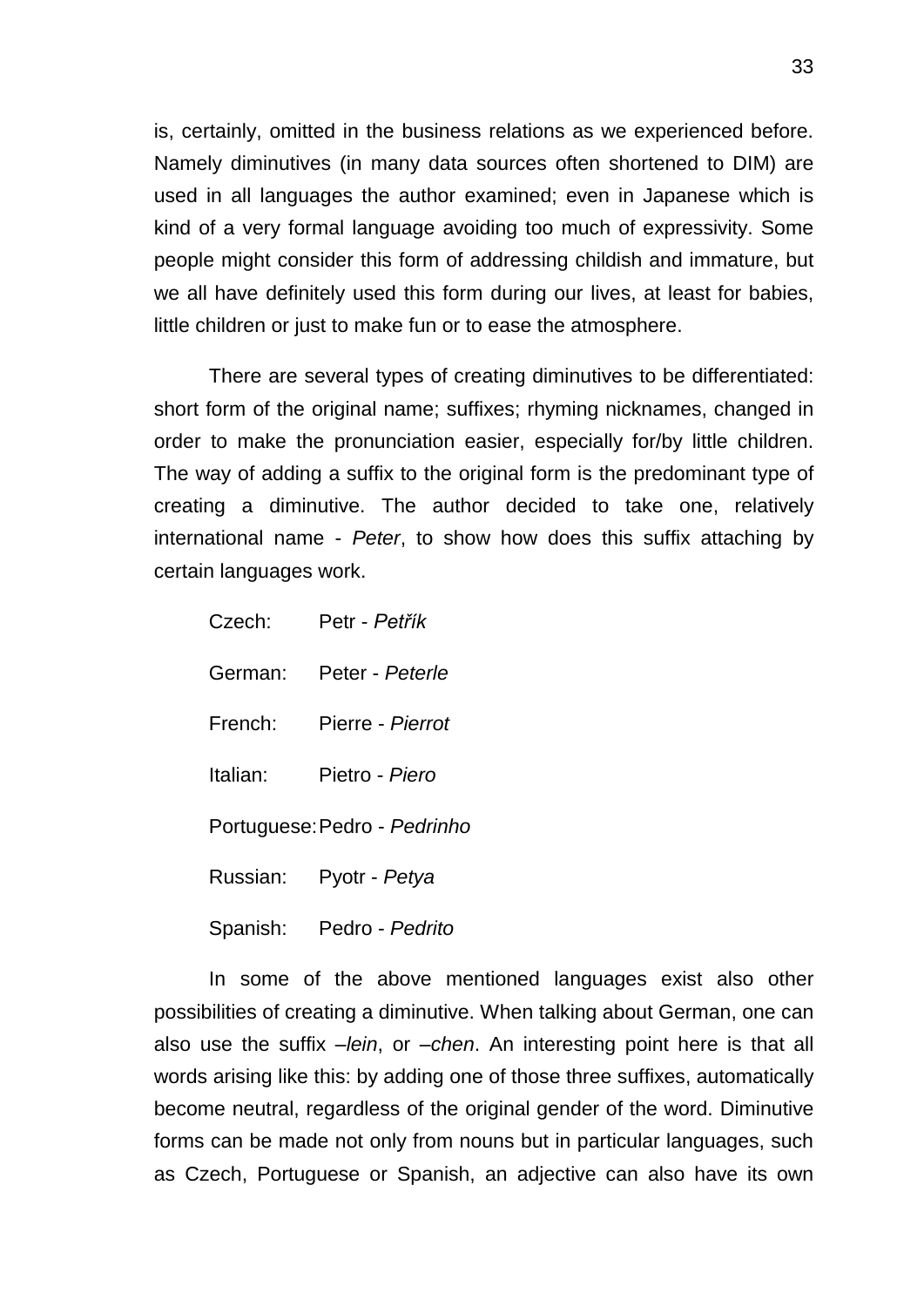diminutive form. Having an exemplary adjective "small", there is no way to make a diminutive from this word in English; on the other hand, adding a suffix in other languages creates a diminutive easily: *malý – maličký* (Czech), *pequeno – pequenino* (Portuguese), *pequeño – pequeñito* (Spanish). Usage of these diminutive adjectival forms is very favourite and widespread especially by the Southern nations, not having any distinctly different tone but easing the situation, making people closer and more relaxed.

A question about using diminutive forms of nominal addressing was also included in the questionnaire (see question 4; part: family and friends). 20 of 31 respondents stated they use these forms, namely for their friends (9 respondents; some of the respondents specified this opened question nearer - for old or very close friends), siblings (8 respondents), partner (5 respondents), family members (4 respondents), children (2 respondents) or during some funny situations. According to author´s observations of Spanish and Portuguese people talking, the fact, mentioned by Anna Wierzbicka (Cross-Cultural Pragmatics: the semantics of human interaction, 1991), that these nationalities do use diminutive forms abundantly can be confirmed. It is a part of their warm nature. *"Rich systems of diminutives seem to play a crucial role in cultures in which emotions in general and affection in particular is expected to be shown overtly."* [9]

To discover the real origin of a nickname could be a difficult task as it does not have to have any link to the name or surname of its holder. Many times, nicknames are derived from the real name of the person (either from the first name or the surname), yet a huge amount of nicknames has its origin in a story, habit, appearance or quote of the marked person.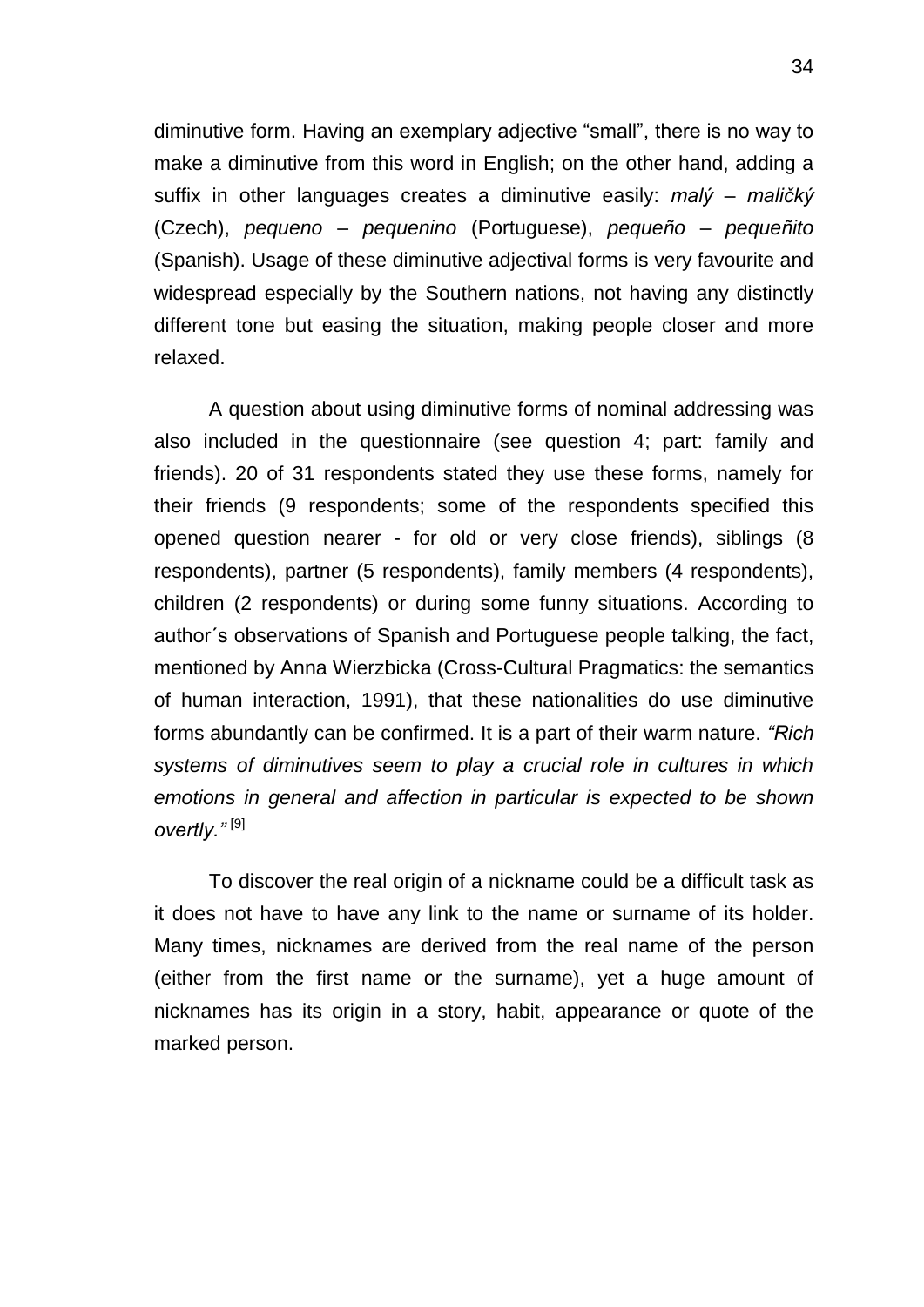#### <span id="page-34-0"></span>**7 INFLUENCE OF ENGLISH**

As all learners of English and even native speakers of English know, it is extremely difficult to distinguish between the formal and the familiar way of communication in English. The former *thou*, referring to the T-form, and *ye*, used for the V-form, were generalised into *you* for both cases. *"The English "you" is, of course, very democratic, it is a great*  social equaliser, but it can also be seen as a distance building device"<sup>[10]</sup>. As the author has experienced from the questionnaires, there is nothing that would actually influence English speaking people, when addressing other people; they have, in fact, only one possibility of addressing which is the pronoun "you". Once they are considered being too informal, lacking tact and respect, other time they make everyone feel kept at distance because of no distinction between the formal and informal way of pronominal addressing. The only unlimited choice they have occurs during the nominal form of addressing the second person. There are several options to choose and the native speakers can quite well differentiate the distinctions. Nevertheless, English speaking people prefer rather informal way of communication with frequent use of first names for everybody. Especially Americans with their common use of the first name might be considered too direct and impolite; the truth is this is their concept of politeness, based on friendliness and equality. Reason for this attitude might be deeply rooted in the nature of the American society which is very distinct, encompassing numerous nationalities and cultural stereotypes. A well-known term, describing this reality is called melting pot. According to the result of the research, the author dares to believe that English does have a big impact on people using this language as 21 of 31 respondents stated they do speak English and commonly use this language for communication. The Japanese language could be seen as an illustrative opposite to English; offering a wide range of pronominal addressing forms allowing the speaker selecting desired grade of distance or esteem. Moreover, in Japanese, there exist several pronouns standing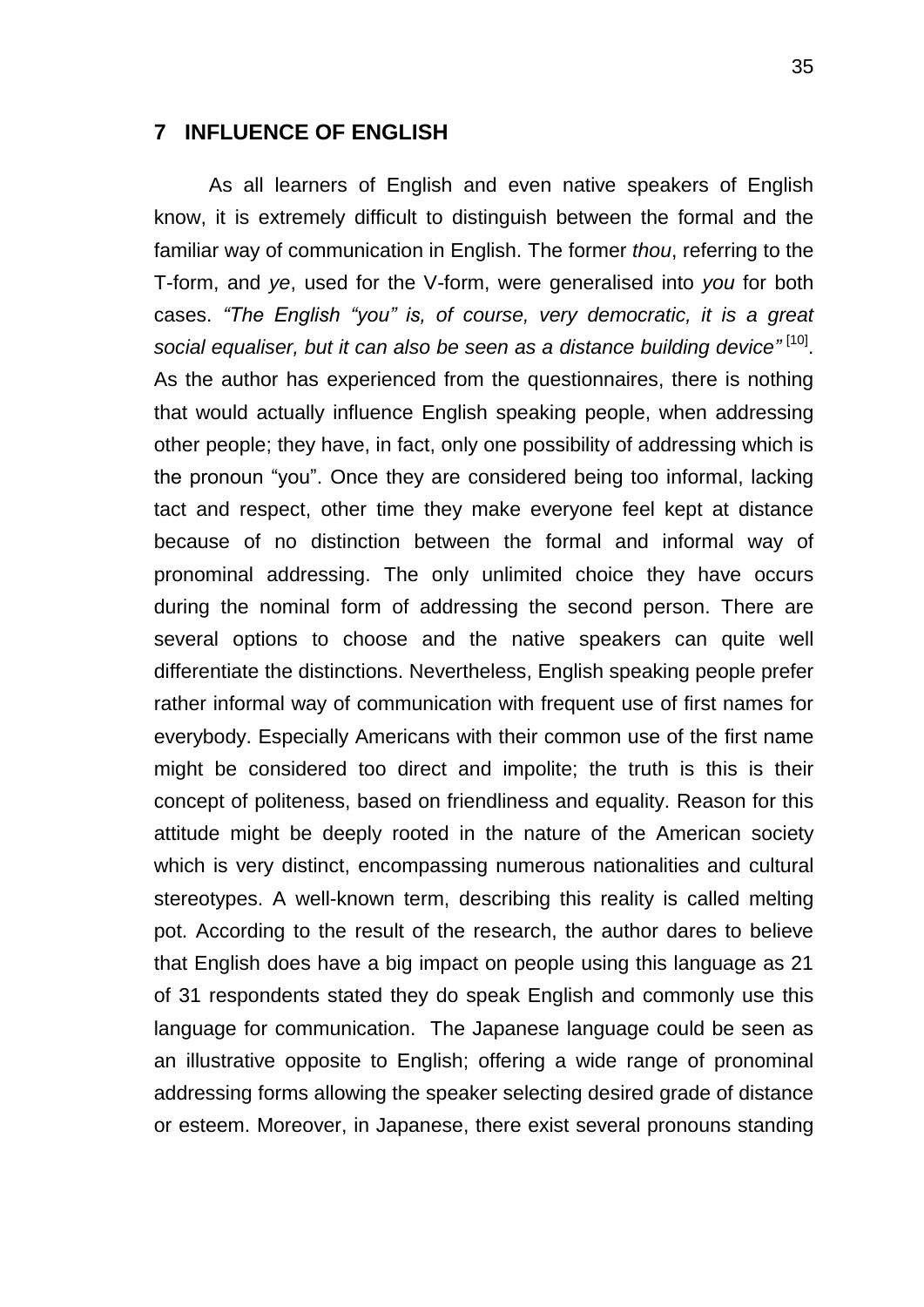for the English pronoun "I" enabling to demonstrate the hierarchical position of the speaker.

Above all, English influences its users by the above mentioned favourite use of first names. This phenomenon has become very favourite in the Czech society as well, which the author can confirm personally. People who do not know each other much but do spend some time together do not want to feel so distant; therefore first names and the Vform is being used in such cases: "Petře, posaďte se." (Czech); "Nehmen Sie Platz, Peter" (German); "Take place, Peter." From the named examples we can see usage of formal addressing form in Czech and German while making it more familiar and relaxed by using the first name of the addressee. This phenomenon did not exist in the Czech society before and nowadays it became relatively popular among all generations. There are no such devices in English that would enable its speakers being formal and slightly informal at the same time. Typical examples of situations where the mixture of formal way of addressing and first name occurs can be language courses, academic environment or even business people who know each other for some time and prefer leading the negotiation in such spirit. This addressing form can be also found in the written communication, having the already mentioned functions.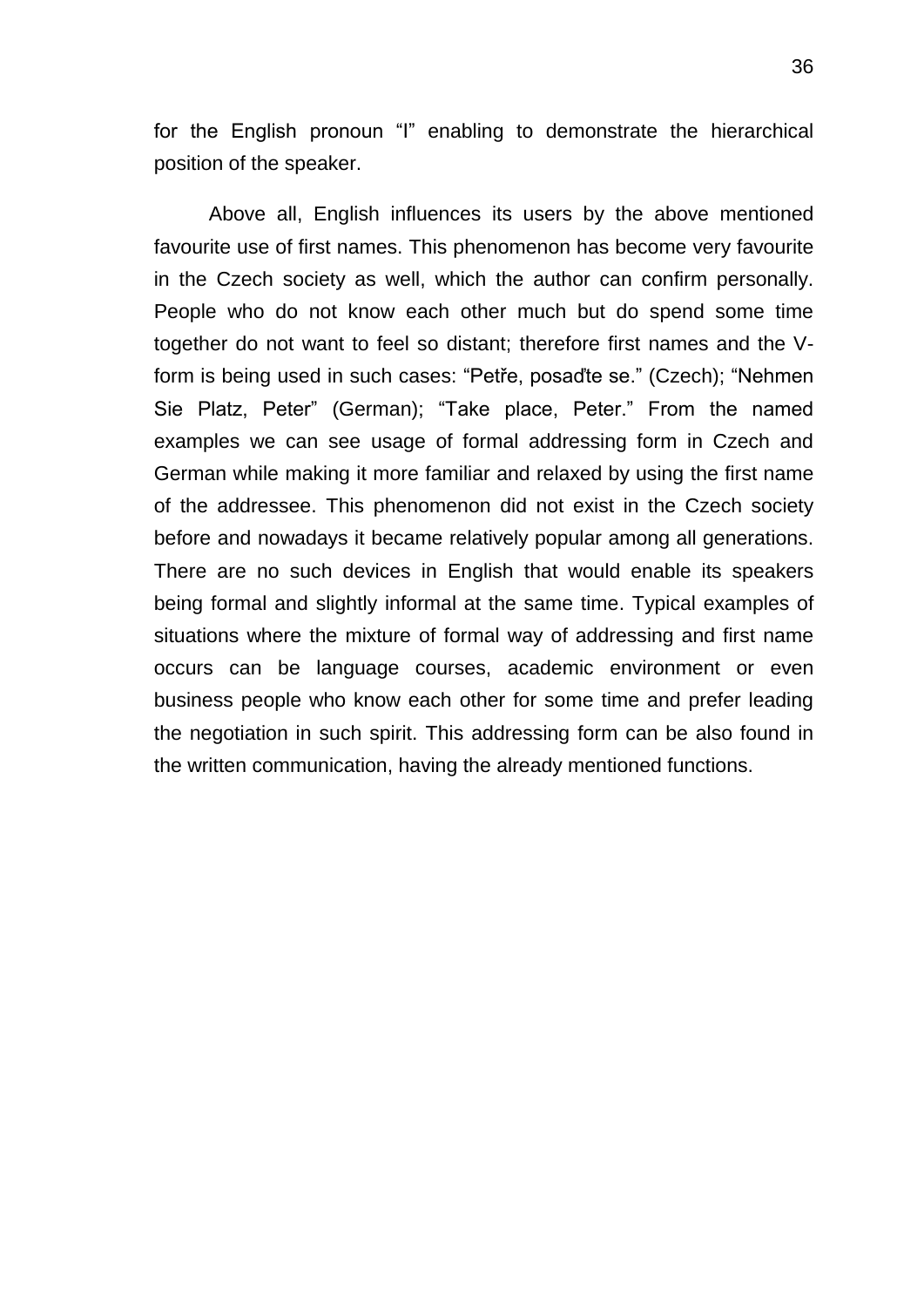#### <span id="page-36-0"></span>**8 CONCLUSION**

The aim of this bachelor thesis is to discuss the usage of pronominal and nominal addressing forms within diverse languages and different cultural conceptions of this phenomenon. A part of this thesis is dedicated to the organizational structure of a company as an important influence when considering the internal relations, the layout of a workplace and the ways of addressing there. A special regard is devoted to very specific concepts of addressing and behavioural stereotypes occurring within particular cultures and languages. The author´s main objective was to expound some universal stereotypes and on the other hand to outline the culture bound habits.

Data for this study was collected in several locations in the form of a questionnaire, as the author considers it to be a relevant way of doing a research while getting sufficient and adequate amount of information about a topic which has not been discussed thoroughly yet. Most of the data was obtained in Barcelona (Spain) and Pilsen (Czech Republic), while asking the respondents in person. This way of research was more contributing because the author was able to immediately answer respondents´ possible questions, she could provide them with a detailed explanation and could also make some extra notes from their narration. Other questionnaires were delivered to the author via e-mail, since it was impossible to encounter the informants face to face. The respondents were allowed to attach any note or commentary which many of them did and this was of a great use for the author.

Contribution of this bachelor thesis resides in its applicability while doing business, negotiating or just encountering members of foreign cultures who use distinct language and communicational patterns. The research done within the framework of this thesis could ease the communication and possible misunderstandings arising when encountering new people who are not native speakers of reader´s mother tongue. Another significant contribution of this thesis is seen in the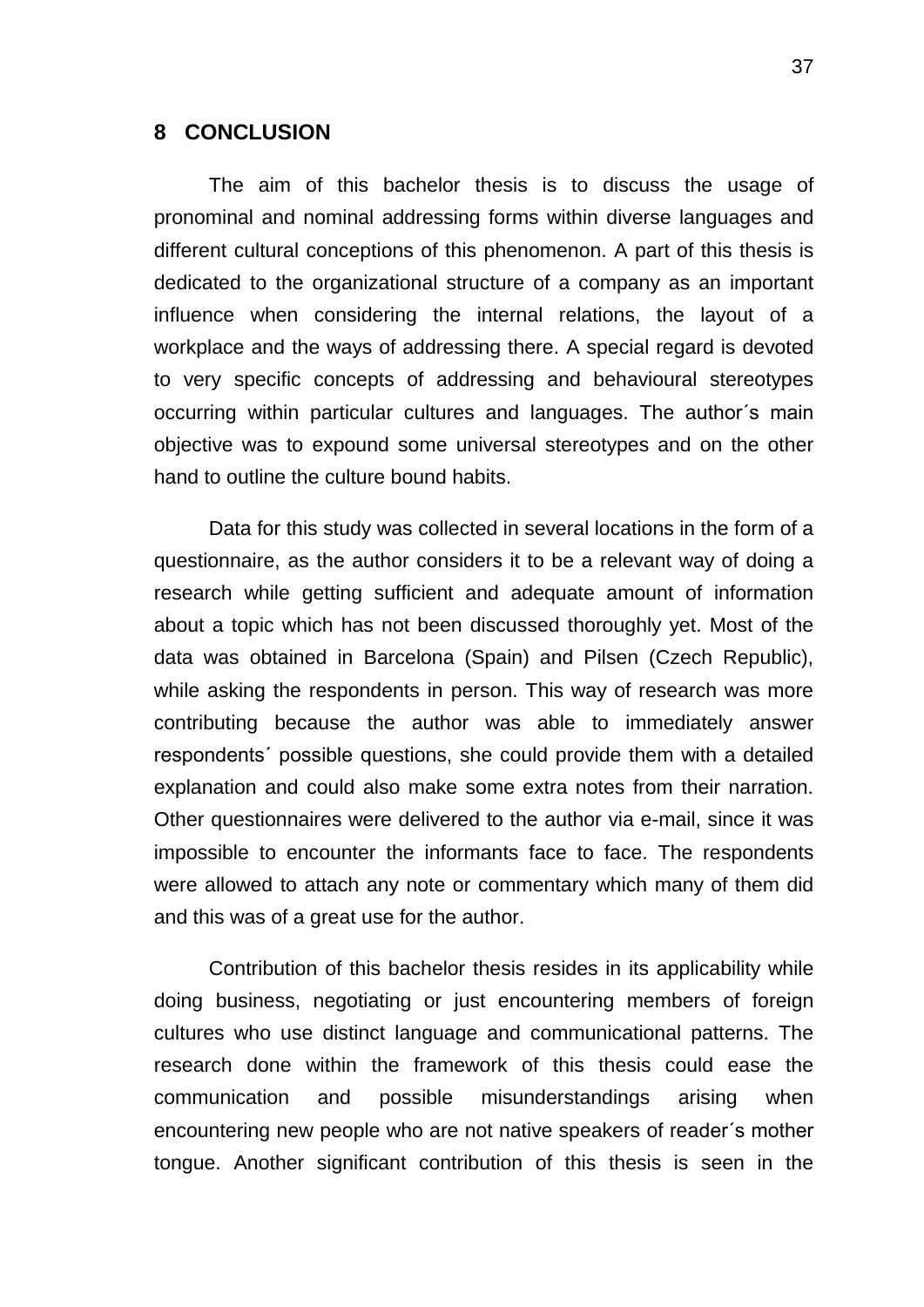insufficient amount of literature and studies dealing with the topic of addressing among people, although it is one of basic elements of the interpersonal communication. The author is of such opinion that it would be useful to continue in this research, to encompass new languages and cultures, to increase the number of respondents and to integrate new phenomena of communication and addressing patterns.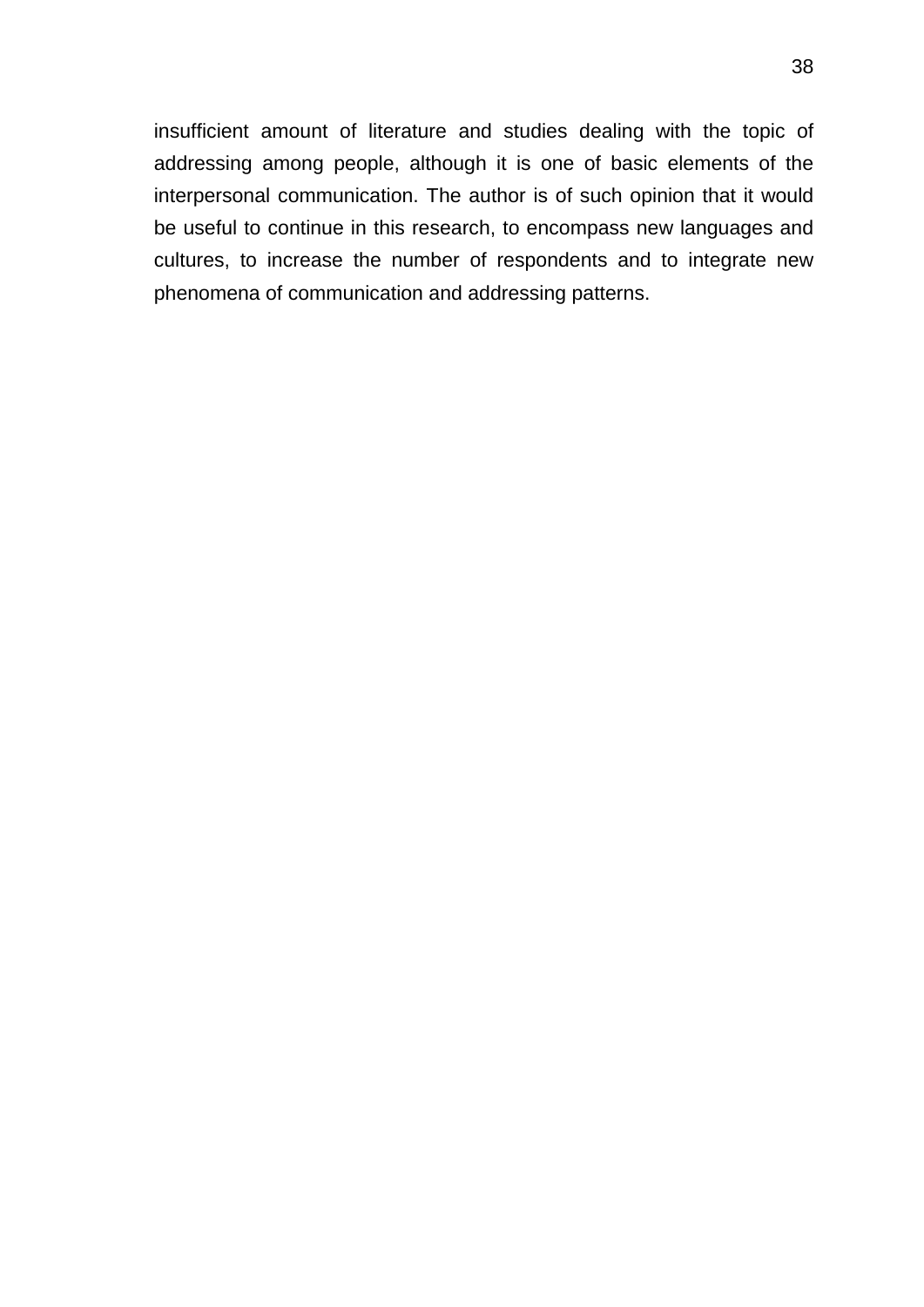# <span id="page-38-0"></span>**9 ENDNOTES**

[1] Available from:

<http://thinkexist.com/quotations/communication/>

[Accessed 20 January 2012]

[2] Available from:

[http://en.wikipedia.org/wiki/Lingua\\_franca](http://en.wikipedia.org/wiki/Lingua_franca)

[Accessed 11 March 2012]

[3] Available from:

[http://en.wikipedia.org/wiki/Melting\\_pot](http://en.wikipedia.org/wiki/Melting_pot)

[Accessed 11 March 2012]

[4] BROWN P.; LEVINSON S.C., Politeness: Some Universals in Language Usage (Studies in Interactional Sociolinguistics), p.281

[5] Available from:

[http://espace.library.uq.edu.au/eserv/UQ:13126/Schupbach-etal-](http://espace.library.uq.edu.au/eserv/UQ:13126/Schupbach-etal-ALS2006.pdf)[ALS2006.pdf](http://espace.library.uq.edu.au/eserv/UQ:13126/Schupbach-etal-ALS2006.pdf)

[Accessed 18 January 2012]

[6] Available from:

[http://books.google.cz/books?id=bVG5XCa1DkkC&pg=PA156&lpg=](http://books.google.cz/books?id=bVG5XCa1DkkC&pg=PA156&lpg=PA156&dq=the+pronouns+of+power+and+solidarity&source=bl&ots=3kAqjHkY8f&sig=G7aneszslYbAofBNViIHnuWJx8g&hl=cs&sa=X&ei=3qFtT_6oA6eA4gSmsIW_Ag&ved=0CDkQ6AEwAg#v=onepage&q=the%20pronouns%20of%20power%20and%20solidarity&f=false) [PA156&dq=the+pronouns+of+power+and+solidarity&source=bl&ots](http://books.google.cz/books?id=bVG5XCa1DkkC&pg=PA156&lpg=PA156&dq=the+pronouns+of+power+and+solidarity&source=bl&ots=3kAqjHkY8f&sig=G7aneszslYbAofBNViIHnuWJx8g&hl=cs&sa=X&ei=3qFtT_6oA6eA4gSmsIW_Ag&ved=0CDkQ6AEwAg#v=onepage&q=the%20pronouns%20of%20power%20and%20solidarity&f=false) [=3kAqjHkY8f&sig=G7aneszslYbAofBNViIHnuWJx8g&hl=cs&sa=X&](http://books.google.cz/books?id=bVG5XCa1DkkC&pg=PA156&lpg=PA156&dq=the+pronouns+of+power+and+solidarity&source=bl&ots=3kAqjHkY8f&sig=G7aneszslYbAofBNViIHnuWJx8g&hl=cs&sa=X&ei=3qFtT_6oA6eA4gSmsIW_Ag&ved=0CDkQ6AEwAg#v=onepage&q=the%20pronouns%20of%20power%20and%20solidarity&f=false) [ei=3qFtT\\_6oA6eA4gSmsIW\\_Ag&ved=0CDkQ6AEwAg#v=onepage](http://books.google.cz/books?id=bVG5XCa1DkkC&pg=PA156&lpg=PA156&dq=the+pronouns+of+power+and+solidarity&source=bl&ots=3kAqjHkY8f&sig=G7aneszslYbAofBNViIHnuWJx8g&hl=cs&sa=X&ei=3qFtT_6oA6eA4gSmsIW_Ag&ved=0CDkQ6AEwAg#v=onepage&q=the%20pronouns%20of%20power%20and%20solidarity&f=false) [&q=the%20pronouns%20of%20power%20and%20solidarity&f=fals](http://books.google.cz/books?id=bVG5XCa1DkkC&pg=PA156&lpg=PA156&dq=the+pronouns+of+power+and+solidarity&source=bl&ots=3kAqjHkY8f&sig=G7aneszslYbAofBNViIHnuWJx8g&hl=cs&sa=X&ei=3qFtT_6oA6eA4gSmsIW_Ag&ved=0CDkQ6AEwAg#v=onepage&q=the%20pronouns%20of%20power%20and%20solidarity&f=false) [e](http://books.google.cz/books?id=bVG5XCa1DkkC&pg=PA156&lpg=PA156&dq=the+pronouns+of+power+and+solidarity&source=bl&ots=3kAqjHkY8f&sig=G7aneszslYbAofBNViIHnuWJx8g&hl=cs&sa=X&ei=3qFtT_6oA6eA4gSmsIW_Ag&ved=0CDkQ6AEwAg#v=onepage&q=the%20pronouns%20of%20power%20and%20solidarity&f=false)

[Accessed 24 January 2012]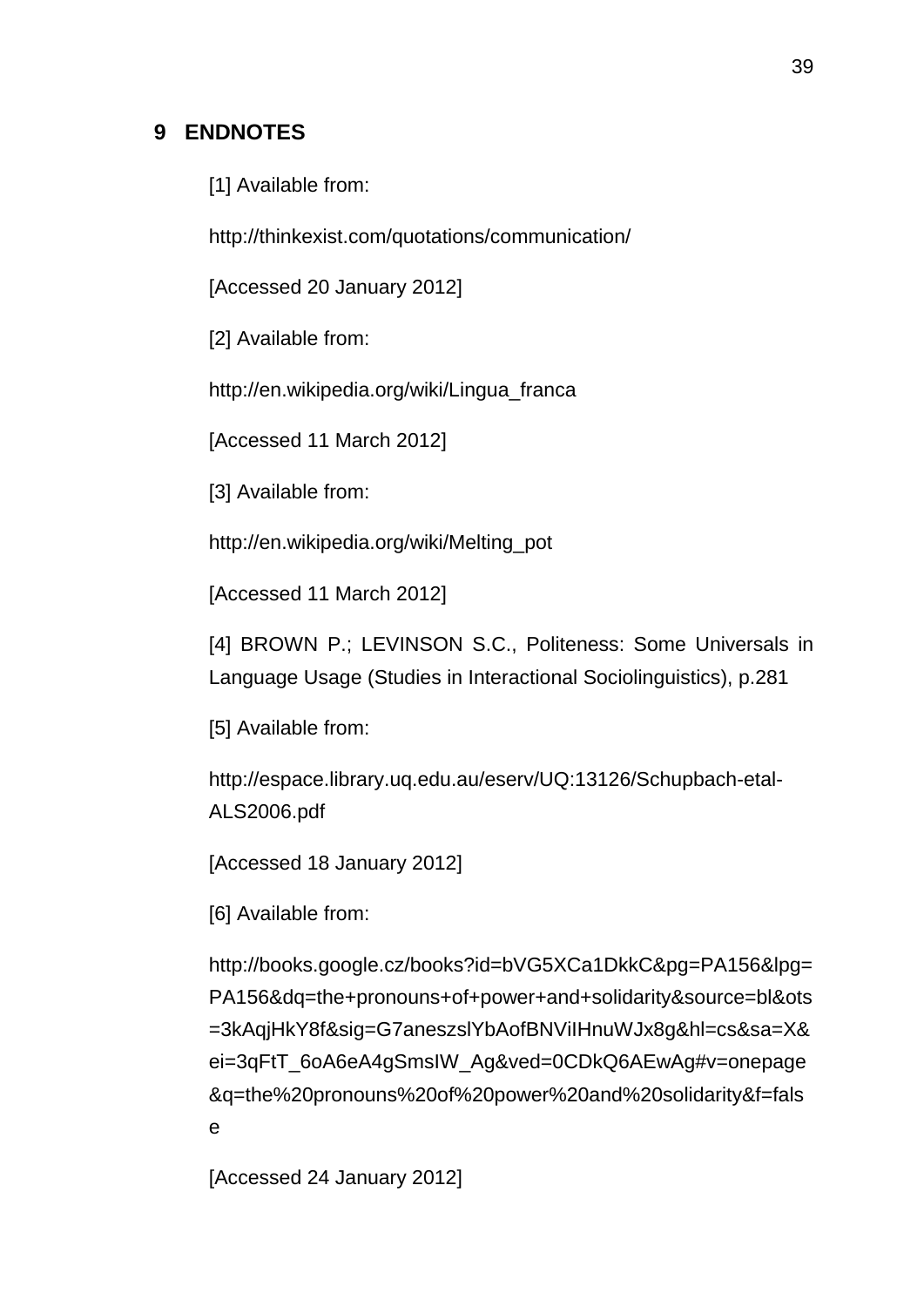[7] WIERZBICKA A., Cross-Cultural Pragmatics: The Semantics of Human Interaction, p. 112

[8] Available from:

<http://dgmweb.net/Ancillary/OnE/Patronymics.html>

[Accessed 15 March 2012]

[9] WIERZBICKA A., Cross-Cultural Pragmatics: The Semantics of Human Interaction, p. 53

[10] WIERZBICKA A., Cross-Cultural Pragmatics: The Semantics of Human Interaction, p. 47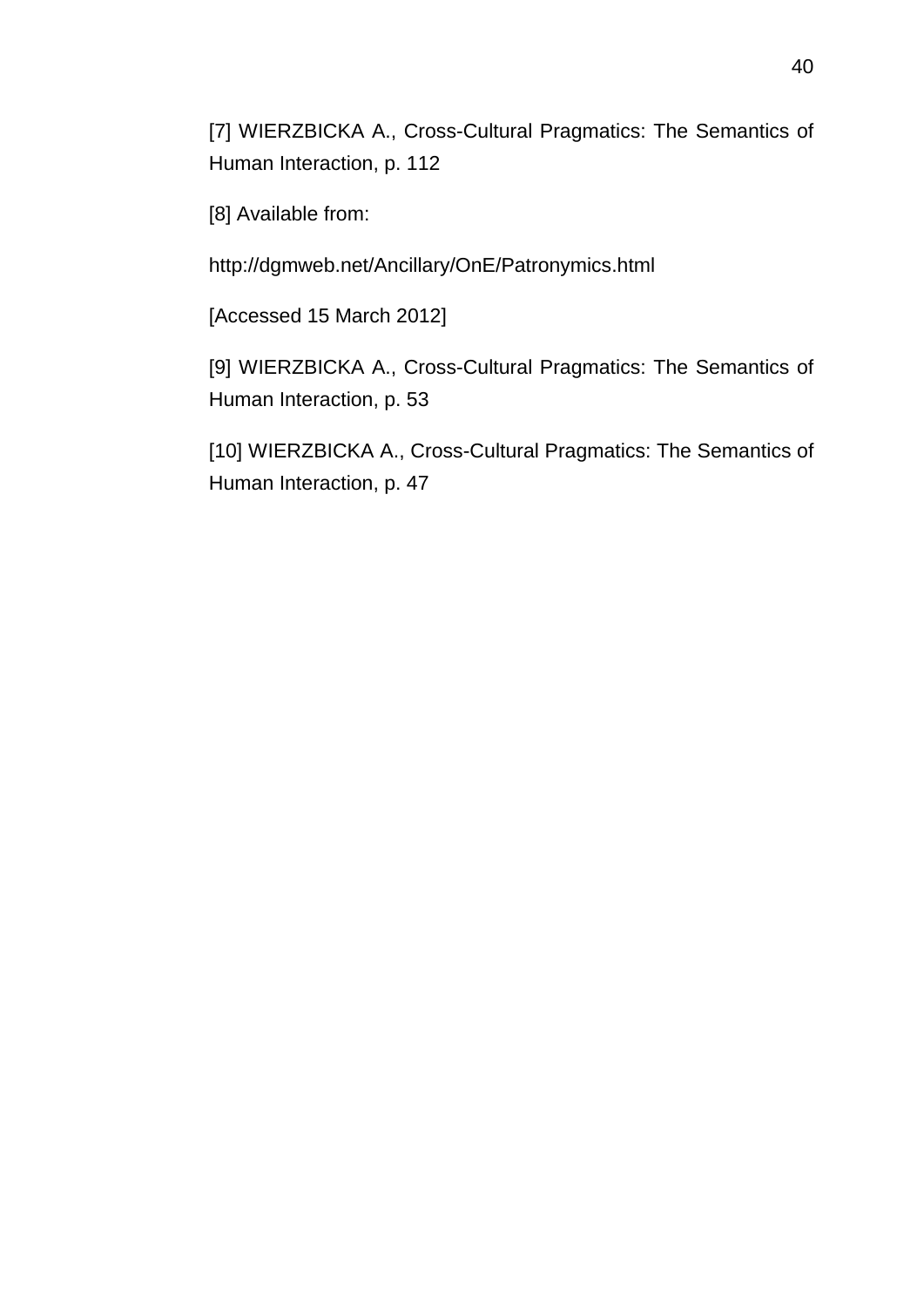#### <span id="page-40-0"></span>**10 BIBLIOGRAPHY**

#### <span id="page-40-1"></span>**10.1 Print Sources**

BAREŠOVÁ, Ivona. *Politeness strategies in cross-cultural perspective: Study of American and Japanese Employment Rejection Letters.* Olomouc: Univerzita Palackého v Olomouci, 2008. ISBN 8024420767

BROWN, Penelope; LEVINSON, Stephen C. *Politeness: Some universals in language usage.* Cambridge University Press, 1987. ISBN 0521313554.

BRUNET-THORNTON, Richard. *Introduction to Cross-Cultural Management: Theory and Practice.* Praha: Oeconomica, 2010. ISBN 978- 80-245-1683-7

HALL, Edward. T.; HALL, Mildred Reed. *Understanding Cultural Differences: Germans, French and Americans.* Boston: Intercultural Press, Inc, 1990. ISBN 1877864070

JINDROVÁ, Jaroslava; MLÝNKOVÁ, Ludmila; SCHALKOVÁ, Eva. *Portugalština.* Voznice: Leda, 2001. ISBN 8085927942

MICHŇOVÁ, Iva. *Business Deutsch: korespondence, obchodní jednání, prezentace, telefonování a společenská konverzace.* Jihlava: Grada Publishing, 2006. ISBN 8024716437

PATOČKA, Otakar. *O tykání a vykání.* Praha: Grada, 2000. ISBN 802470000X

TROMPENAARS, Alfons; HAMPDEN-TURNER Charles. *Riding the Waves of Culture: Understanding Diversity in Global Business.* New York: McGraw-Hill, 1998. ISBN 0-7863-1125-8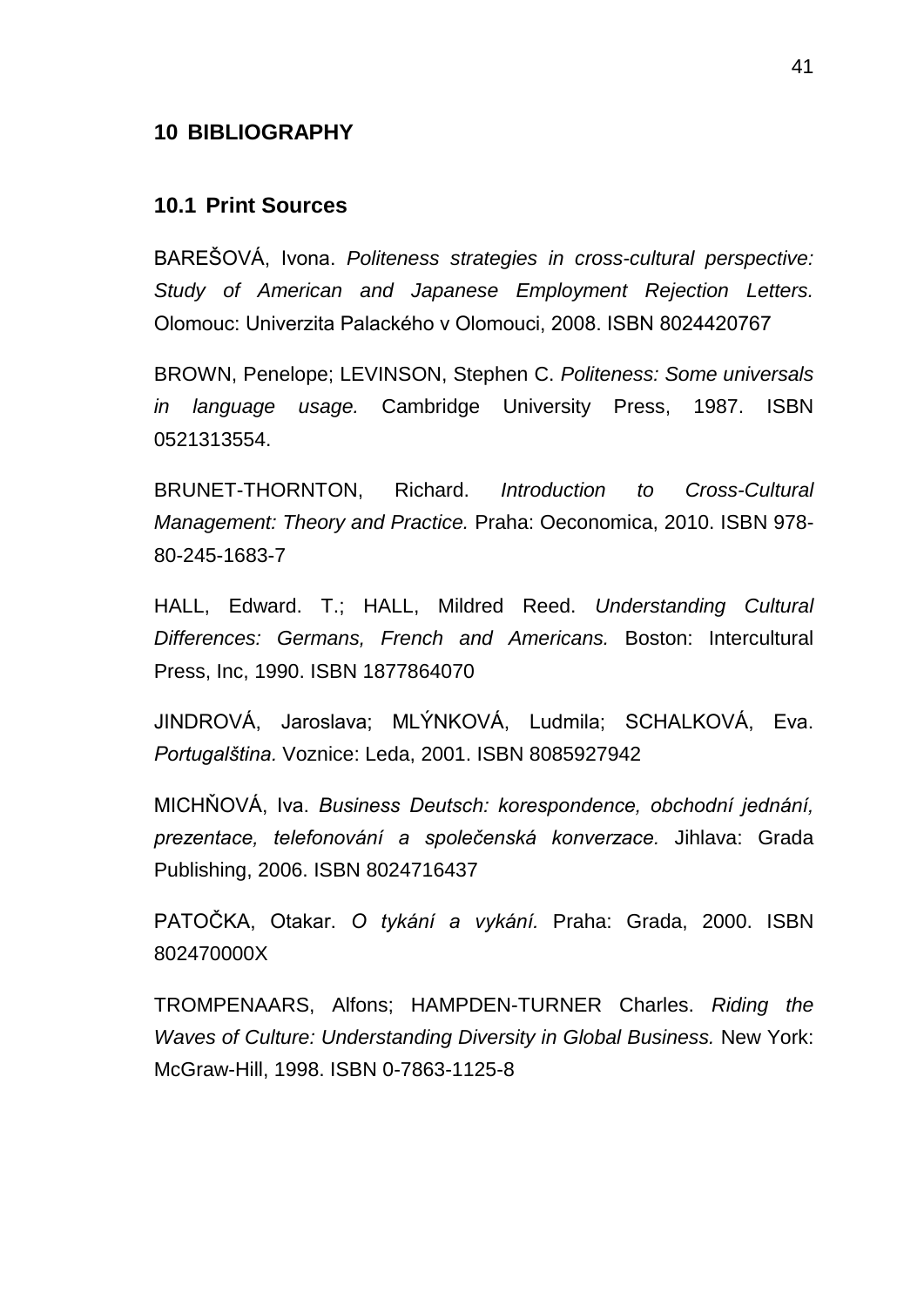VÁLKOVÁ, Silvie. *Politeness as a Communicative Strategy and Language Manifestation.* Olomouc: Univerzita Palackého v Olomouci, 2004. ISBN 8024409615

WIERZBICKA, Anna. Cross-Cultural Pragmatics: The Semantics of Human Interaction. Berlin: Mouton de Gruyter, 2003. ISBN 3110177692

WIERZBICKA, Anna. *Semantics, Culture, and Cognition: Universal Human Concepts in Culture-specific Configurations*. New York: Oxford University Press, 1992. ISBN 0195073266

# <span id="page-41-0"></span>**10.2 Internet Sources**

 *A cross-linguistic comparison of address pronoun use in four European languages: Intralingual and interlingual dimensions* 

The University Of Queensland [online]. 2006, [retrieved 2012-01- 18]. Available from WWW:

[http://espace.library.uq.edu.au/eserv/UQ:13126/Schupbach-etal-](http://espace.library.uq.edu.au/eserv/UQ:13126/Schupbach-etal-ALS2006.pdf)[ALS2006.pdf](http://espace.library.uq.edu.au/eserv/UQ:13126/Schupbach-etal-ALS2006.pdf)

*FREELANG – Classification of languages by families*

[retriever 2012-01-18]. Available from WWW:

[http://www.freelang.net/families/index.php#famille\\_indoeu](http://www.freelang.net/families/index.php#famille_indoeu)

*Specifický poměr zdvořilosti a oslovování v češtině*

Eberhard Karls Universität Tübingen [online]. [retrieved 2012-01- 23]. Available from WWW:

[http://homepages.uni](http://homepages.uni-tuebingen.de/tilman.berger/Publikationen/zdvorilost.pdf)[tuebingen.de/tilman.berger/Publikationen/zdvorilost.pdf](http://homepages.uni-tuebingen.de/tilman.berger/Publikationen/zdvorilost.pdf)

*Höflichkeitsformen im Italienischen und Portugiesischen*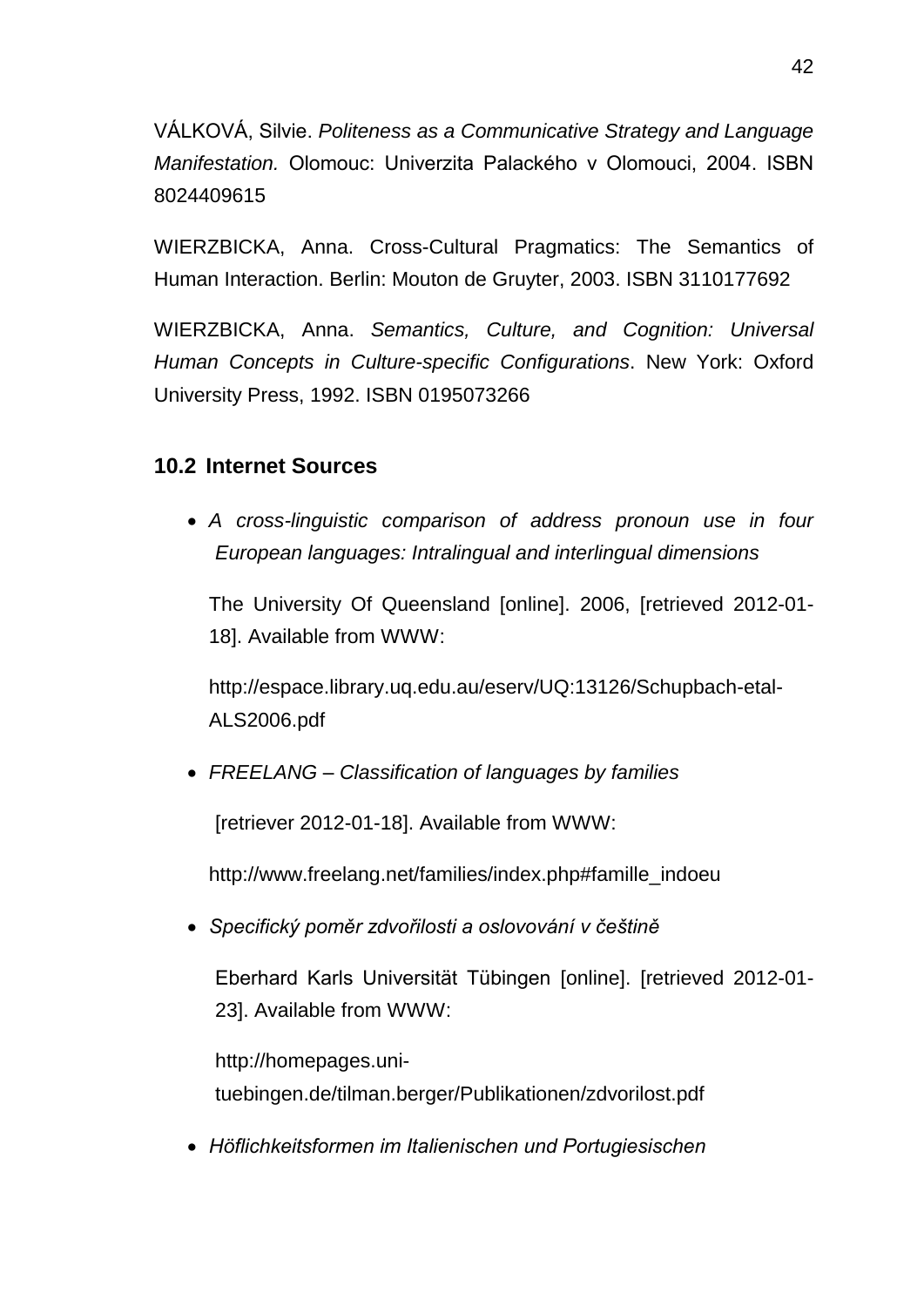Google Books [online]. [retrieved 2012-01-24]. Available from WWW:

[http://books.google.cz/books?id=JaWynDjtKRoC&pg=PA7&lpg=PA](http://books.google.cz/books?id=JaWynDjtKRoC&pg=PA7&lpg=PA7&dq=adressatenhonorifikation&source=bl&ots=LTL7dudhsM&sig=apZdAE0ghrZTfoIoxyKdTDHJHls&hl=cs&sa=X&ei=xB4TT6a8Gobm4QSbImKBA&ved=0CEsQ6AEwCA#v=onepage&q=adressatenhonorifikation&f=false) [7&dq=adressatenhonorifikation&source=bl&ots=LTL7dudhsM&sig=](http://books.google.cz/books?id=JaWynDjtKRoC&pg=PA7&lpg=PA7&dq=adressatenhonorifikation&source=bl&ots=LTL7dudhsM&sig=apZdAE0ghrZTfoIoxyKdTDHJHls&hl=cs&sa=X&ei=xB4TT6a8Gobm4QSbImKBA&ved=0CEsQ6AEwCA#v=onepage&q=adressatenhonorifikation&f=false) [apZdAE0ghrZTfoIoxyKdTDHJHls&hl=cs&sa=X&ei=xB4TT6a8Gob](http://books.google.cz/books?id=JaWynDjtKRoC&pg=PA7&lpg=PA7&dq=adressatenhonorifikation&source=bl&ots=LTL7dudhsM&sig=apZdAE0ghrZTfoIoxyKdTDHJHls&hl=cs&sa=X&ei=xB4TT6a8Gobm4QSbImKBA&ved=0CEsQ6AEwCA#v=onepage&q=adressatenhonorifikation&f=false) [m4QSbImKBA&ved=0CEsQ6AEwCA#v=onepage&q=adressatenho](http://books.google.cz/books?id=JaWynDjtKRoC&pg=PA7&lpg=PA7&dq=adressatenhonorifikation&source=bl&ots=LTL7dudhsM&sig=apZdAE0ghrZTfoIoxyKdTDHJHls&hl=cs&sa=X&ei=xB4TT6a8Gobm4QSbImKBA&ved=0CEsQ6AEwCA#v=onepage&q=adressatenhonorifikation&f=false) [norifikation&f=false](http://books.google.cz/books?id=JaWynDjtKRoC&pg=PA7&lpg=PA7&dq=adressatenhonorifikation&source=bl&ots=LTL7dudhsM&sig=apZdAE0ghrZTfoIoxyKdTDHJHls&hl=cs&sa=X&ei=xB4TT6a8Gobm4QSbImKBA&ved=0CEsQ6AEwCA#v=onepage&q=adressatenhonorifikation&f=false)

 (Brown, Roger; Gilman, Albert). *Sociolinguistics: the Essentials reading*

Google Books [online]. [retrieved 2012-01-24]. Available from WWW:

[http://books.google.cz/books?id=bVG5XCa1DkkC&pg=PA156&lpg=](http://books.google.cz/books?id=bVG5XCa1DkkC&pg=PA156&lpg=PA156&dq=the+pronouns+of+power+and+solidarity&source=bl&ots=3kAqjHkY8f&sig=G7aneszslYbAofBNViIHnuWJx8g&hl=cs&sa=X&ei=3qFtT_6oA6eA4gSmsIW_Ag&ved=0CDkQ6AEwAg#v=onepage&q=the%20pronouns%20of%20power%20and%20solidarity&f=false) [PA156&dq=the+pronouns+of+power+and+solidarity&source=bl&ots](http://books.google.cz/books?id=bVG5XCa1DkkC&pg=PA156&lpg=PA156&dq=the+pronouns+of+power+and+solidarity&source=bl&ots=3kAqjHkY8f&sig=G7aneszslYbAofBNViIHnuWJx8g&hl=cs&sa=X&ei=3qFtT_6oA6eA4gSmsIW_Ag&ved=0CDkQ6AEwAg#v=onepage&q=the%20pronouns%20of%20power%20and%20solidarity&f=false) [=3kAqjHkY8f&sig=G7aneszslYbAofBNViIHnuWJx8g&hl=cs&sa=X&](http://books.google.cz/books?id=bVG5XCa1DkkC&pg=PA156&lpg=PA156&dq=the+pronouns+of+power+and+solidarity&source=bl&ots=3kAqjHkY8f&sig=G7aneszslYbAofBNViIHnuWJx8g&hl=cs&sa=X&ei=3qFtT_6oA6eA4gSmsIW_Ag&ved=0CDkQ6AEwAg#v=onepage&q=the%20pronouns%20of%20power%20and%20solidarity&f=false) [ei=3qFtT\\_6oA6eA4gSmsIW\\_Ag&ved=0CDkQ6AEwAg#v=onepage](http://books.google.cz/books?id=bVG5XCa1DkkC&pg=PA156&lpg=PA156&dq=the+pronouns+of+power+and+solidarity&source=bl&ots=3kAqjHkY8f&sig=G7aneszslYbAofBNViIHnuWJx8g&hl=cs&sa=X&ei=3qFtT_6oA6eA4gSmsIW_Ag&ved=0CDkQ6AEwAg#v=onepage&q=the%20pronouns%20of%20power%20and%20solidarity&f=false) [&q=the%20pronouns%20of%20power%20and%20solidarity&f=fals](http://books.google.cz/books?id=bVG5XCa1DkkC&pg=PA156&lpg=PA156&dq=the+pronouns+of+power+and+solidarity&source=bl&ots=3kAqjHkY8f&sig=G7aneszslYbAofBNViIHnuWJx8g&hl=cs&sa=X&ei=3qFtT_6oA6eA4gSmsIW_Ag&ved=0CDkQ6AEwAg#v=onepage&q=the%20pronouns%20of%20power%20and%20solidarity&f=false) [e](http://books.google.cz/books?id=bVG5XCa1DkkC&pg=PA156&lpg=PA156&dq=the+pronouns+of+power+and+solidarity&source=bl&ots=3kAqjHkY8f&sig=G7aneszslYbAofBNViIHnuWJx8g&hl=cs&sa=X&ei=3qFtT_6oA6eA4gSmsIW_Ag&ved=0CDkQ6AEwAg#v=onepage&q=the%20pronouns%20of%20power%20and%20solidarity&f=false)

 (Brown, Roger; Gilman, Albert). *Sociolinguistics: the Essentials reading*

Google Books [online]. [retrieved 2012-01-24]. Available from WWW:

[http://books.google.cz/books?id=bVG5XCa1DkkC&pg=PA156&lpg=](http://books.google.cz/books?id=bVG5XCa1DkkC&pg=PA156&lpg=PA156&dq=the+pronouns+of+power+and+solidarity&source=bl&ots=3kzukEjWcc&sig=VA5gMZSSoLlJWjZ1bh3MRILKXIc&hl=cs&sa=X&ei=QyETT8yrEe6P4gSKnMH6Dg&ved=0CCkQ6AEwAQ#v=onepage&q=the%20pronouns%20of%20power%20and%20solidarity&f=false) [PA156&dq=the+pronouns+of+power+and+solidarity&source=bl&ots](http://books.google.cz/books?id=bVG5XCa1DkkC&pg=PA156&lpg=PA156&dq=the+pronouns+of+power+and+solidarity&source=bl&ots=3kzukEjWcc&sig=VA5gMZSSoLlJWjZ1bh3MRILKXIc&hl=cs&sa=X&ei=QyETT8yrEe6P4gSKnMH6Dg&ved=0CCkQ6AEwAQ#v=onepage&q=the%20pronouns%20of%20power%20and%20solidarity&f=false) [=3kzukEjWcc&sig=VA5gMZSSoLlJWjZ1bh3MRILKXIc&hl=cs&sa=](http://books.google.cz/books?id=bVG5XCa1DkkC&pg=PA156&lpg=PA156&dq=the+pronouns+of+power+and+solidarity&source=bl&ots=3kzukEjWcc&sig=VA5gMZSSoLlJWjZ1bh3MRILKXIc&hl=cs&sa=X&ei=QyETT8yrEe6P4gSKnMH6Dg&ved=0CCkQ6AEwAQ#v=onepage&q=the%20pronouns%20of%20power%20and%20solidarity&f=false) [X&ei=QyETT8yrEe6P4gSKnMH6Dg&ved=0CCkQ6AEwAQ#v=one](http://books.google.cz/books?id=bVG5XCa1DkkC&pg=PA156&lpg=PA156&dq=the+pronouns+of+power+and+solidarity&source=bl&ots=3kzukEjWcc&sig=VA5gMZSSoLlJWjZ1bh3MRILKXIc&hl=cs&sa=X&ei=QyETT8yrEe6P4gSKnMH6Dg&ved=0CCkQ6AEwAQ#v=onepage&q=the%20pronouns%20of%20power%20and%20solidarity&f=false) [page&q=the%20pronouns%20of%20power%20and%20solidarity&f](http://books.google.cz/books?id=bVG5XCa1DkkC&pg=PA156&lpg=PA156&dq=the+pronouns+of+power+and+solidarity&source=bl&ots=3kzukEjWcc&sig=VA5gMZSSoLlJWjZ1bh3MRILKXIc&hl=cs&sa=X&ei=QyETT8yrEe6P4gSKnMH6Dg&ved=0CCkQ6AEwAQ#v=onepage&q=the%20pronouns%20of%20power%20and%20solidarity&f=false)  $=$ false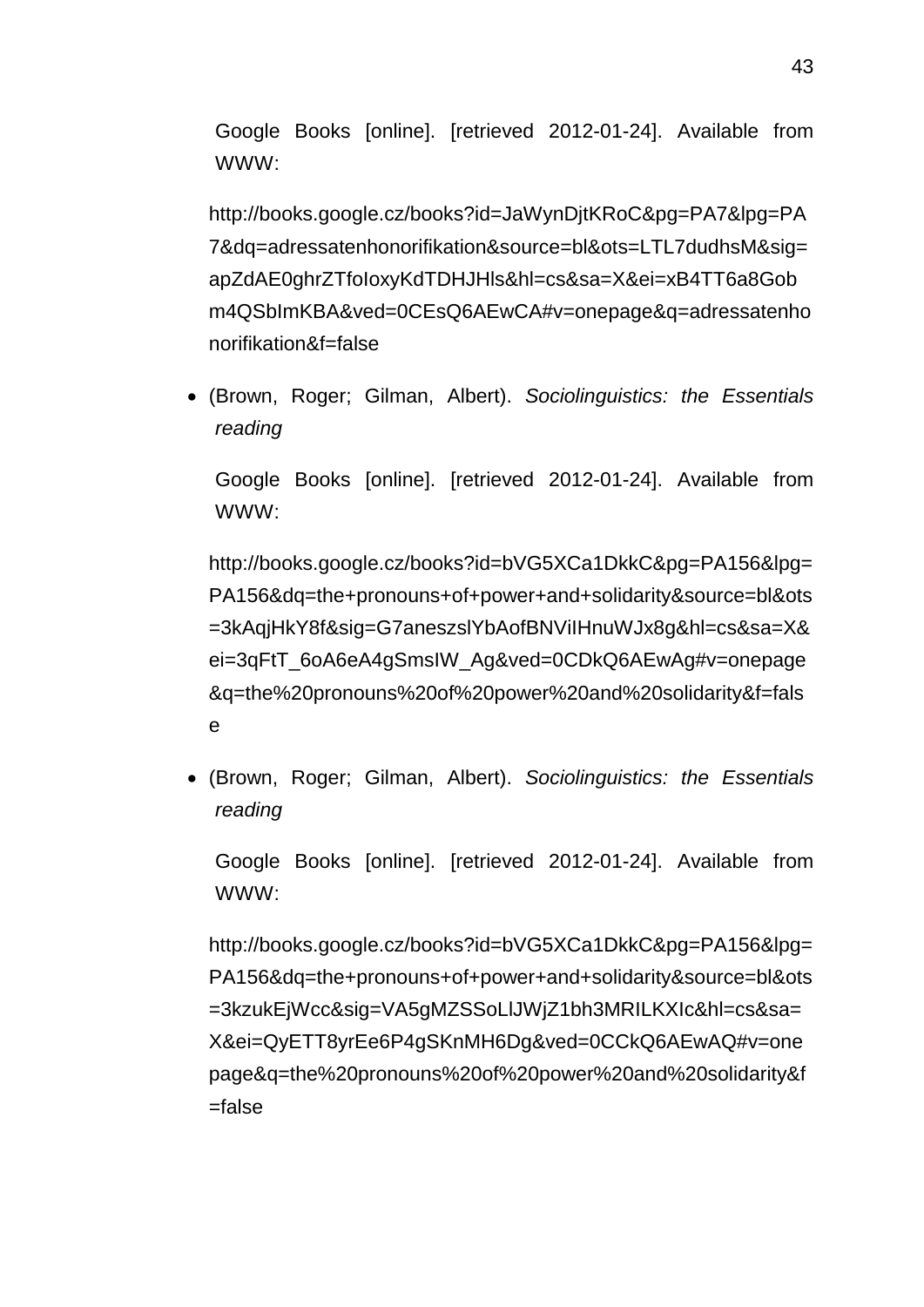(Takahara, Kumiko). *Second Person Deixis in Japanese and Power Semantics*

The University of Rhode Island [online]. [retrieved 2012-01-28]. Available from WWW:

[http://www.uri.edu/iaics/content/1992v2n1/08%20Kumiko%20Takah](http://www.uri.edu/iaics/content/1992v2n1/08%20Kumiko%20Takahara.pdf) [ara.pdf](http://www.uri.edu/iaics/content/1992v2n1/08%20Kumiko%20Takahara.pdf)

 Pons: The language portal [online]. [retrieved 2012-01-28]. Available from WWW:

<http://en.pons.eu/german-english/Peterle>

(Robbins, Anthony). *Communication notes*

Thinkexist [online]. [retrieved 2012-01-28]. Available from WWW:

<http://thinkexist.com/quotations/communication/>

*Briefly identify the main features of Bureaucratic Organizations*

WeeKoh [online]. [retrieved 2012-01-28]. Available from WWW:

[http://weekoh.wordpress.com/2009/02/28/briefly-identify-the-main](http://weekoh.wordpress.com/2009/02/28/briefly-identify-the-main-features-of-bureaucratic-organizations-why-has-bureaucracy-been-accused-of-wiping-out-the-individual-responsibility-of-the-employee/)[features-of-bureaucratic-organizations-why-has-bureaucracy-been](http://weekoh.wordpress.com/2009/02/28/briefly-identify-the-main-features-of-bureaucratic-organizations-why-has-bureaucracy-been-accused-of-wiping-out-the-individual-responsibility-of-the-employee/)[accused-of-wiping-out-the-individual-responsibility-of-the-employee/](http://weekoh.wordpress.com/2009/02/28/briefly-identify-the-main-features-of-bureaucratic-organizations-why-has-bureaucracy-been-accused-of-wiping-out-the-individual-responsibility-of-the-employee/)

 *The Advantages of a Team-Based Lateral Organizational Structure* Small Business [online]. [retrieved 2012-02-04]. Available from WWW:

[http://smallbusiness.chron.com/advantages-team-based-lateral](http://smallbusiness.chron.com/advantages-team-based-lateral-organizational-structure-718.html)[organizational-structure-718.html](http://smallbusiness.chron.com/advantages-team-based-lateral-organizational-structure-718.html)

*Lingua Franca*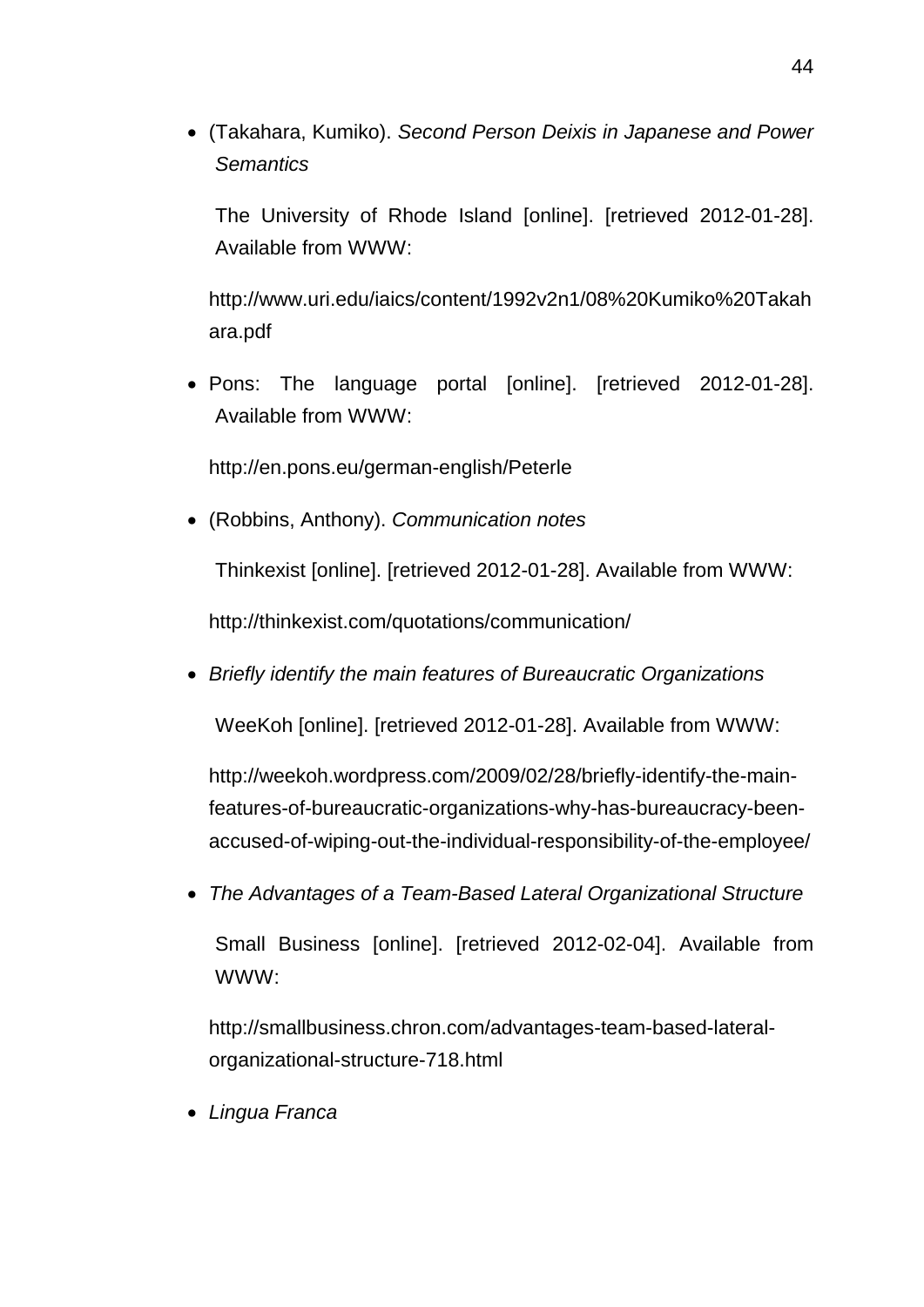Dictionary.com [online]. [retrieved 2012-03-09]. Available from WWW:

<http://dictionary.reference.com/browse/lingua+franca>

*Lingua Franca*

Wikipedia, the free encyclopedia [online]. [retrieved 2012-03-09]. Available from WWW:

[http://en.wikipedia.org/wiki/Lingua\\_franca](http://en.wikipedia.org/wiki/Lingua_franca)

*Melting Pot*

Wikipedia, the free encyclopedia [online]. [retrieved 2012-03-11]. Available from WWW:

[http://en.wikipedia.org/wiki/Melting\\_pot](http://en.wikipedia.org/wiki/Melting_pot)

 *Nicholas Ostler on The Last Lingua Franca. English Until the Return of Babel*

Lapidarium notes [online]. [retrieved 2012-03-14]. Available from WWW:

[http://aminotes.tumblr.com/post/7194130002/nicholas-ostler-on-the](http://aminotes.tumblr.com/post/7194130002/nicholas-ostler-on-the-last-lingua-franca-english)[last-lingua-franca-english](http://aminotes.tumblr.com/post/7194130002/nicholas-ostler-on-the-last-lingua-franca-english)

*Patronyms and Patronymic Surnames*

Diana, Goddess of the Hunt – for Ancestors [online]. [retrieved 2012-03-15]. Available from WWW:

<http://dgmweb.net/Ancillary/OnE/Patronymics.html>

*Japanese Pronouns*

Japanese language [online]. [retrieved 2012-03-23]. Available from WWW: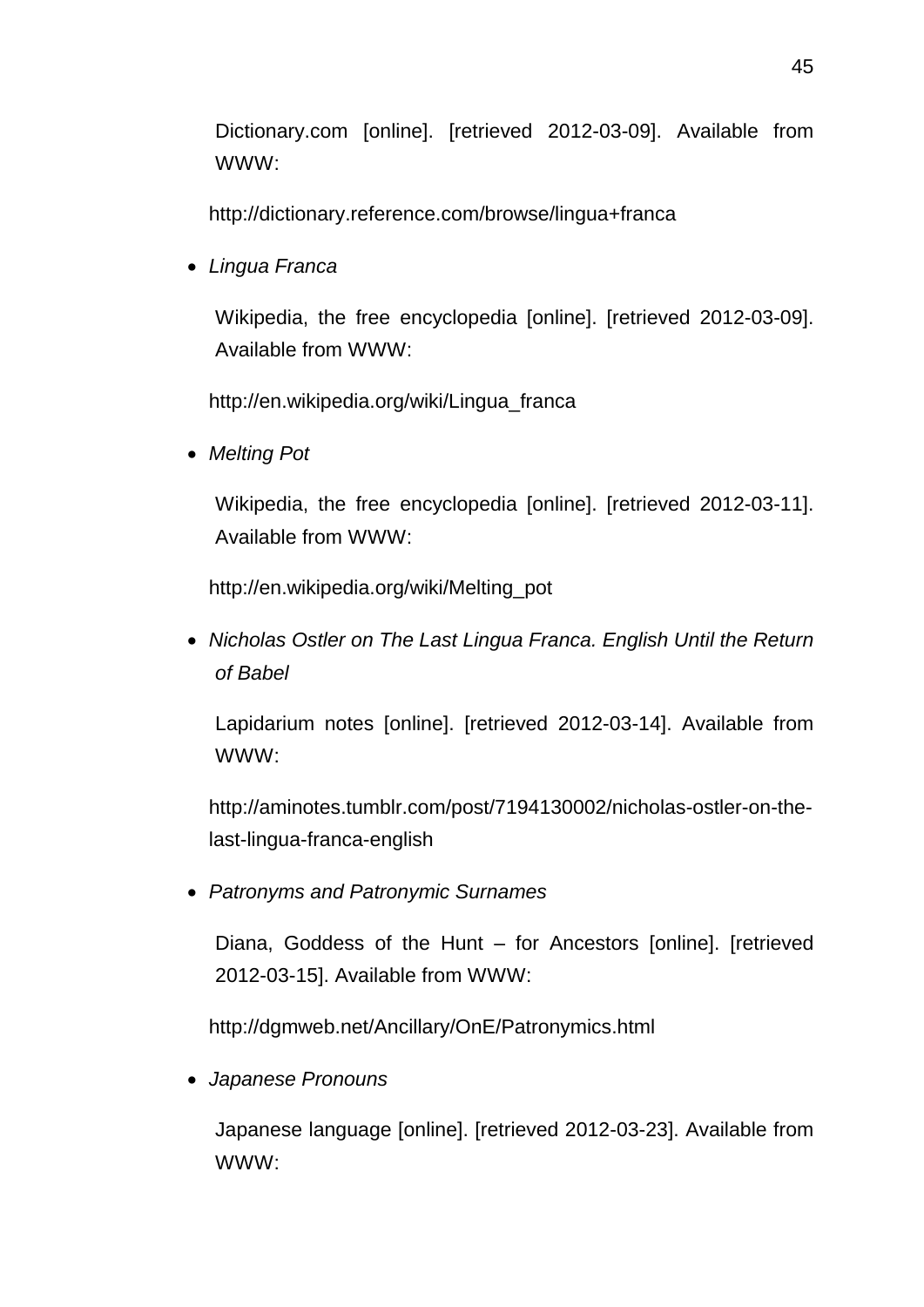<http://www.japaneselanguageguide.com/grammar/pronouns.asp>

 English-Czech, Czech-English Large Unabridged Dictionary Lingea Lexicon 5 [CD-ROM]. Ver. 5.0. Česká Republika: Lingea s.r.o., 2008.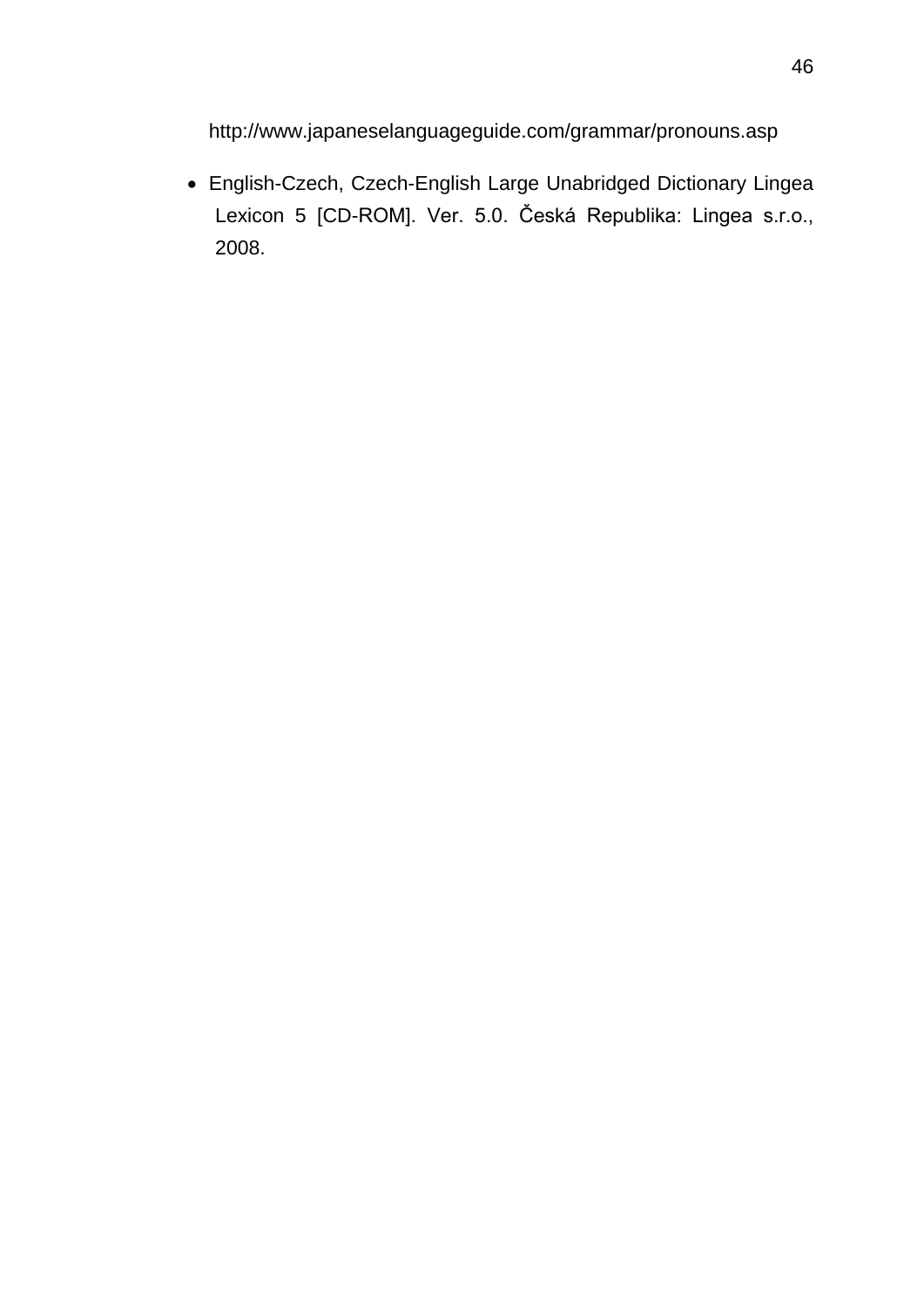# <span id="page-46-0"></span>**11 ABSTRACT**

This bachelor thesis deals with pronominal and nominal forms of addressing, encompassing various languages and culture bound stereotypes. The thesis is divided into seven chapters, each discussing different aspects of this topic, also mentioning specific national manifestations of communication.

The aim of this bachelor thesis is to explain the usage of addressing forms across different languages and hereby ease understanding of national stereotypes.

Results of the realized research form the whole thesis; respondents´ notes, statements and/or opinions are included in the thesis as well.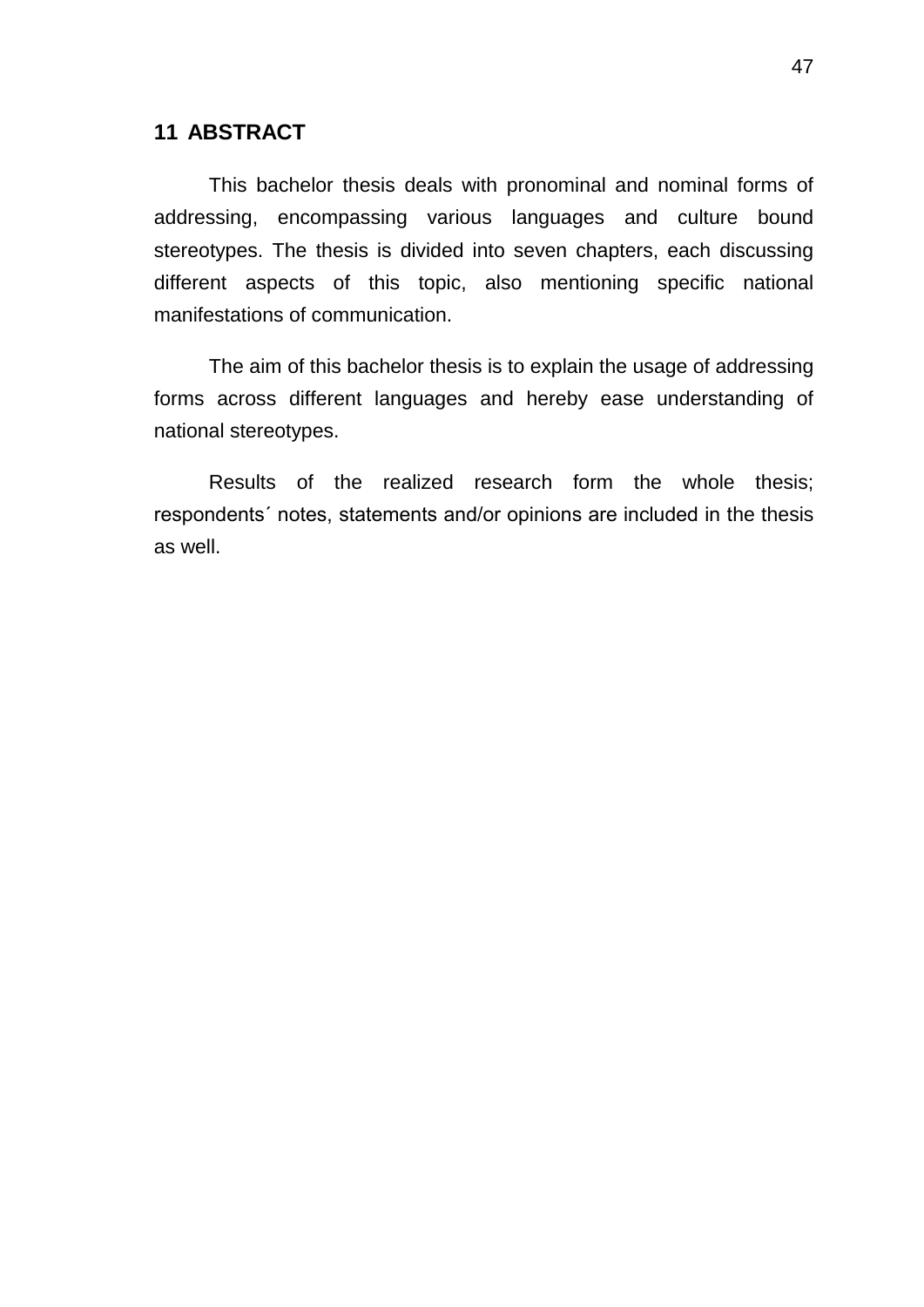# <span id="page-47-0"></span>**12 RESUMÉ**

Tato bakalářská práce se zabývá pronominálními a nominálními formami oslovení, zahrnuje různé jazyky a kulturně podmíněné konvence. Práce je rozdělena do sedmi kapitol a každá z těchto kapitol rozebírá odlišné aspekty, týkající se tohoto tématu. Zmíněny jsou také kulturně podmíněné komunikační projevy.

Cílem této bakalářské práce je vysvětlit užívání forem oslovení v rámci rozdílných jazyků a tím ulehčit porozumění národním stereotypům.

Výsledky provedeného výzkumu utváří celou práci; obsaženy jsou také poznámky, výpovědi a/nebo názory respondentů.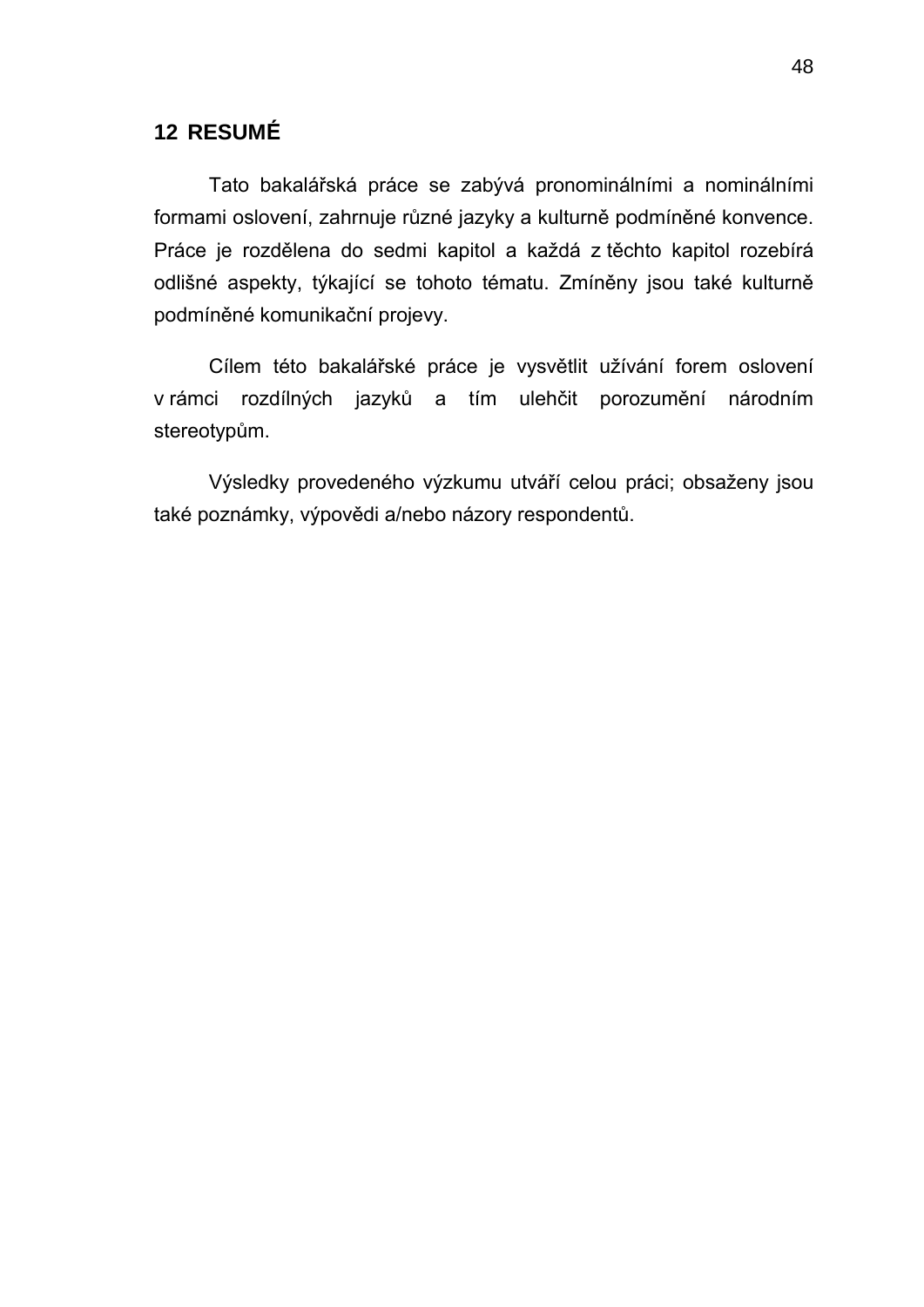#### <span id="page-48-0"></span>**13 ZUSAMMENFASSUNG**

Diese Bachelorarbeit beschäftigt sich mit den pronominal und nominal Anredeformen und umfasst sowohl unterschiedliche Sprachen, als auch kulturbezogene Stereotypen. Die Arbeit ist in sieben Kapitel untergeteilt, die sich mit einzelnen Aspekten dieses Thema befassen. Es werden auch die nationalbedingte Kommunikationsausprägungen erwähnt.

Ziel dieser Bachelorarbeit ist den Anredeformgebrauch innerhalb verschiedenen Sprachen zu erklären und damit Verständigung von Nationalstereotypen zu erleichtern.

Ergebnisse der durchgeführten Forschung gestalten die ganze Arbeit; Bemerkungen, Behauptungen und/oder Meinungen der Befragten sind auch beinhaltet.